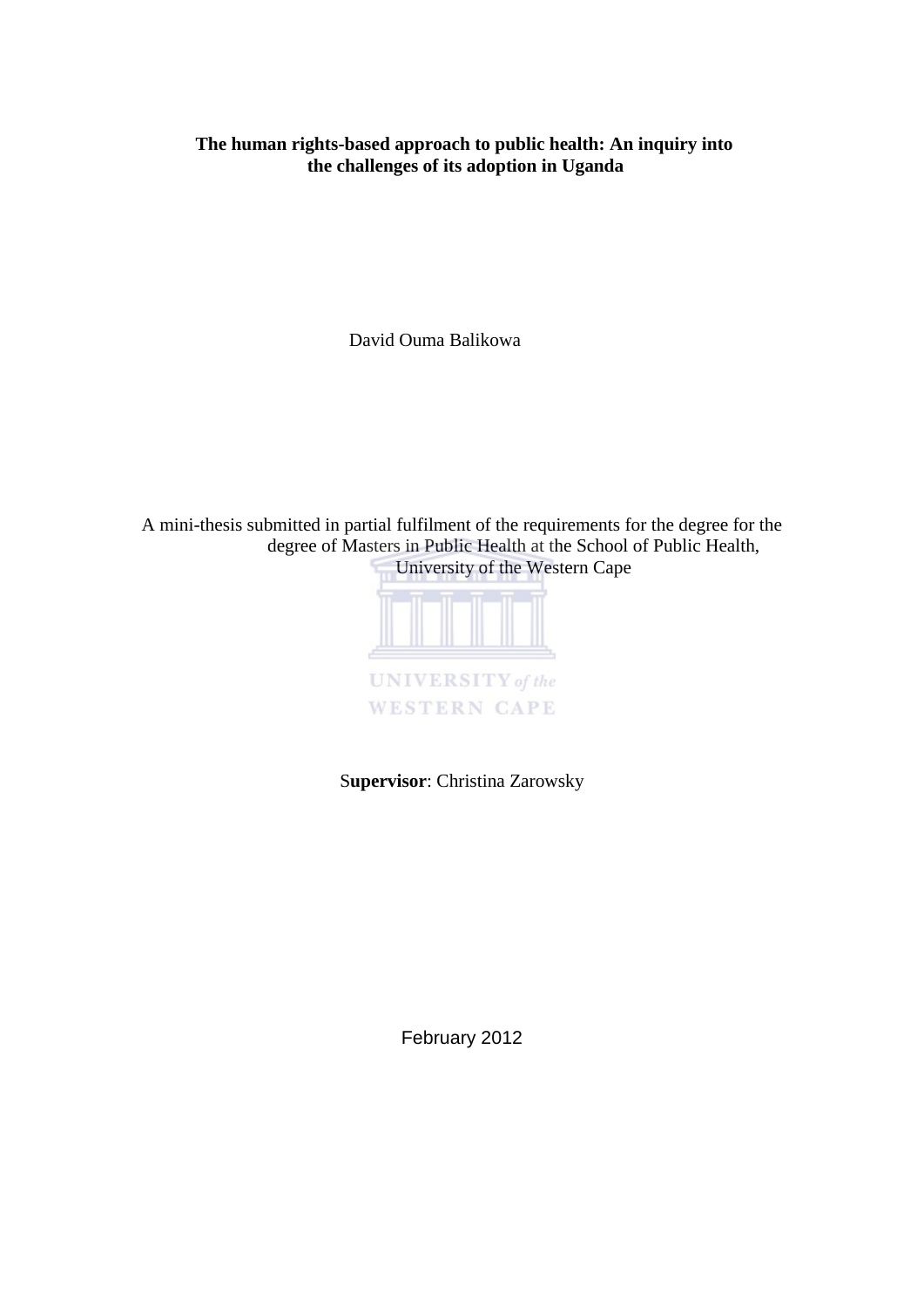## ABBREVIATIONS

AGHA: Action Group for Health, Human Rights and HIV/AIDS

AIDS: Acquired Immunodeficiency Syndrome

AMREF: Africa Medical and Research Foundation - Uganda

ART: Anti-Retroviral Treatment

AHSPR: Annual Health Sector Performance Report

CEDAW: Committee on Elimination of Discrimination Against Women

**UNIVERSITY** of the

CAPE

CEHURD: Center for Health, Human Rights and Development

HEPS: Coalition for Health Promotion and Social Development

CHAIN: Community Health and Information Network

CPHC: Comprehensive Primary Health Care

CRC: Convention on Rights of a Child

CSO: Civil Society Organisations

DHO: District Health Officer

EM: Essential Medicines

FGDs: Focus Group Discussions

GoU: Government of Uganda

HB: Hospital Boards

HCT: HIV Counseling and Testing

HIV: Human Immunodeficiency Syndrome

HR: Human Rights

HRAPF: Human Rights Awareness and Promotion Forum

HRBA: Human Rights Based Approach

HSSIP: Health Sector Strategic and Investment Plan

HUMC: Health Unit Management Committees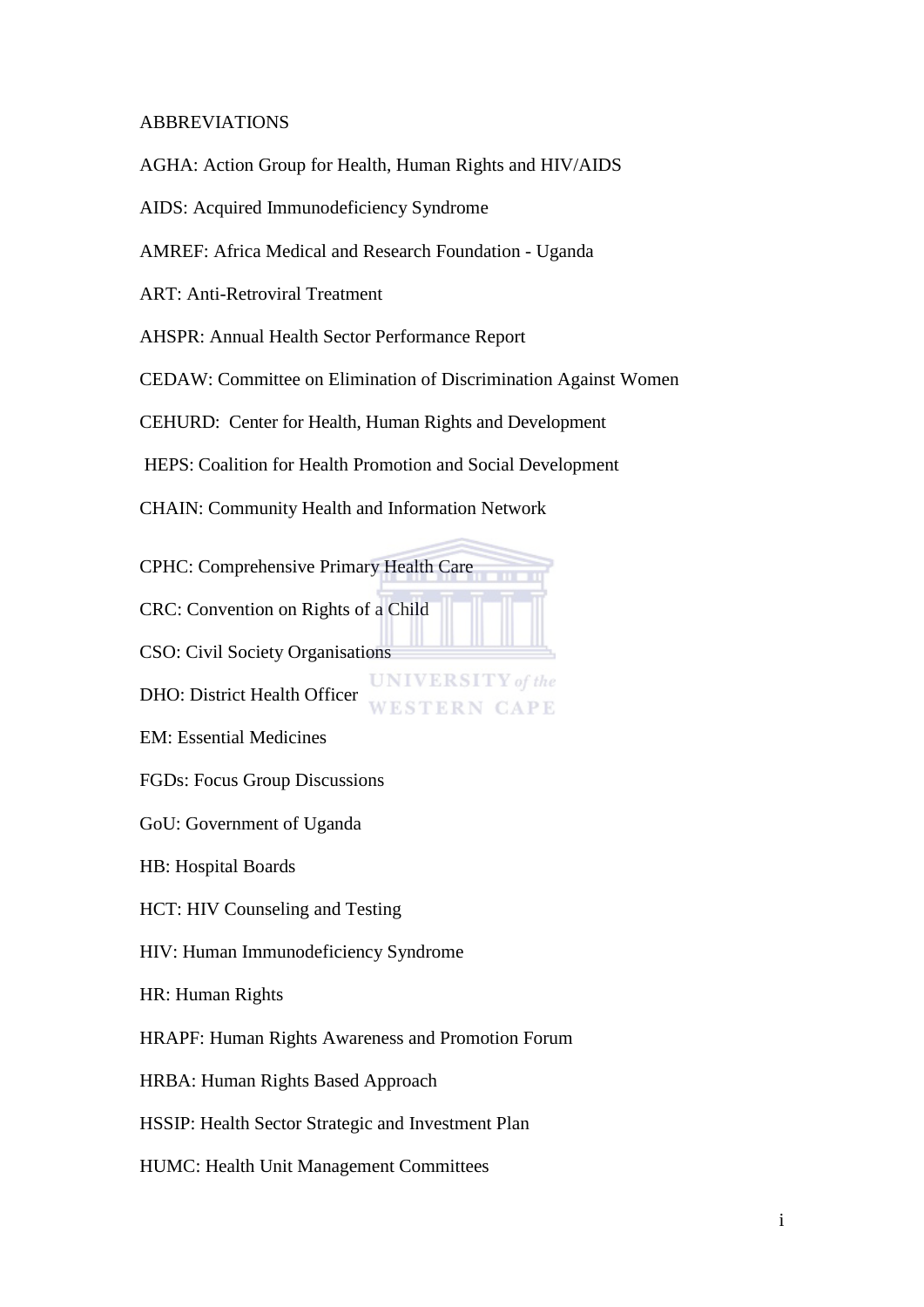ICESCR: International Covenant of Economic, Social and Cultural Rights

ITN: Insecticide Treated Net

KCCA: Kampala City Capital Authority

LGs: Local Governments

MoH: Ministry of Health

MoICT: Ministry of Information and Communication Technology

MUSPH: Makerere University School of Public Health

NCDs: Non- Communicable Diseases

NGO: Non-Government Organisations

NHP: National Health Policy

NODPSP: National Objectives and Directive Principles of State Policy

NTDs: Neglected Tropical Diseases

OHCHR: Office of the High Commissioner for Human Rights

PHAPC: Public Health Act and Patients Chartery of the

**WESTERN CAPE** PHC: Primary Health Care

PHC: Public Health Care

TASO: The Aids Support Organisation

UBOS: Uganda Bureau of Statistics

UHRC: Uganda Human Rights Commission

UNHCO: Uganda National Health Consumers Organisation

UN: United Nations Organisation

UNCT: United Nations Country Team

UNDAF: United Nations Development Assistance Framework

UNDG: United Nations Development Groups

UNDHR: Universal Declaration of Human Rights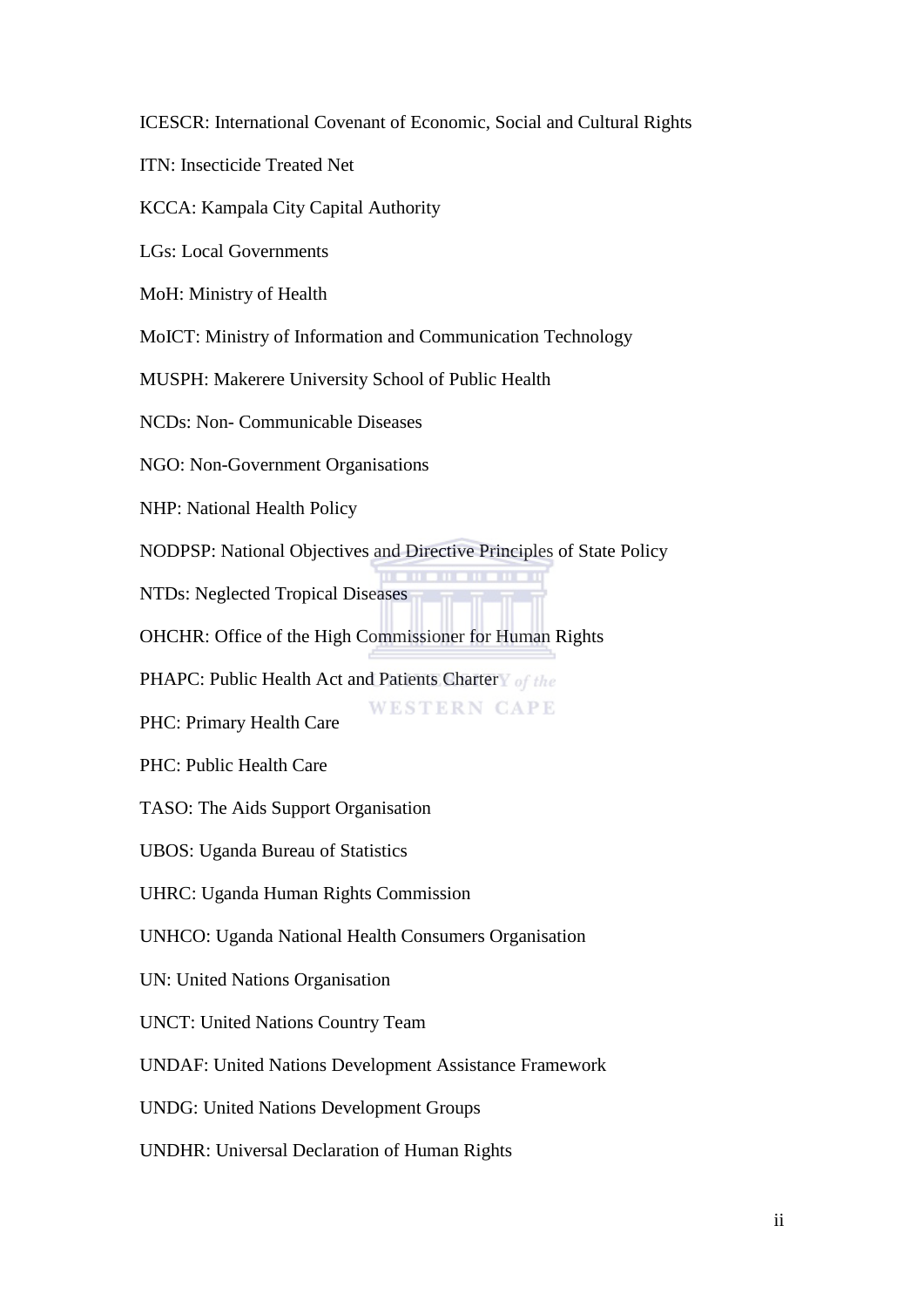UNDP: United Nations Development Programme

UNFPA: United Nations Population Fund

UWC: University of Western Cape

- VHTs: Village Health Teams
- WHO: World Health Organisation



**UNIVERSITY** of the **WESTERN CAPE**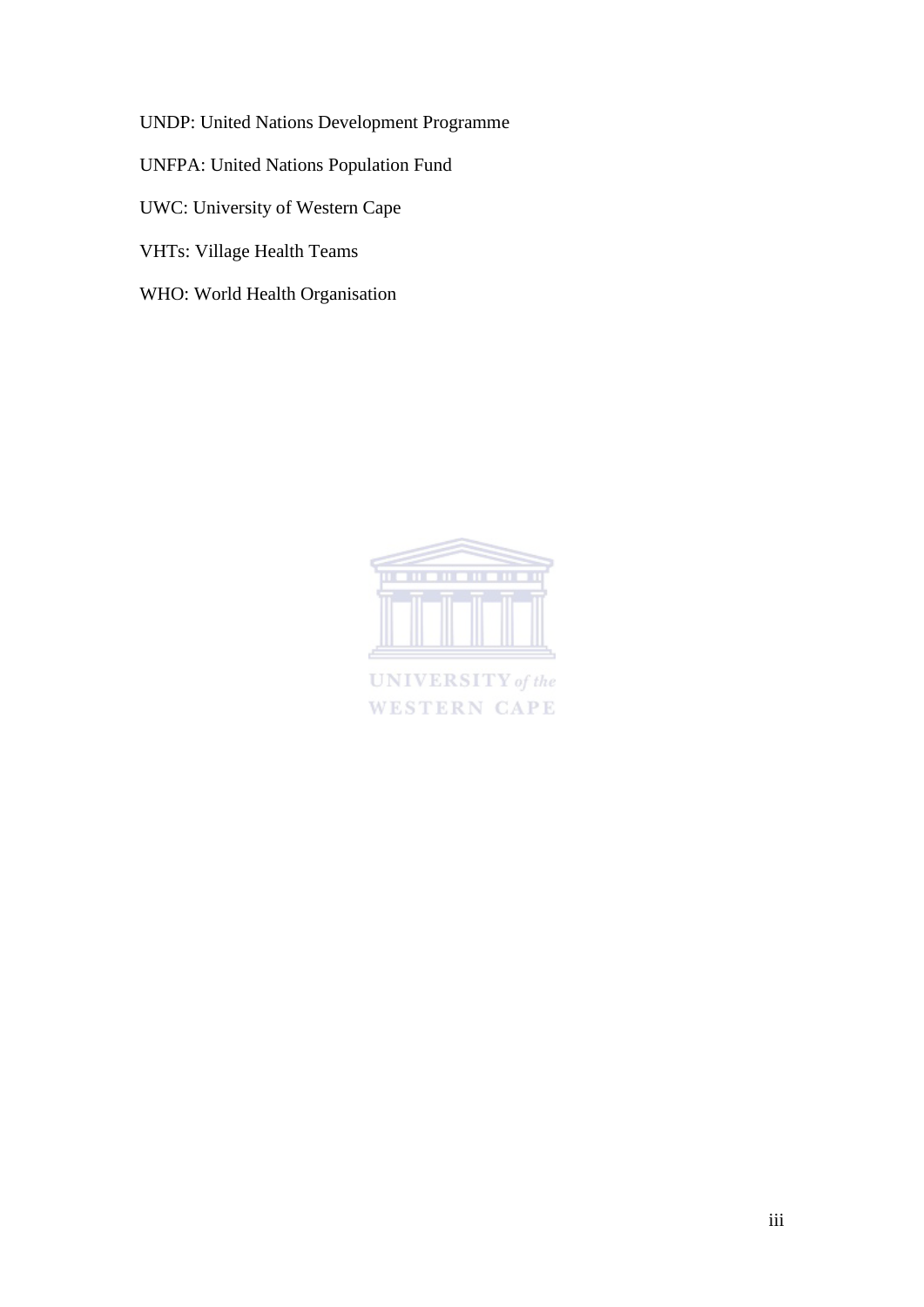# **TEN KEYWORDS**

- Human rights based approach
- public health
- $\bullet$  right to health
- Comprehensive Primary Health Care
- Uganda Human Rights Commission
- social rights implementation
- progressive realization
- justiciability
- health promotion
- stakeholder perceptions



UNIVERSITY of the **WESTERN CAPE**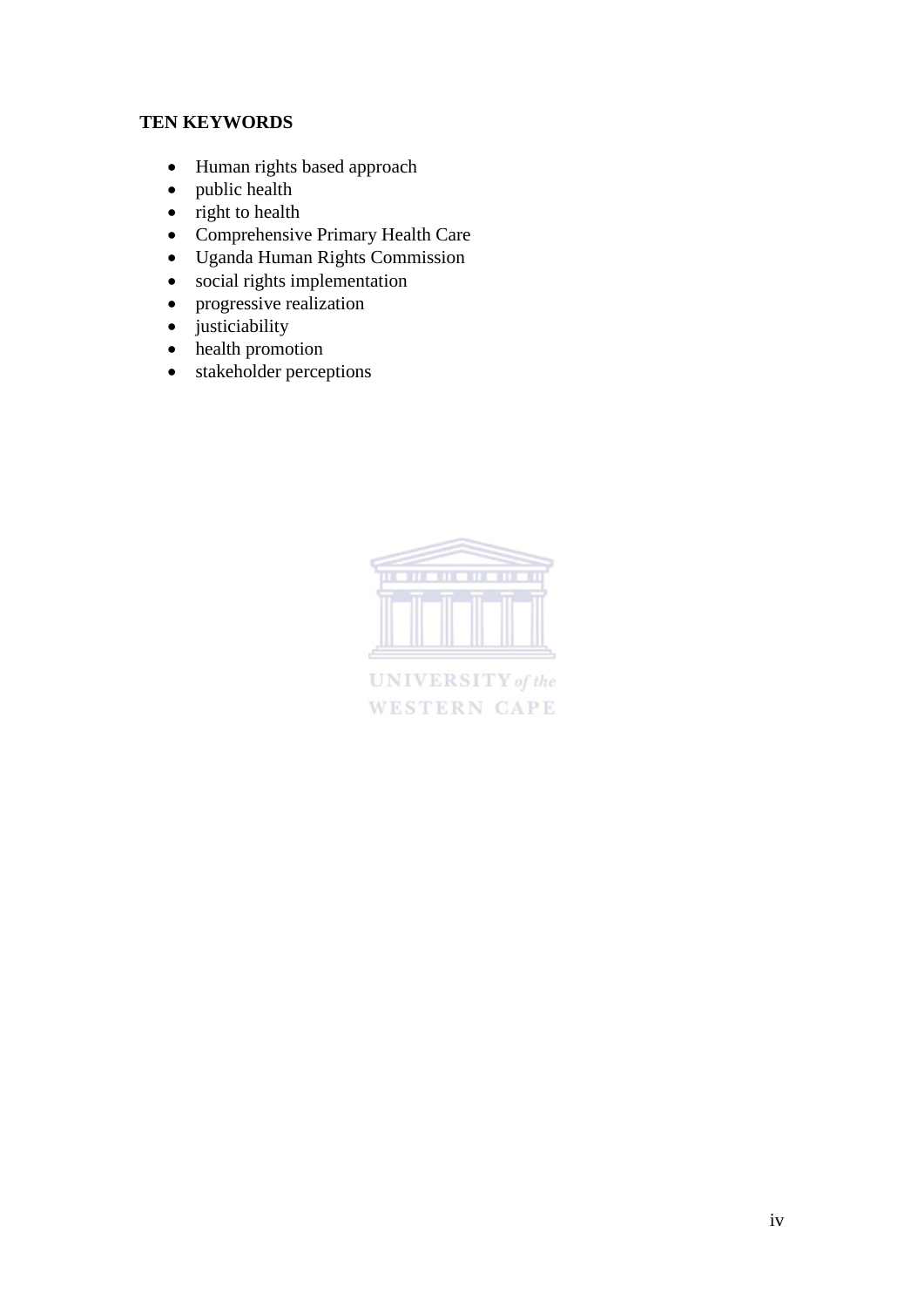# <span id="page-5-0"></span>**DECLARATION**

I declare that the work presented herein is original and that it has not been submitted for any degree or examination in any other university or institution for the award of a degree or certificate and that all sources of information and dates used or quoted have been duly acknowledged.

Full name: David Ouma Balikowa

Date: 22 December 2011

Signature: **UNIVERSITY** of the **WESTERN CAPE**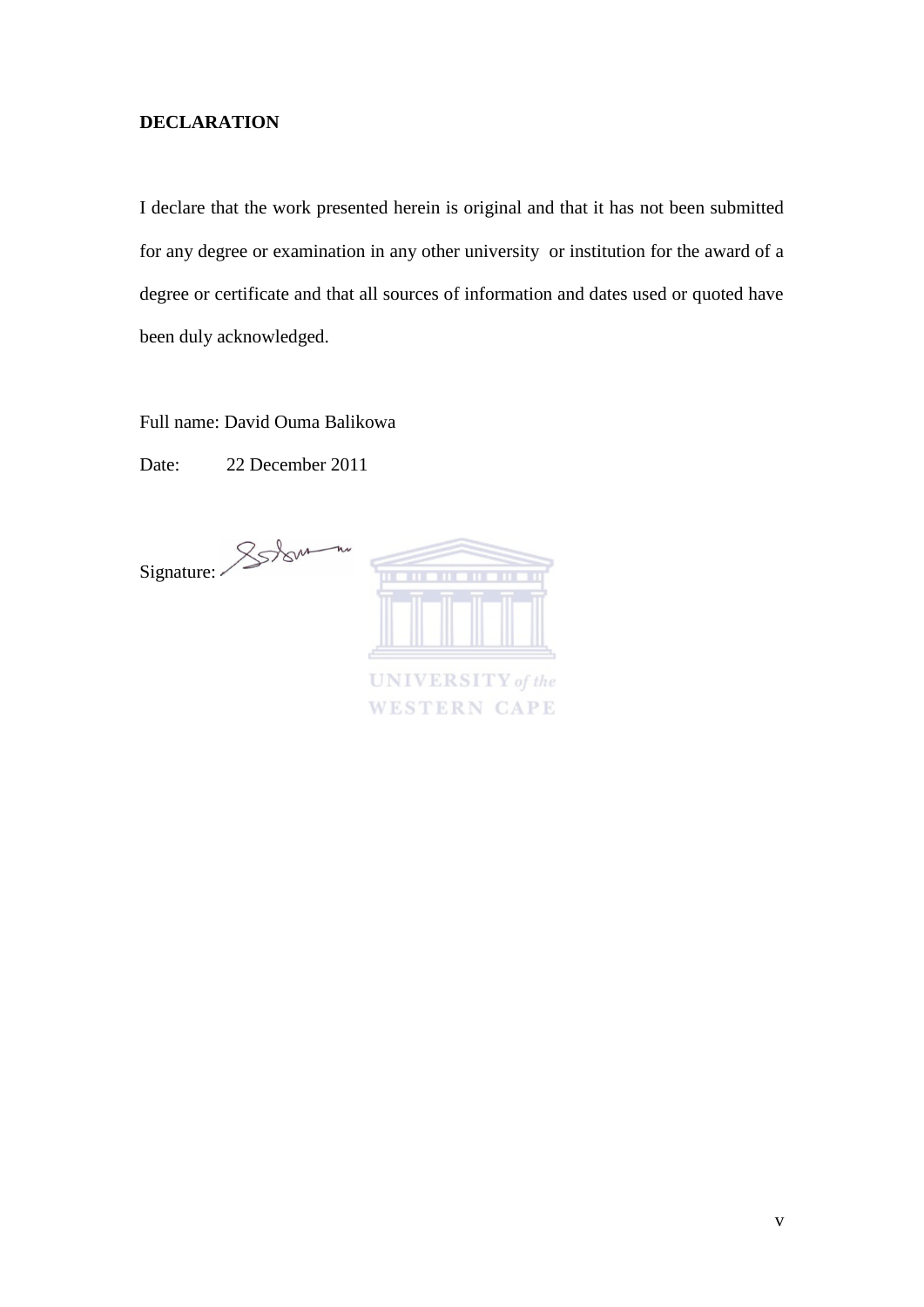# <span id="page-6-0"></span>**ACKNOWLEDGEMENT**

My first appreciation goes to my module instructors and mini-thesis supervisor Christine Zarowsky at the University of Western Cape. Your insightful guidance made this MPH the best learning experience in my life. My wife Juliet, daughter Samantha and son Eamon; thank you for enduring the long hours I spent away from you while studying for this degree.



**UNIVERSITY** of the **WESTERN CAPE**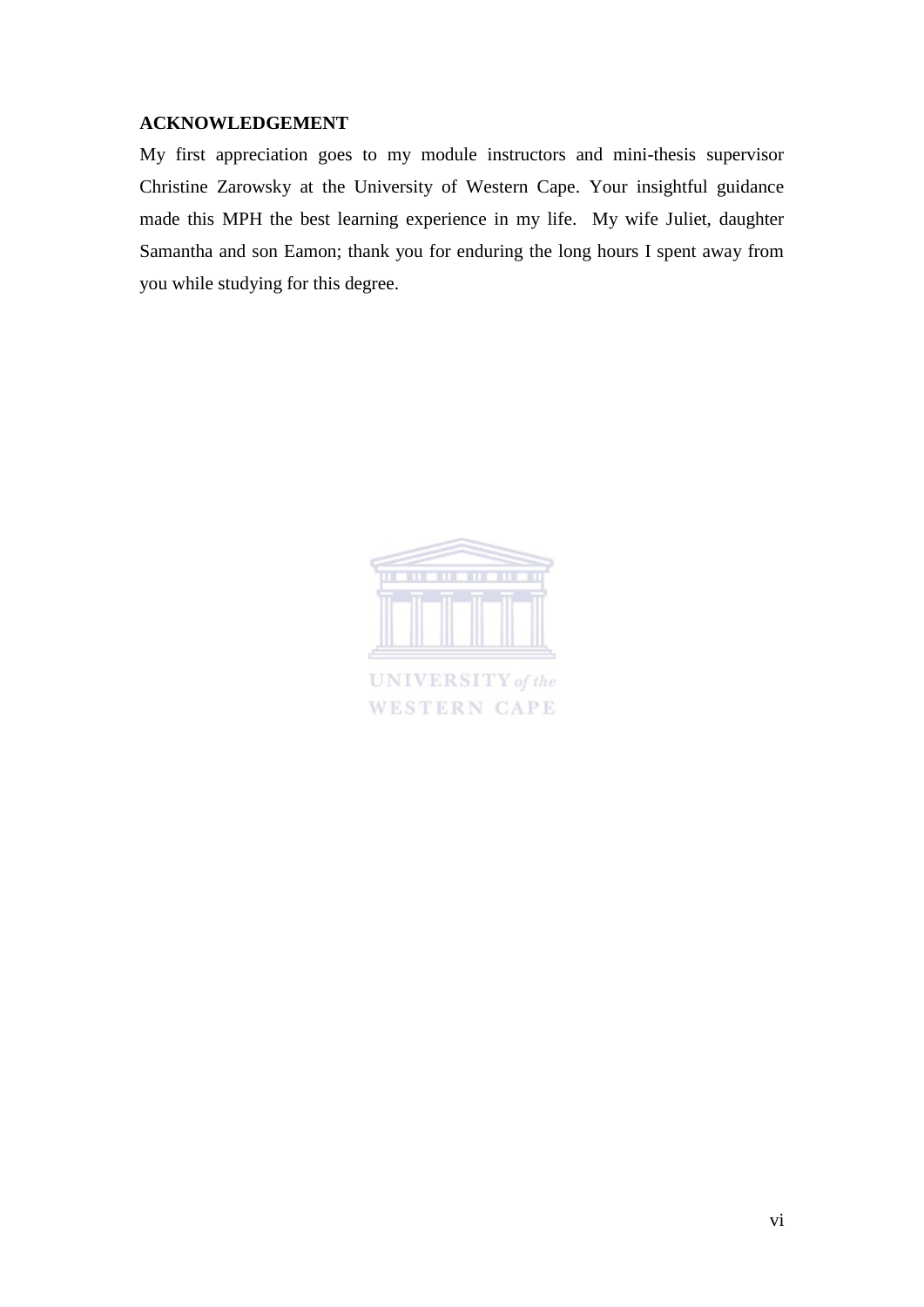# <span id="page-7-0"></span>**TABLE OF CONTENTS**

| 1.                                                                                |  |
|-----------------------------------------------------------------------------------|--|
|                                                                                   |  |
|                                                                                   |  |
|                                                                                   |  |
|                                                                                   |  |
| 1.4 Study context: Health and the Human Rights Based Approach in Uganda 4         |  |
| 2.                                                                                |  |
|                                                                                   |  |
|                                                                                   |  |
| 2.3 Process challenges: Implementation, resources, participation and capacity10   |  |
|                                                                                   |  |
|                                                                                   |  |
|                                                                                   |  |
| 3.                                                                                |  |
|                                                                                   |  |
|                                                                                   |  |
|                                                                                   |  |
|                                                                                   |  |
|                                                                                   |  |
|                                                                                   |  |
|                                                                                   |  |
|                                                                                   |  |
|                                                                                   |  |
|                                                                                   |  |
|                                                                                   |  |
|                                                                                   |  |
|                                                                                   |  |
|                                                                                   |  |
|                                                                                   |  |
| 4.2.1 Guarantees of right to health: Human rights advocates' and health           |  |
|                                                                                   |  |
| 4.2.2 Health policy and sector strategic plan: Human rights advocates' and health |  |
|                                                                                   |  |
|                                                                                   |  |
|                                                                                   |  |
|                                                                                   |  |
|                                                                                   |  |
| 5.                                                                                |  |
|                                                                                   |  |
|                                                                                   |  |
|                                                                                   |  |
|                                                                                   |  |
|                                                                                   |  |
| CHAPTER 6: CONCLUSION AND RECOMMENDATIONS 56<br>6.                                |  |
|                                                                                   |  |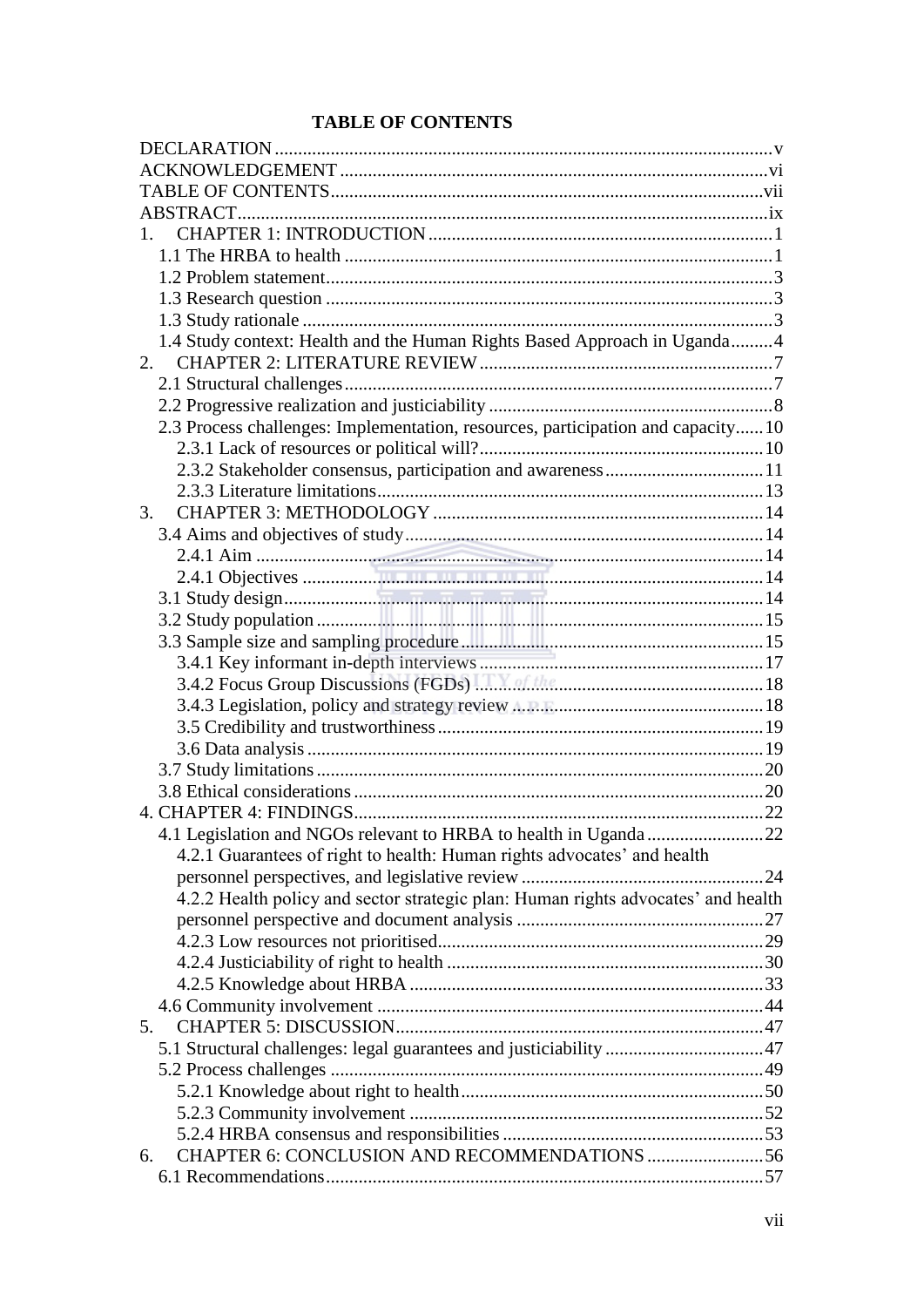

UNIVERSITY of the WESTERN CAPE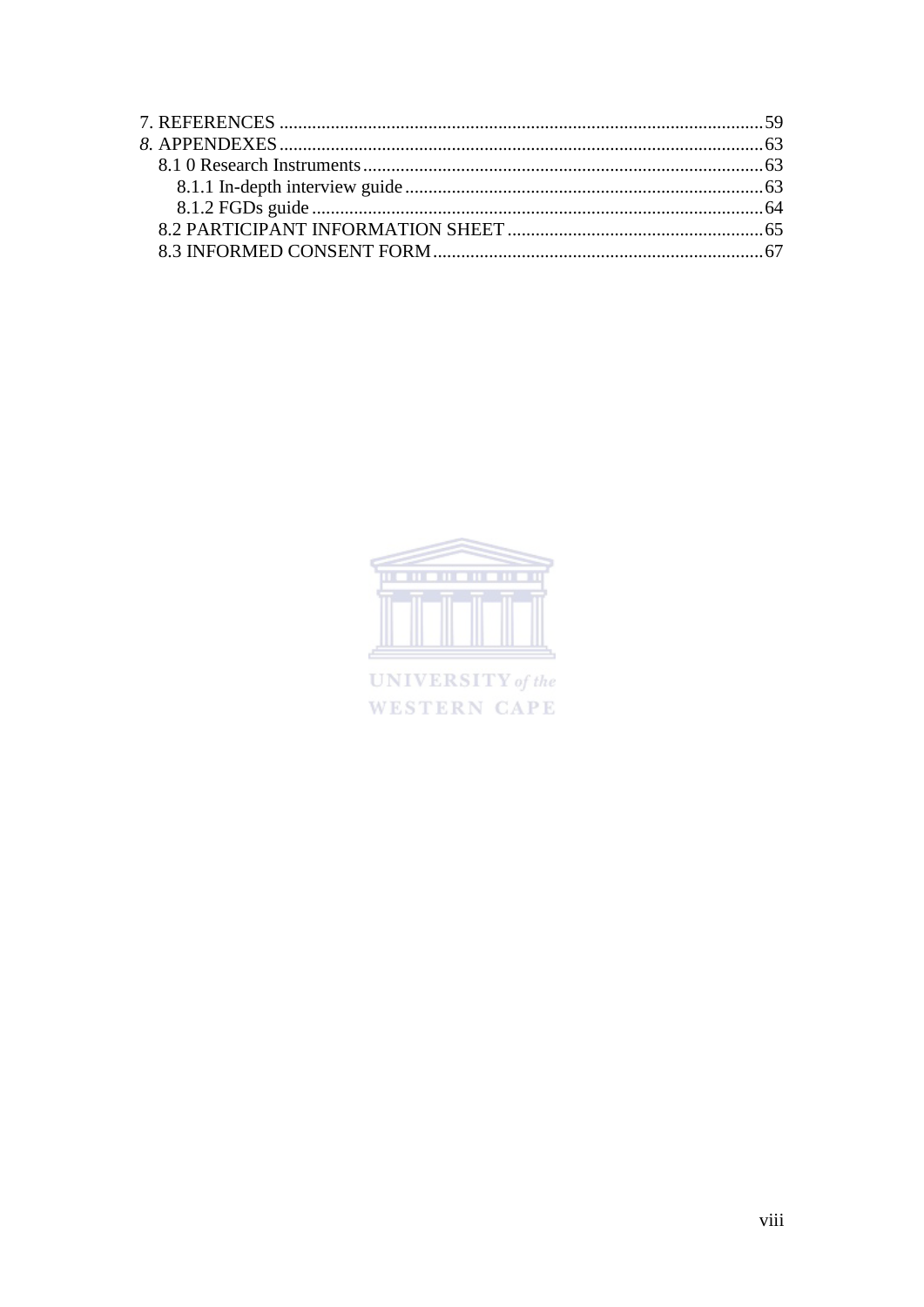#### <span id="page-9-0"></span>**ABSTRACT**

Knowledge about the challenges in adopting the Human Rights Based Approach (HRBA) to public health is still limited, necessitating an exploration into the subject. The purpose of this study is to contribute to strengthening the implementation of the HRBA to public health in Uganda. The aim was to explore challenges to the implementation of this approach The objectives of this study were to examine whether there is a shared understanding and agreement among stakeholders about the meaning and potential value of the Human Rights Based Approach (HRBA) to public health, and to describe stakeholders' perceptions on the challenges to the adoption and implementation of the HRBA to public health.

**Methods:** The study employed a cross-sectional qualitative exploratory descriptive method including archival, legislation and strategy review, key informant interviews, and focus group discussions with a purposive sample of rights holders (Ugandans in urban and rural communities), duty bearers (health sector actors), and advocates (civil society and academic human rights organizations and activists). The data analysis was cumulative using analytical index categories. The study adhered to ethical principles of voluntary participation, protection of anonymity of participants and confidentiality of information.

 **Findings**: There is lack of coherence between State commitments under International Covenant on Economic, Social and Cultural Rights (ICRSCR), National Health Policy, Health Sector Investment Plan (HSSIP) and the Constitution which impede the application of the HRBA to public health. The question of the labour rights of health workers also has to be addressed as an integral component of the HRBA to promote consensus and common understanding of the approach by stakeholders. Comprehensive Primary Health Care and Health Promotion as public health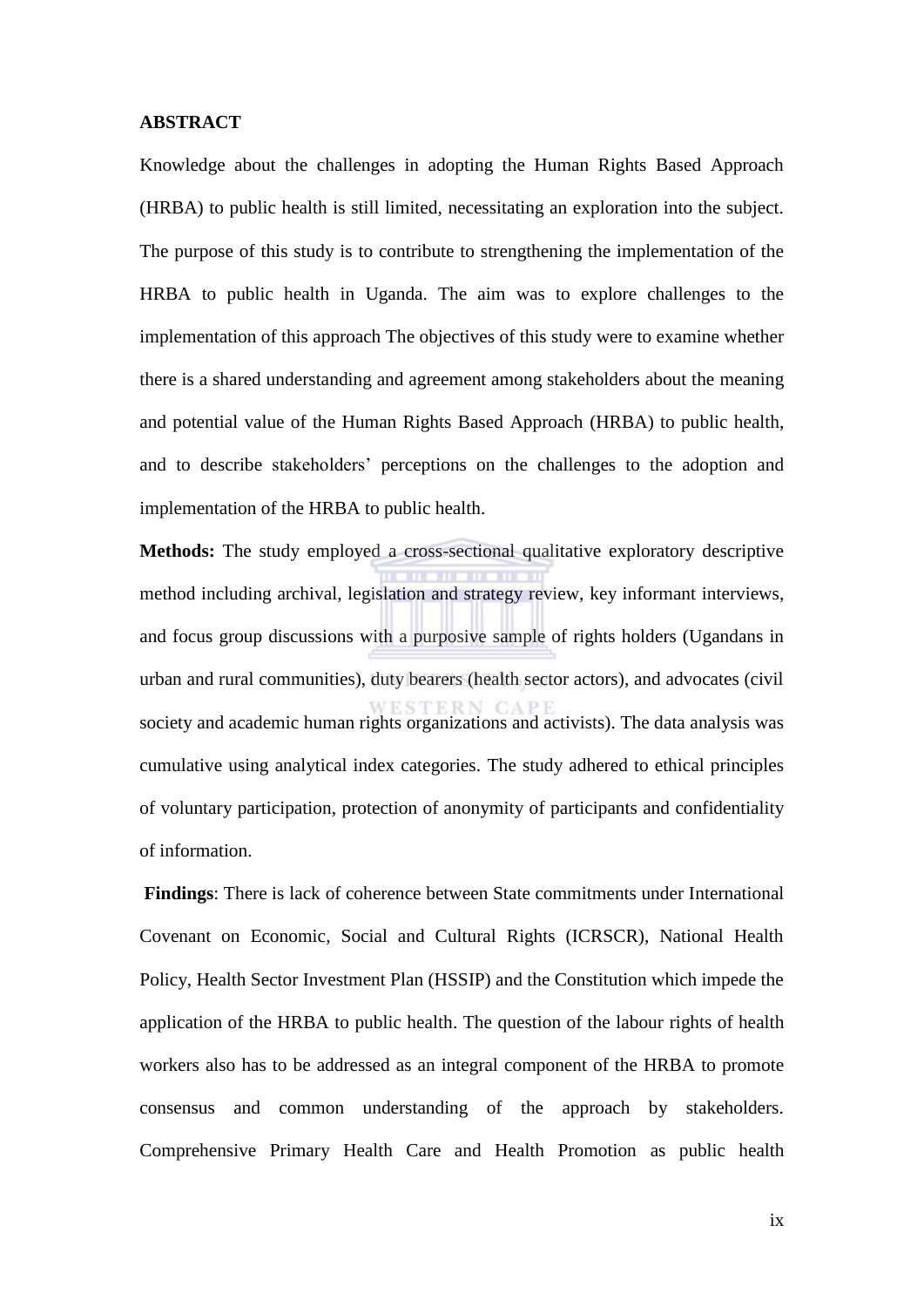approaches are actually abundantly informed by the HRBA. But while they are appropriate in framing equity and health access issues among others, they are not sufficient as vehicles of the HRBA.

**Conclusion:** Lack of coherence between international obligations, health policy and sector strategic plans' provisions on the right to health, and the national Constitution is a key challenge to the adoption of the HRBA to health. This is compounded further by lack of prioritization of the health sector in resource allocation, limited knowledge, common understanding and consensus on the HRBA to public health among .stakeholders, as well as lack of effective mechanisms for community involvement.



**UNIVERSITY** of the **WESTERN CAPE**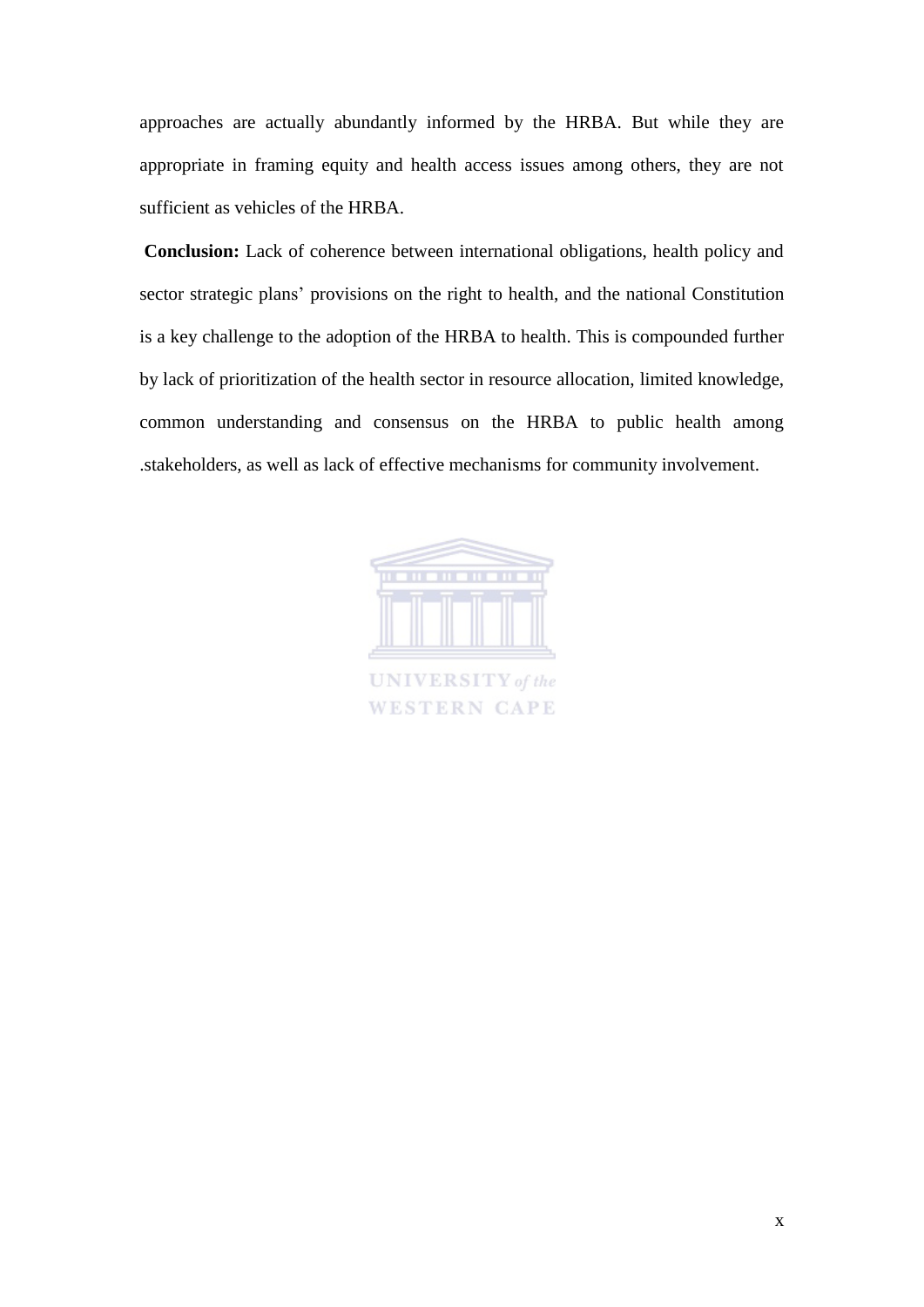#### <span id="page-11-0"></span>**1. CHAPTER 1: INTRODUCTION**

Uganda was one of the first countries to respond to the findings on the human rights dimensions of Neglected Tropical Diseases (NTDs) by the former United Nations Special Rapporteur on the right to health, Prof. Paul Hunt, by setting up a health rights desk at the Uganda Human Rights Commission (UHRC) in 2006 (Hunt, 2006 ). The initiative coincided with increased calls globally for the development process, especially the health sector, to adopt the Human Rights Based Approach as a means of ensuring that health interventions benefit most those in dire need of services (UN, 1997; UN, 2005; UNDG, 2003; &UNDAF, 2007). Half a decade later, it is important to explore and document what challenges – if any – the country has encountered in adopting the HRBA to improve public health**.** 



## <span id="page-11-1"></span>*1.1 The HRBA to health*

The WHO defines health as "a state of complete physical, mental and social wellbeing and not merely the absence of disease or infirmity" (WHO, 1948). By implication, the right to health is the "right of everyone to the enjoyment of the highest attainable standard of physical and mental health" (WHO, 2008: p5). Like other human rights, it is also universal, indivisible, inter-dependent and interrelated (UNDHR, 1948) and is assertable against duty bearers such as the state, and perhaps the entire world (Wasserstron, 1979). Its realization is, however, highly dependent not only on health services but on the underlying determinants of health such as safe and adequate drinking water, sanitation, food security, nutrition, housing, healthy working and living environmental conditions, education and information, and gender equality among others (ICESCR, 1966); as well as participation of communities at all levels (Balusubramaniam, 2009).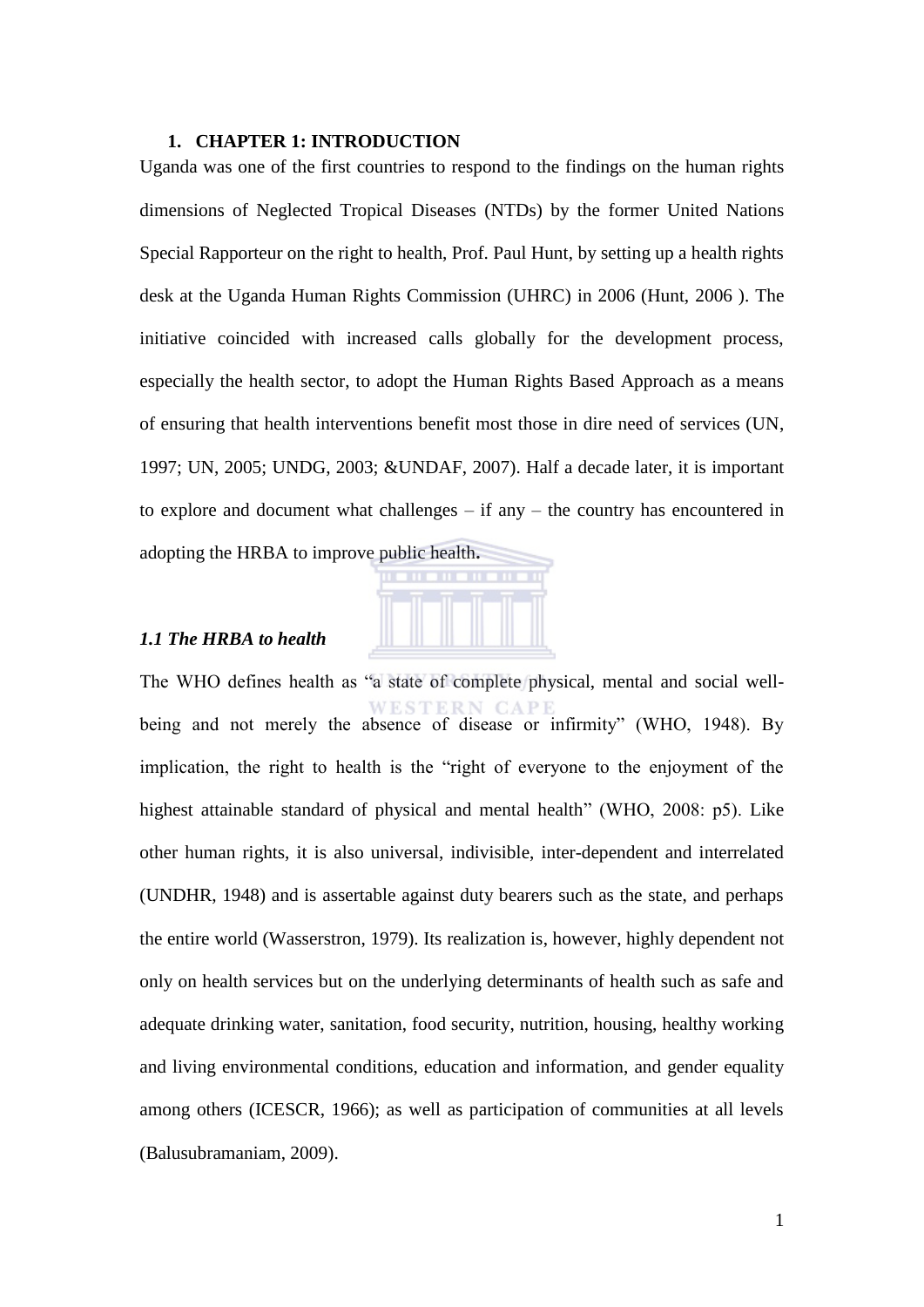In practice, the right to health is usually operationalised in terms of availability, accessibility, acceptability and quality of health services to the rights bearers (WHO, undated). In essence, the HRBA presupposes the application of the human rights standards and principles. They include equality and non discrimination especially of the vulnerable and maginalised in the legal and policy framework as well as provision of health care services to progressively realize basic health standards; accountability of the duty bearer especially through legal recourse (justiciability), and; participation of rights bearers and communities in the planning and delivery of health services (London, 2008; Asher, 2004).).

. . . . . . . . . . . . In Uganda, there appear to be no published empirical studies of whether the declaration of principle to adopt the HRBA to public health has been matched by significant moves at both the structural (legislation and policy) and process (implementation) levels, and whether in fact the right to health is justiciable. Some health rights activists have intensified education of rights holders and health workers about the right to health (Musoba & Kalloch, 2009) but there are no studies yet on the impact of this intervention. For example, it is not clear whether the awareness drive is starting to translate into a common understanding and consensus between health sector actors and human rights activists on the mode of application of human rights principles.

The lack of common understanding could partly be resolved by looking at the approaches of new public health (Baum 1998) such as Comprehensive Primary Health Care (CPHC) and Health Promotion in their human rights aspects, and human rights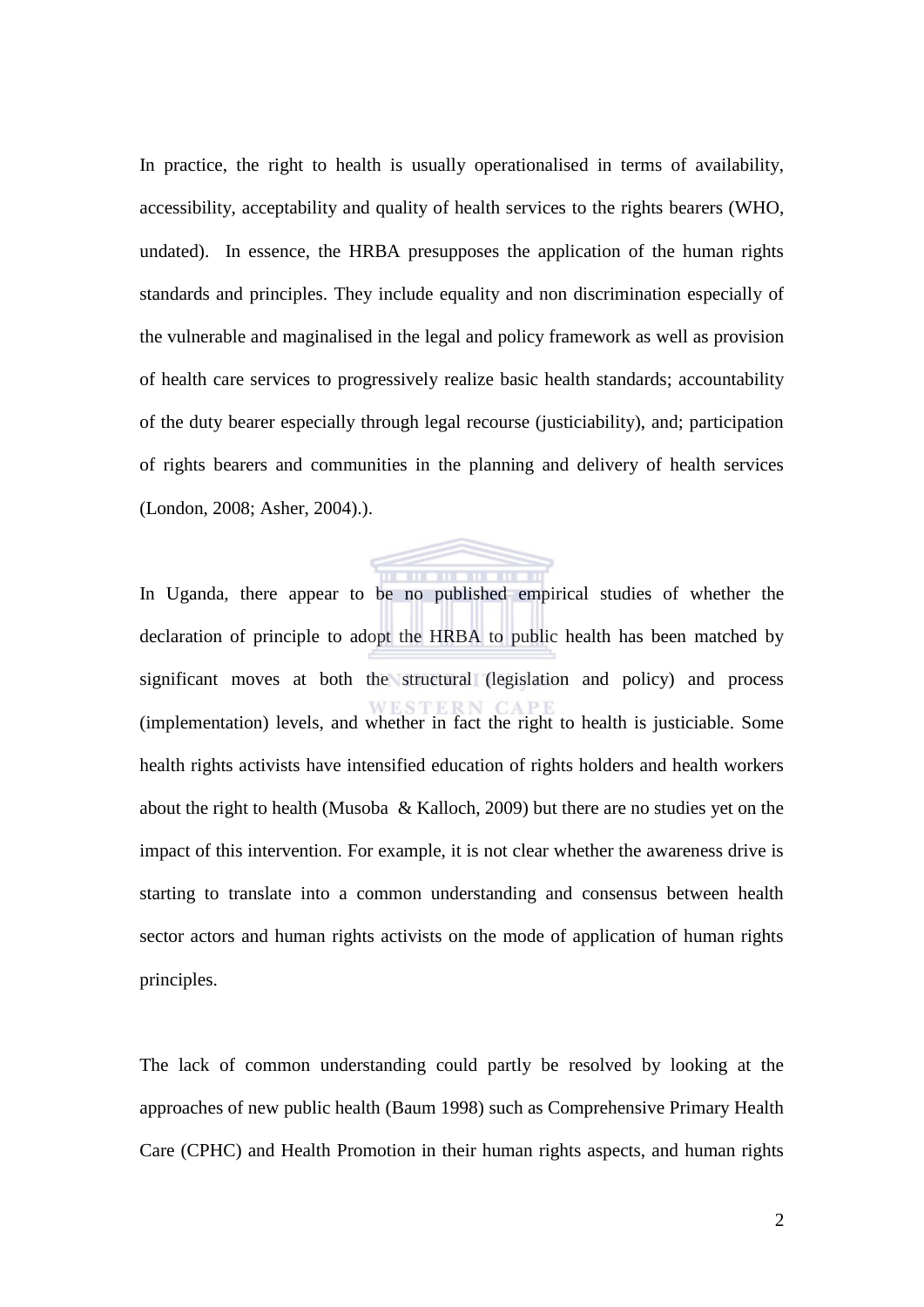in its CPHC and Health Promotion aspects. It might be the case that the HRBA to public health is intrinsic to both CPHC and Health Promotion. Such possible approaches to building a shared understanding and common plan of action between human rights and public health actors have not, however, been empirically examined.

# <span id="page-13-0"></span>*1.2 Problem statement*

While a number of countries have responded to calls to adopt the HRBA to health and development in the last decade, the right to health is still far from being realized by the majority of populations in much of the developing world. Despite statements of commitment to the application of human rights principles, there is lack of empirical evidence on the perceptions and level of consensus among stakeholders on what a Human Rights Based Approach actually means, and the challenges faced by a developing country like Uganda in implementing the HRBA. Exploring these stakeholder perspectives may help to clarify whether indeed the HRBA offers anything new to the current public health approaches.

# <span id="page-13-1"></span>*1.3 Research question*

How do stakeholders perceive the meaning, potential value, and challenges for implementation of a Human Rights Based Approach to public health in Uganda?

#### <span id="page-13-2"></span>*1.3 Study rationale*

Countries around the globe are being obliged by funders and urged by United Nations agencies such as the UNDP and WHO to base development programmes including health, on human rights principles (UN, 1997; UN, 2005; UNDG, 2003; &UNDAF, 2007). Unfortunately, knowledge about the adoption of the HRBA to public health in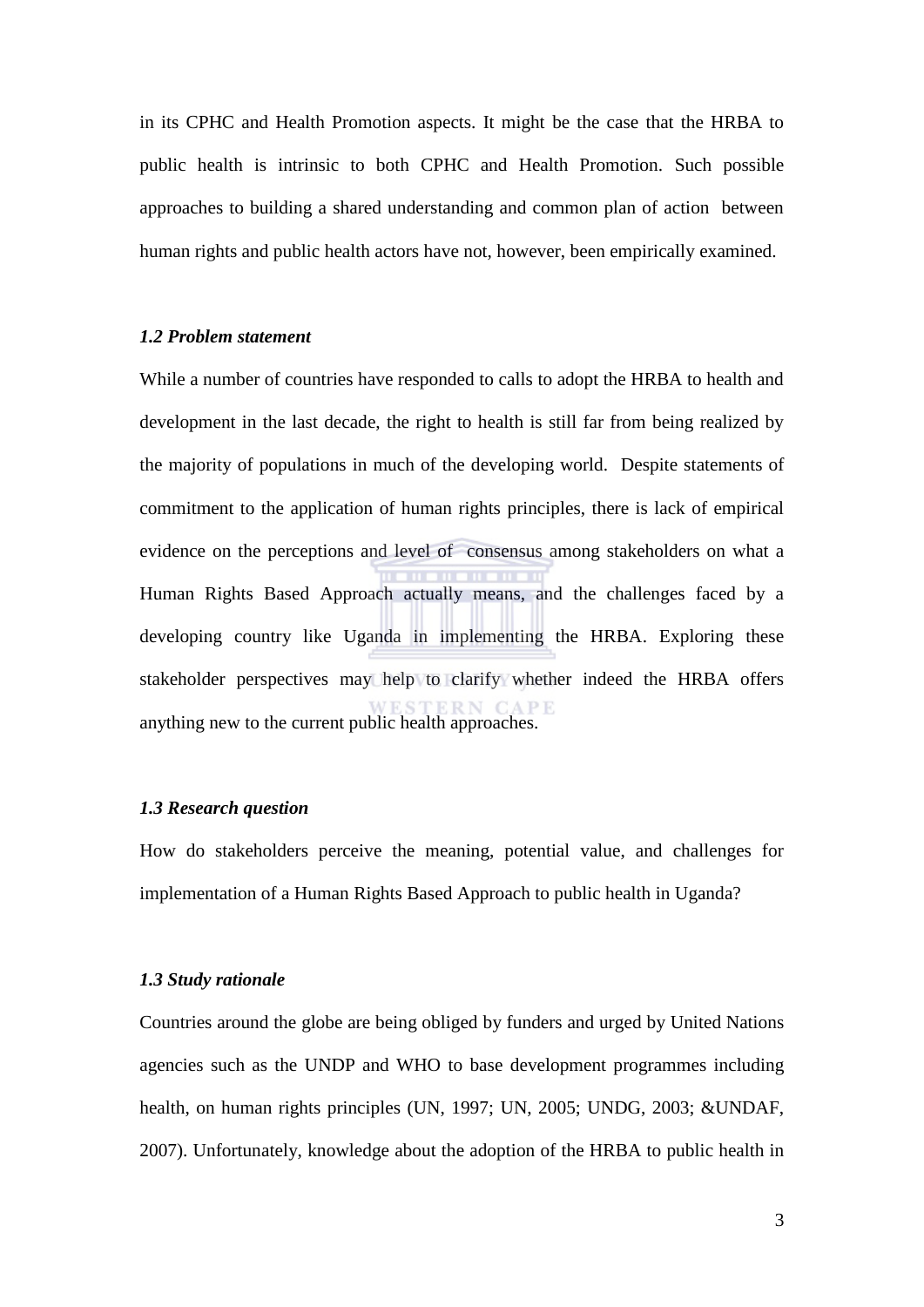the developing countries is still inadequate. By studying the level of consensus among stakeholders and the challenges to the adoption of the HRBA to public health in Uganda since 2006, it is hoped that critical issues underlying its adoption will be unmasked to form part of the much needed empirical evidence on the subject, and also help to determine whether it indeed offers new insights and opportunities complementary to public health approaches in improving public health.

#### <span id="page-14-0"></span>*1.4 Study context: Health and the Human Rights Based Approach in Uganda*

Uganda is located in East Africa and occupies 241.039 sq km. The country is predominantly agricultural with the majority of the population dependent on subsistence farming. The country's burden of disease is still very high. Malaria is the major communicable disease in Uganda and is largely responsible for the high infant mortality of 79 per 1,000 live births (UBOS, 2007). Maternal mortality stood at 435/100,000 births by 2010. The country is also greatly affected by HIV/AIDS. By 2009, up to 1,192,372 individuals had been affected with HIV while 64,016 people had died from HIV/Aids related causes (MoH, 2010). Furthermore, 32% of children below five years are stunted, while 6% are wasted due to malnutrition, exacerbating their vulnerability to disease (UBOS, 2007). Data on non- communicable diseases (NCDs) are scarce but there are concerns that NCDs are on the increase, as are deaths and disabilities due to injuries, mostly traffic accidents which doubled from 1993 to 2003 (UBOS, 2007).

The burden of disease in Uganda is traced to socio-economic factors which do not enable the great majority of the population to live healthy lives. While the country's population grew from 4.9 million in 1948 to 24.2 million in 2002 (2011 estimates at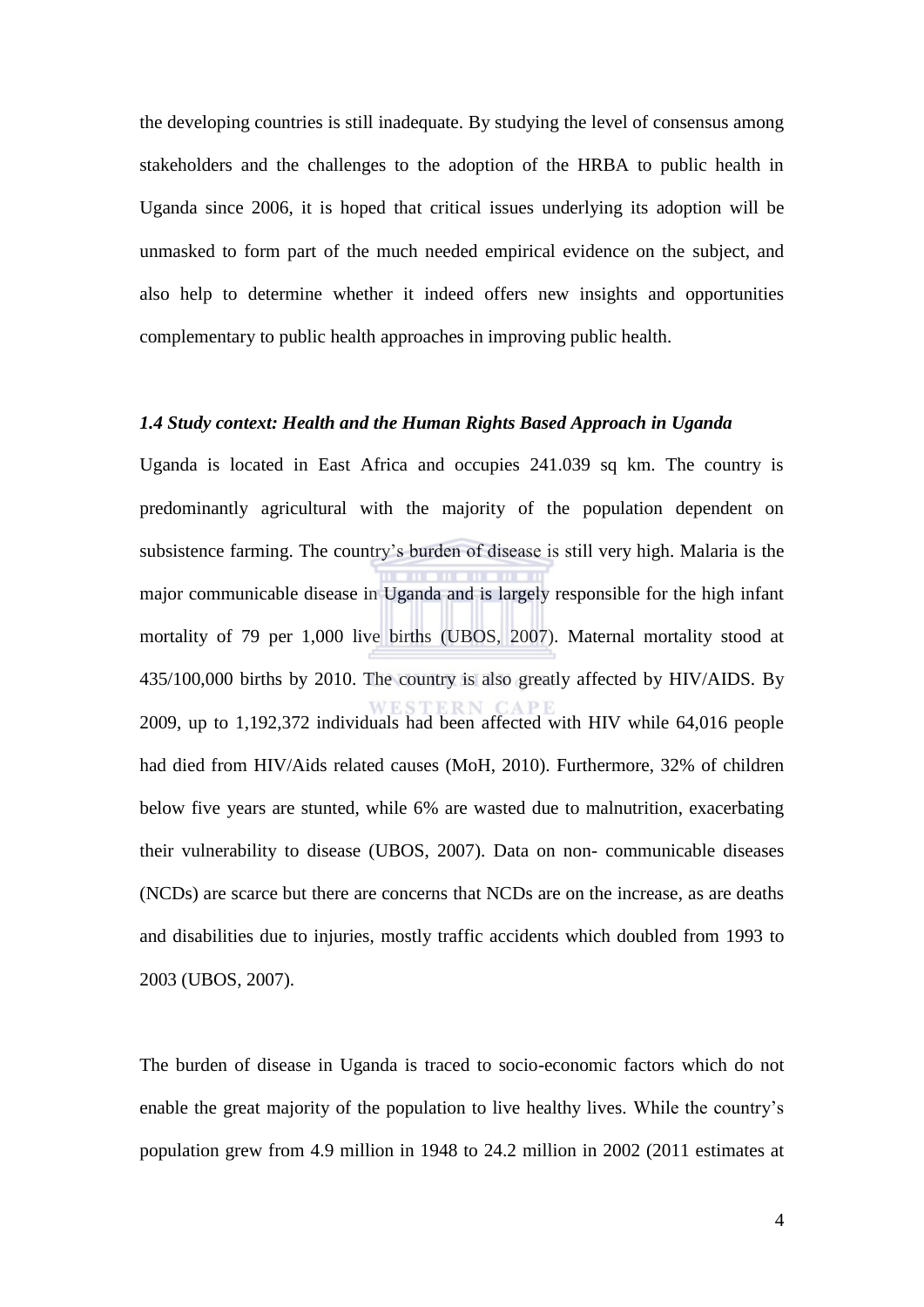33.5 million), failure to maintain corresponding economic growth is accelerating poverty, exposing the poor majority to a host of preventable diseases (UBOS, 2007).

To deal with the disease burden, human rights groups have intensified the campaign for the country to start treating health as a fundamental human right. The Uganda Human Rights Commission (UHRC) was one of the first commissions in the developing world to set up a unit in 2006 to specifically handle the right to health. This was in response to a recommendation by the former United Nations Special Rapporteur on the right to health, Prof. Paul Hunt who visited the country in March 2005 to examine the human rights aspects of the Neglected Tropical Diseases (NTDs). The unit initially planned to start by dealing with NTDS, was extended to issues of accountability in the delivery of health rights by monitoring policies, programmes and project activities in the health sector. The activities included sensitizing health policy makers and workers on the HRBA and communities on the right to health plus investigating complaints on the right to health violations (Hunt, 2006).

The effort has been supplemented by Civil Society Organisations and Non Governmental Organisations. The Action Group for Health, Human Rights and HIV/AIDS (AGHA) Uganda has in the last five years tried to raise awareness among medical personnel and other stakeholders on health care rights with some success (Musoba & Kalloch, 2009).

The specific setting of this study of the challenges to implementation of the HRBA in the context of Uganda's health and policy situation is rural, semi-urban and urban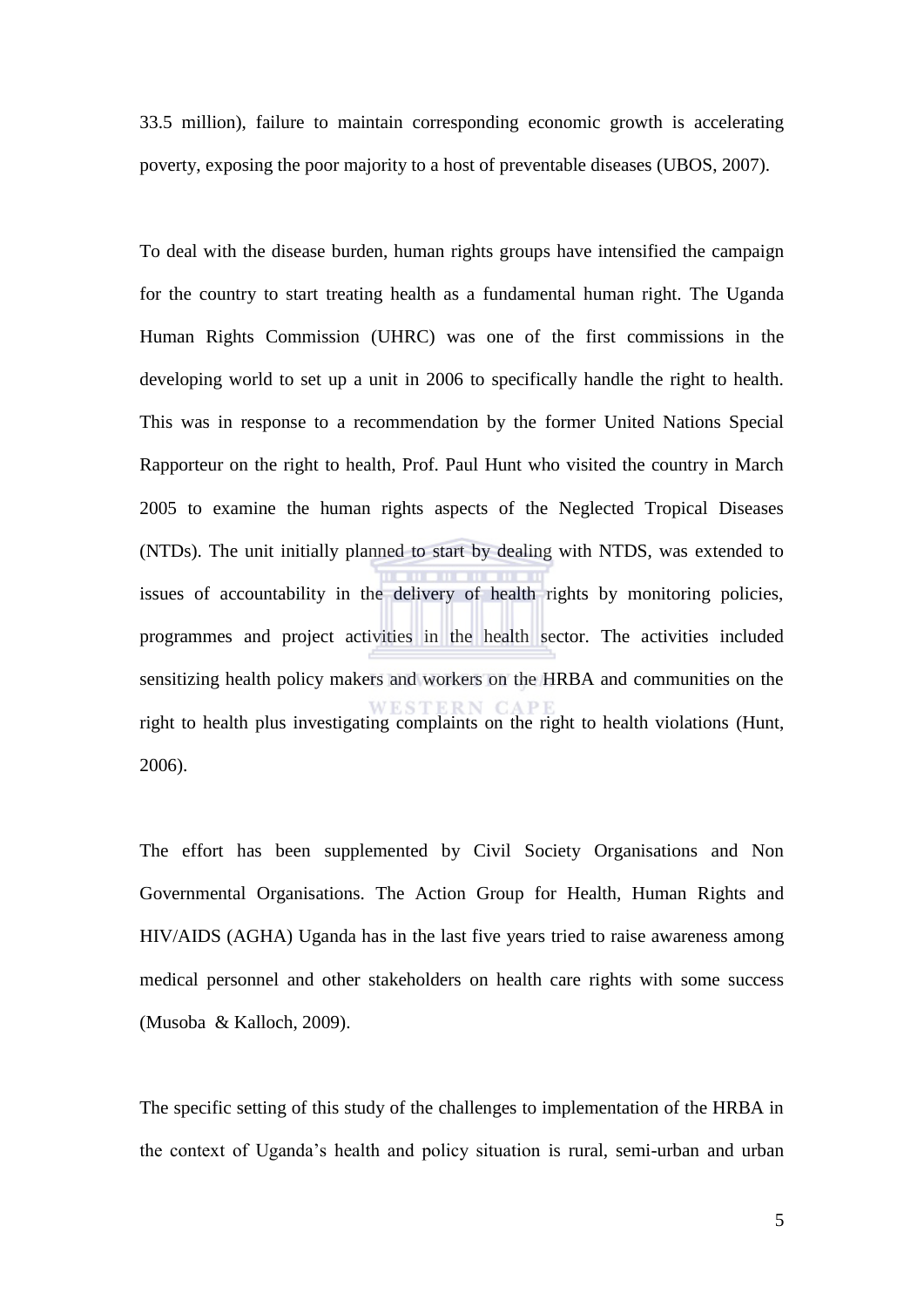slum communities in Uganda's Mayuge, Kamuli, Jinja and Kampala districts. It is described in more detail in the methodology chapter.



**UNIVERSITY** of the **WESTERN CAPE**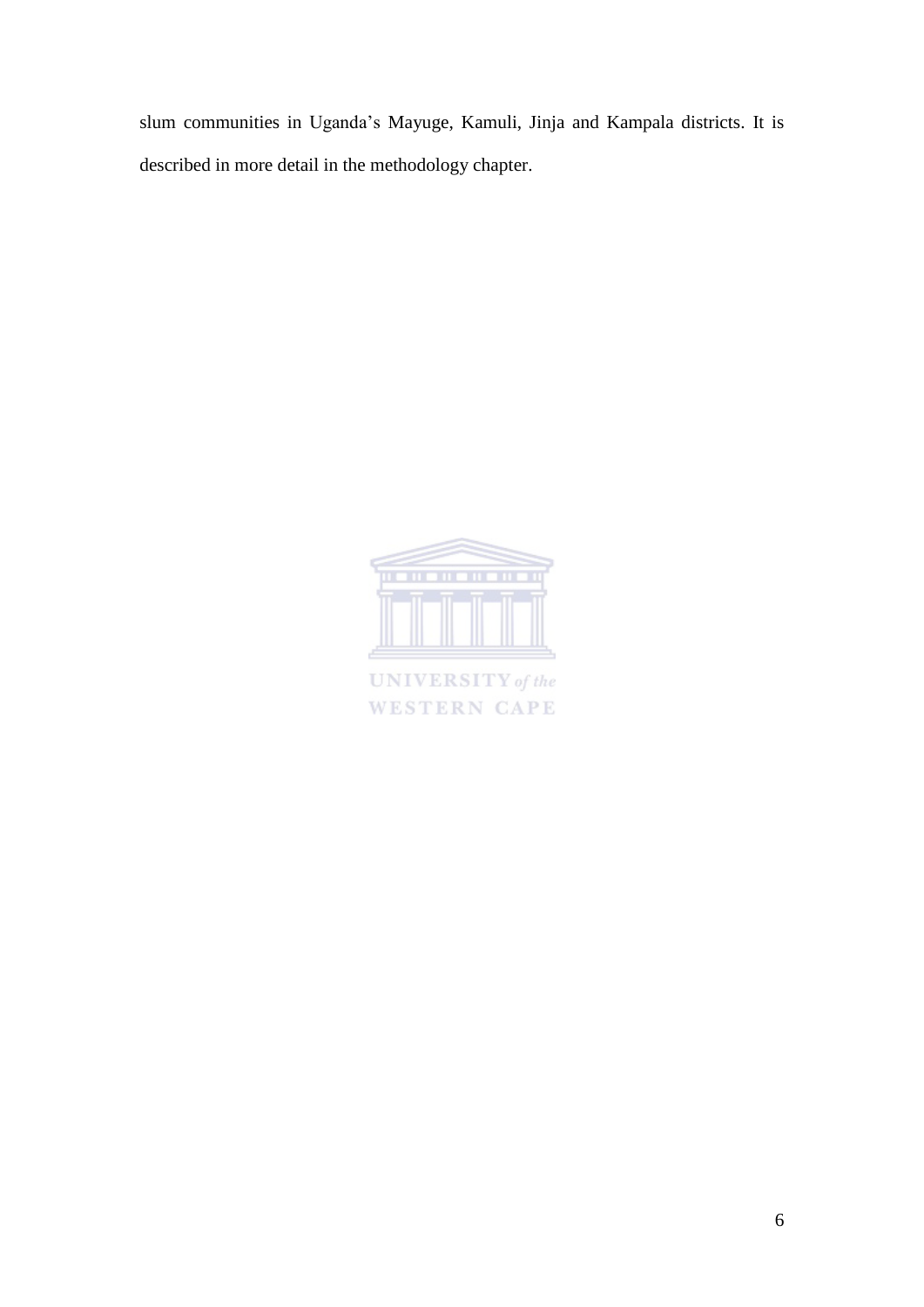#### <span id="page-17-0"></span>**2. CHAPTER 2: LITERATURE REVIEW**

This literature review focuses on challenges to the implementation of a human rights based approach to health,. The challenges to the actual implementation of HRBA can be examined at three levels; structural (legislation, policies and health sector strategic plan put in place by duty bearers to meet obligations of the right to health), process (implementation activities) and outcome (standard of health care realized by rights bearers) indicators (OHCHR 2006; Gruskin & Ferguson, 2009). The three also provide a measure of the level of stakeholder consensus. This study and literature review address structural and process challenges, including capacity. Conceptually, challenges at the structural and process or implementation levels result into negative outcomes in the form of poor right to health indicators.



# <span id="page-17-1"></span>*2.1 Structural challenges*

The right to health is universally recognized as contained in international instruments. STERN Article 12 of the International Covenant of Economic, Social and Cultural Rights (ICESCR) states that member "State Parties recognize the right of everyone to the enjoyment of the highest attainable standard of physical and mental health" (ICESCR, 1966). The Covenant obliges State Parties to take steps to reduce stillbirth and infant mortality rates and promote the healthy development of the child; improve environmental and industrial hygiene; prevent, treat and control diseases among others (ICESCR, 1966). There are, however, variations in the interpretation and level of domestication of international obligations by different jurisdictions, and consequently their implementation. Human rights writers like Steiner and Alston have attributed this to ideological, theoretical and legal divergences (Steiner and Alston, 2000).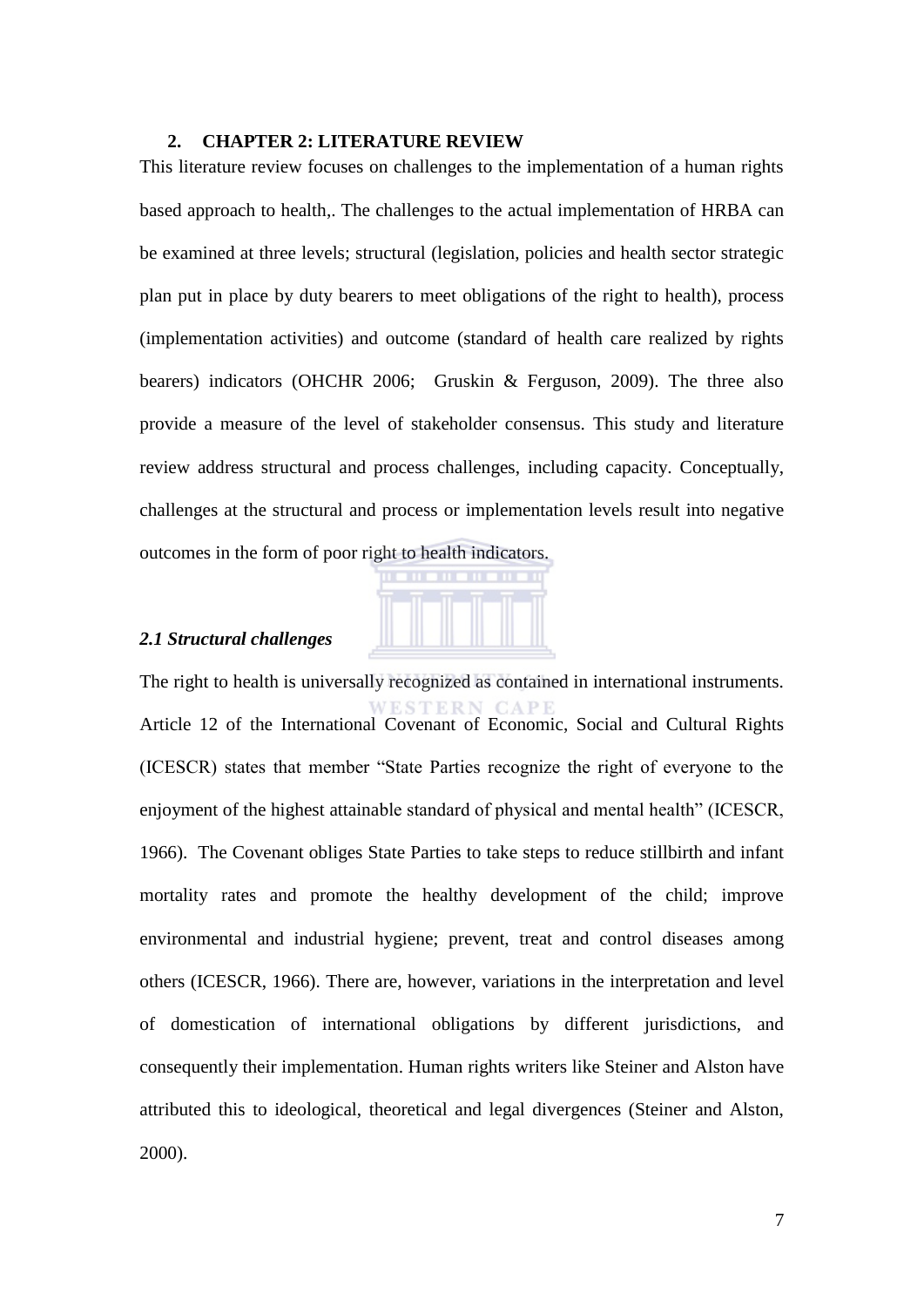The varied understanding and commitment to the ICESCR is mirrored in the varied levels of domestication of its provisions and implementation by the State Parties. The variations while reflecting the governmental ambivalence to the rights under this covenant, also offer pointers as to the challenges encountered as a result of the gaps in laws protecting the right to health among other positive rights. Positive rights impose an enormous obligation on the State as a duty bearer to provide physical services like drugs, hospitals, doctors, clean water in contrast to negative rights that merely require restraint, for example by the state or its agents from acts such as torture that compromise the good health of citizens (Steiner and Alston, 2000).

# <span id="page-18-0"></span>*2.2 Progressive realization and justiciability*

The issue of progressive realisation of the right to health as funds become available is highly contested. Beetham (1995) in an article examining the future of economic and social rights poses the question as to what level of deprivation of nutrition, sanitation or health care is sufficient to trigger legal redress. He also wonders whether the obligation on the state to deliver health services when they lack the capacity to do so simply pits them against an impossible mission. By implication, would it not be futile for citizens to bear a right to health without the prospect of ever enjoying good health? Steiner and Alston (2000) note that it is for reasons like these that the human rights approach to fundamental needs like health among the most vulnerable groups adds an "inspirational or promotion dimension" to provide both moral and legal ground for citizens to negotiate with the state to meet its international obligations. In effect, the progressive implementation mentioned by the ICESCR can only materialize if health rights holders stand up to claim their right.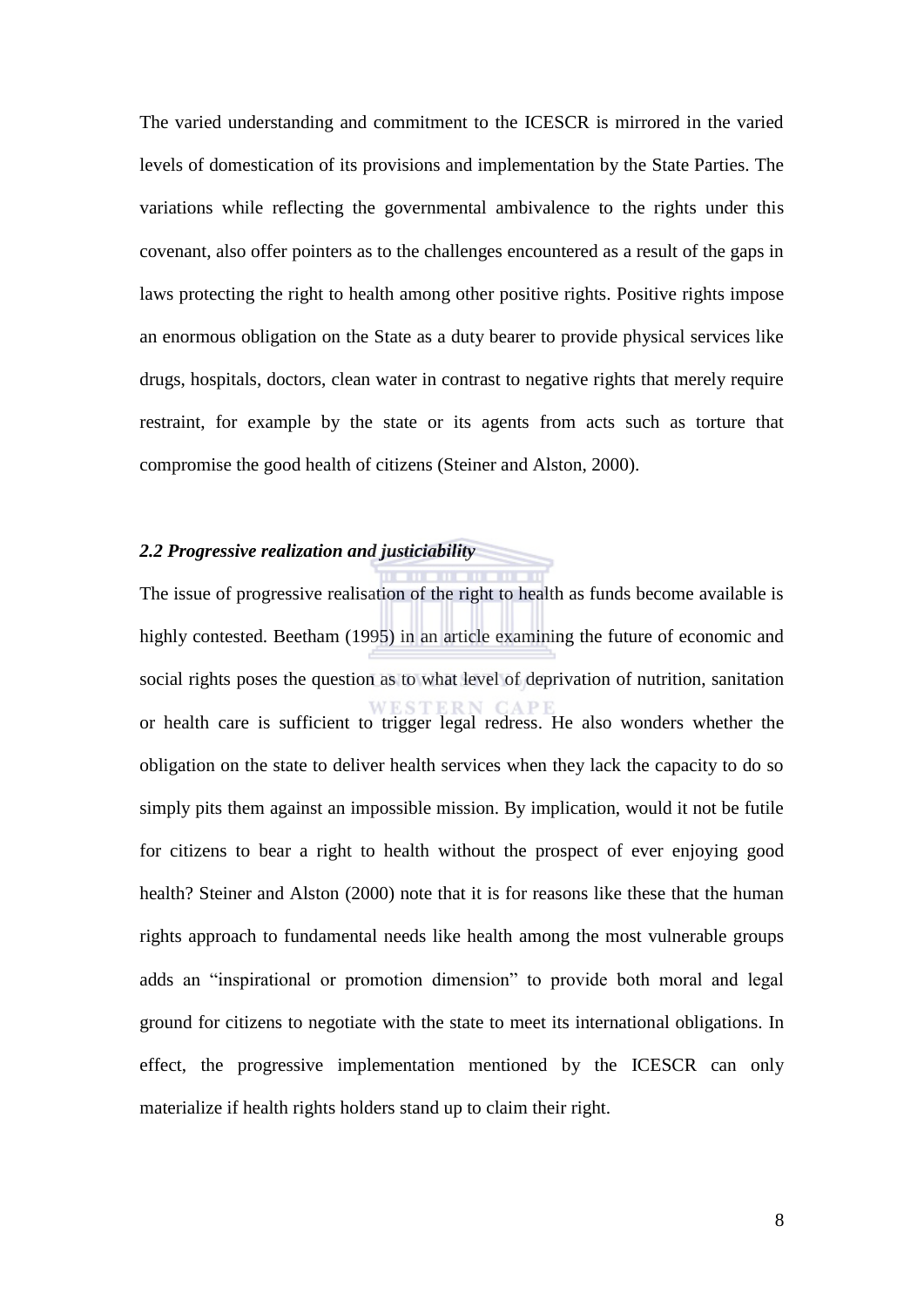The United Nations Committee on Economic, Social and Cultural Rights in General Comment 14 provides the standard for applying the Covenant's provision on the right to health by the State Parties to their health systems. It points out that the aspect of progressive realization as resources become available is, however, also associated with the obligation for states to take "deliberate and immediate" steps towards ensuring that realization occurs within "reasonable time" (UN, 2000). But while "reasonable time" in policy and legal documents diminishes prospects for successful litigation in case of denial of health rights, progressive jurisprudence on economic rights and the matching of the right with an obligation even when coined in the "progressive realization" fashion could be seen as a step in increasing its justiciability (Steiner & Alston, 2000).

**THE REAL** 

**TITLE** 

Progressive jurisprudence in South Africa (*Minister of Health v. Treatment Action Campaign, 2002*) has demonstrated that courts can offer remedies in cases of denied rights to health under Section 27(3) of the constitution, again highlighting the importance of elaborate legal provisions coupled with positive obligations as pointed out in General Comment 14. But while there has been successful litigation in cases seeking medical treatment, it is yet to be seen if, given the resource implications, courts in resource-poor settings can – in response to litigation on behalf of the most vulnerable or marginalized – provide remedies where the determinants to health such as food, clean water and basic hygienic housing, or a healthy environment are lacking (Gloppen, 2008).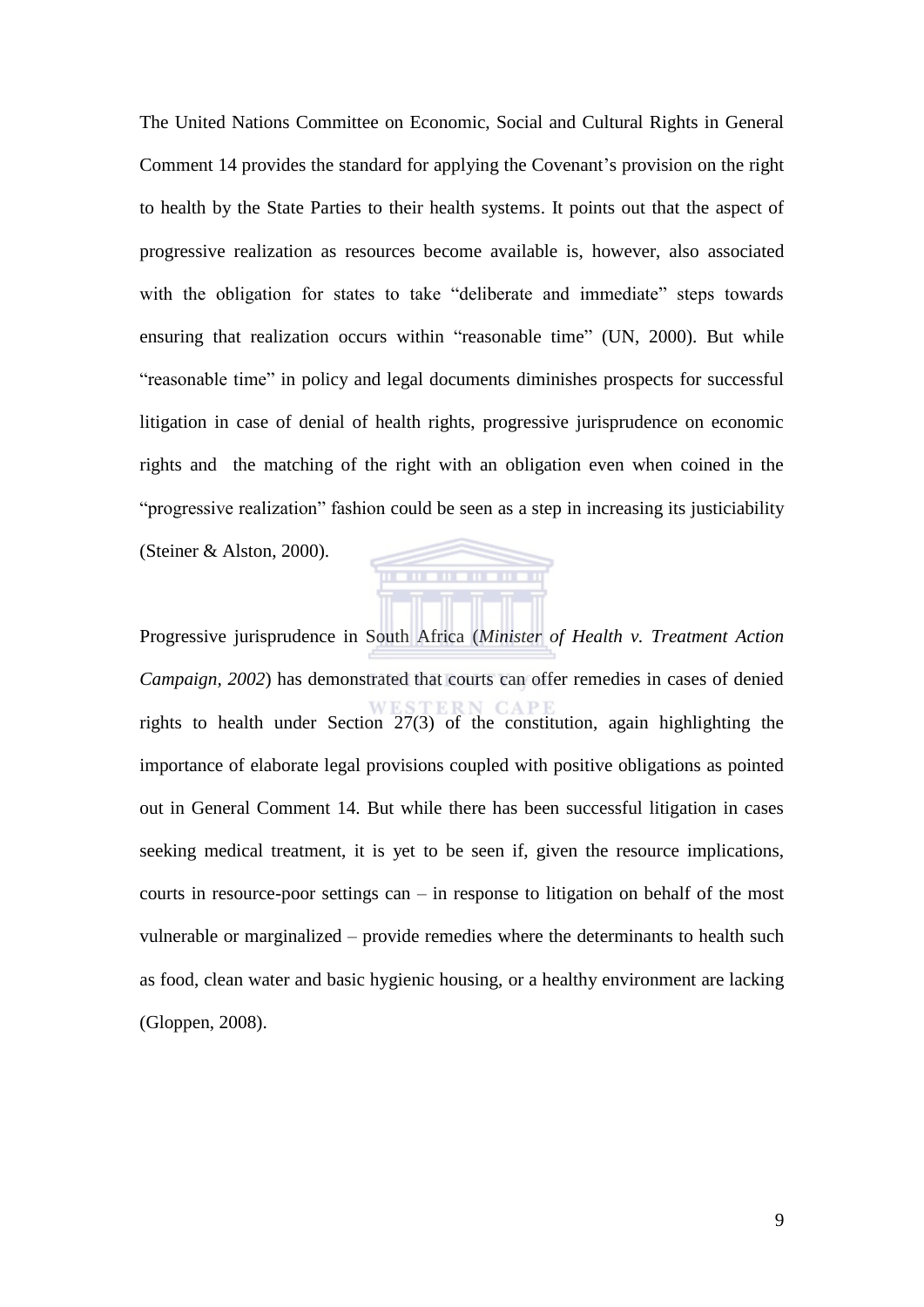#### <span id="page-20-0"></span>*2.3 Process challenges: Implementation, resources, participation and capacity*

Having the laws, policies or strategic plans in place spelling out the obligations of the state is not enough to ensure the realization of the right to health. Ecuador in 1998 promulgated a free maternity law guaranteeing health care to pregnant women, newborns and children below five, and family planning care to women of reproductive age. But seven years later, the law was yet to be fully implemented, making a case for the need of having in place redress mechanisms for implementing laws guaranteeing the right to health (UNFPA, 2009).

## <span id="page-20-1"></span>**2.3.1 Lack of resources or political will?**

But while the resource constraint to meet the right to health is well acknowledged, it masks lack of political will by some governments that instead spend heavily on the military or non priority items. This is despite commitments such as the Abuja Declaration for countries in Africa to ensure that by 2005, at least 60% of those affected by malaria have access to "correct, affordable and appropriate treatment in 24 hours after the onset of symptoms" (WHO, 2003). It is also the target of the Declaration to ensure that 60% of those at risk (pregnant and children below 5 years "benefits from community protective measures" against malaria. A study by London on how human rights approaches can promote health equity concluded that approaches that recognize the need to target vulnerable groups and their roles can help achieve this goal (London, L 2007).

Noting the social returns on the right to education of females in form of reduced infant and indeed maternal mortality, a UN human development report urges countries to "orient national priorities" to accommodate additional spending on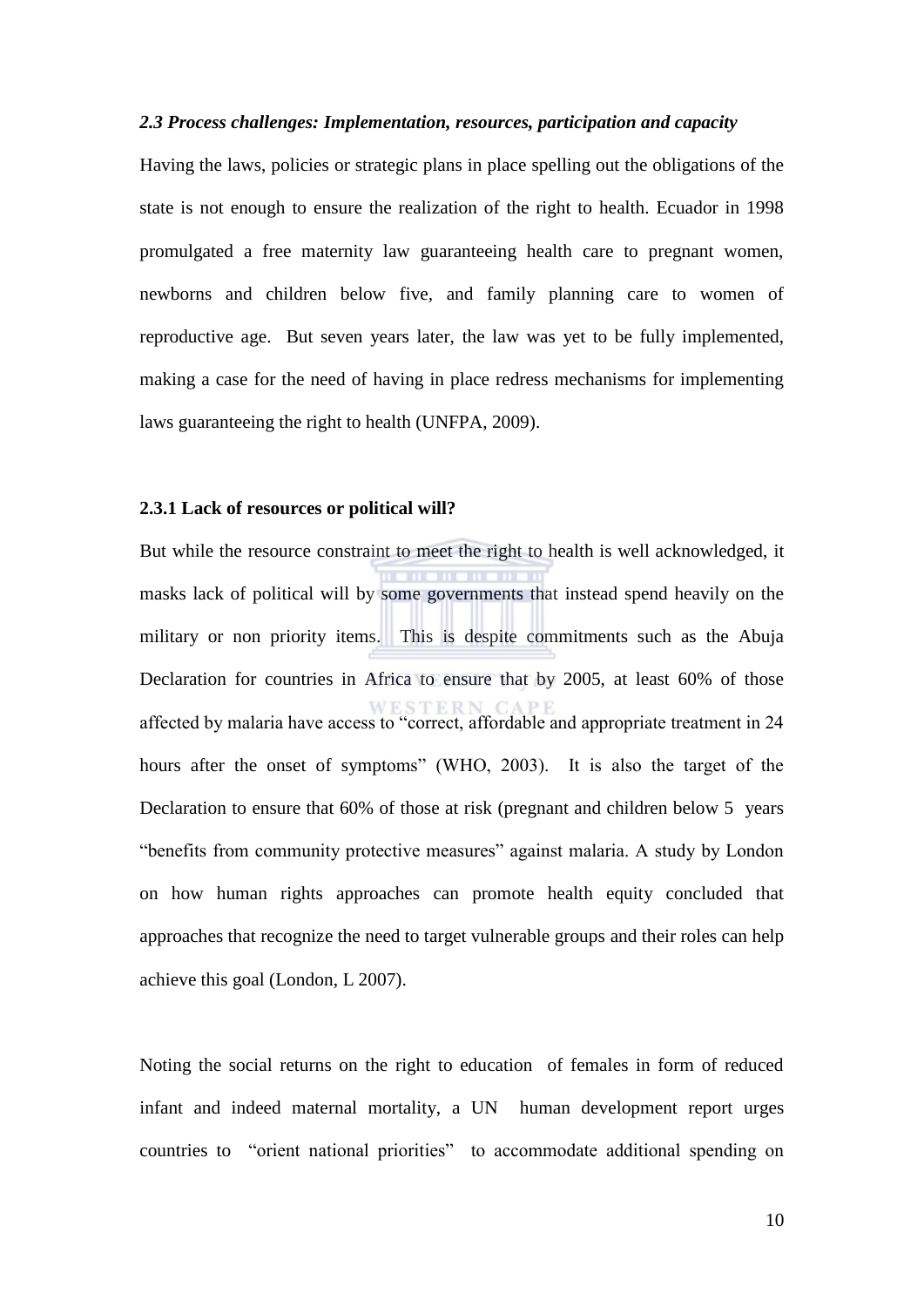development and actualize rights such as health (UNDP, 1990). The HRBA would seem to have the distinctive character and mission of seeking to prioritize national resources in favour of the most vulnerable citizens, a process described by Frenk and Gomez-Dantes (2009) as the democratization of health— and by Kelly as the "expansion of democracy to social rights" through, among others, the introduction of a welfare system that seeks to redistribute resources by taxing the wealthy (Kelley 1998).

Also, the HRBA challenges the health sector to transcend accepting as given the assumption that resources are scarce and start to advocate for increased budgeting (Schuftan, 2010). It is for such reasons that Kelley (1998) argues that progressive legislation to increase the justiciability of the right to health could compel the governments to pursue welfare right based approach to providing basic needs that will promote fundamental rights such as health. But while governments have the political obligation to create an equitable society and support the right to health (Holmes & Sunstein, 1999), the challenge is how to compel them make legislative and budgetary adjustments.

## <span id="page-21-0"></span>**2.3.2 Stakeholder consensus, participation and awareness**

In a study on whether the HRBA to health matters, London noted that evidence from South Africa had suggested that lack of a common perception on human rights to an extent influenced the way the State implemented the right to health (London, 2008). Haigh (2002) notes that the interdisciplinary effort is often characterized by tension due to lack of a common perspective on the HRBA to health. Health policies and programmes may be viewed by human rights activists as being "population oriented"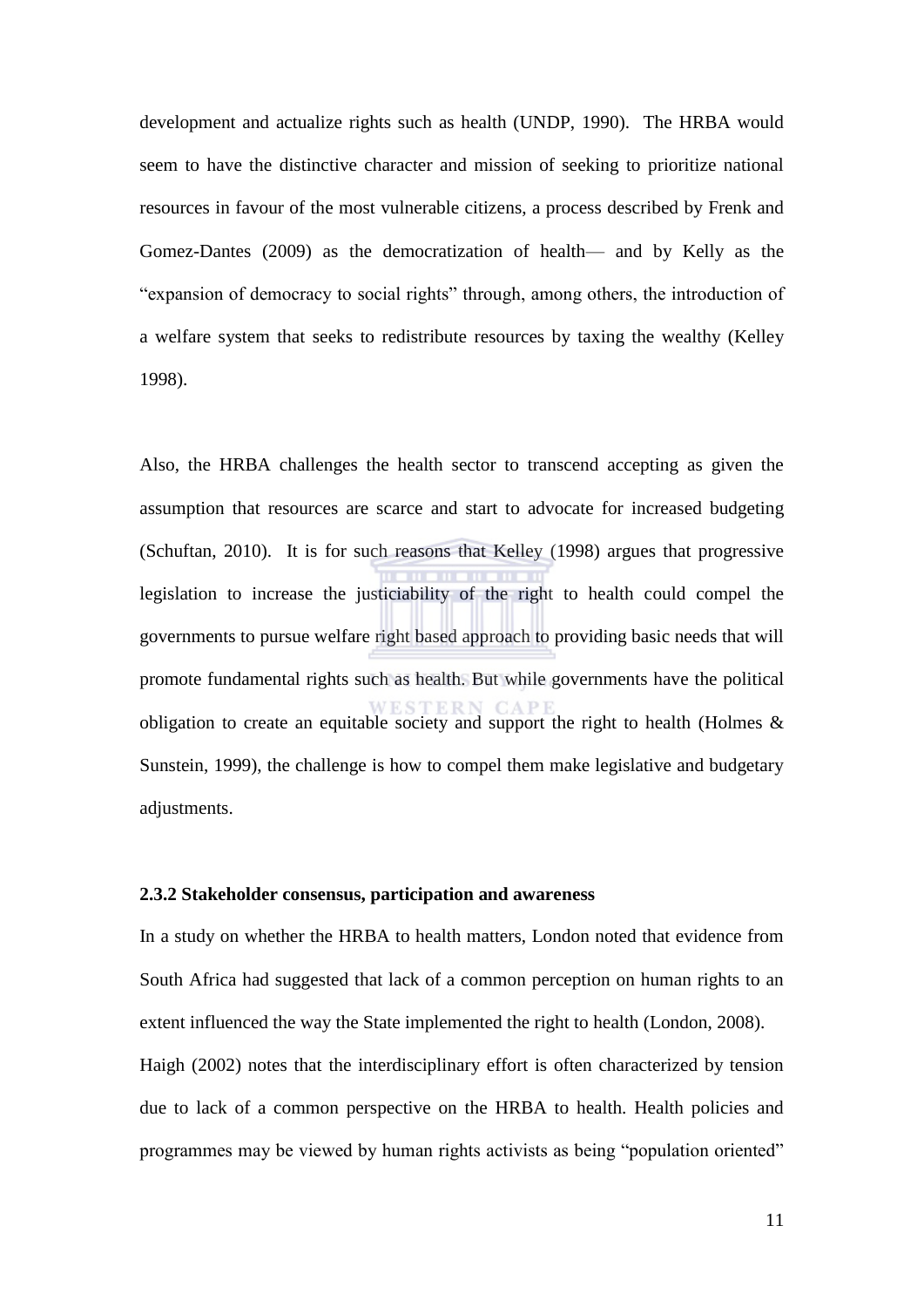(public health) instead of having the individual orientation often associated with human rights. This may however be a false dichotomy. There is a growing consensus on the need to broaden the definition of health beyond the individual–focused medical approach and include the social determinants of health that affect populations (WHO, 2005; Beaglehole & Bonnita, 1997; Baum, 1998). Asher (2004) notes that it is precisely for the very reason that public health is population focused that the health sector planning ought to take into account human rights principles such as equality, equity, justice so as to succeed. Indeed, the Alma Ata Declaration advocated for community involvement and a multi-sectoral approach in 1978, while the Ottawa Charter speaks of population based participation of communities in health care and personal skills (WHO, 1978; WHO, 1986).

Underscoring the strong link between the right to health and PHC, Schuftan advocates for wide discussion of this relationship and how for example community participation empowers rights holders and duty bearers (especially health workers) in PHC (Schuftan, 2010). For example, a pilot citizen card report project in Uganda in 2007 to strengthen providers' accountability to clients in 50 health facilities is reported to have resulted into improvements of both the quality and quantity of health care (WHO/OHCHR, 2007). Further on the lack of stakeholder consensus, Solommon (2009) notes that skepticism and financial constraints can be overcome as long as the approach identifies allies as entry points, aligns with existing efforts or initiatives, and impresses upon the policy makers the importance of communication and dissemination of information to the public. Explanation of human rights concepts in simple terms increases stakeholder participation. In addition to access to information by the rights bearers on entitlements and how to claim them, Frenk and Gomez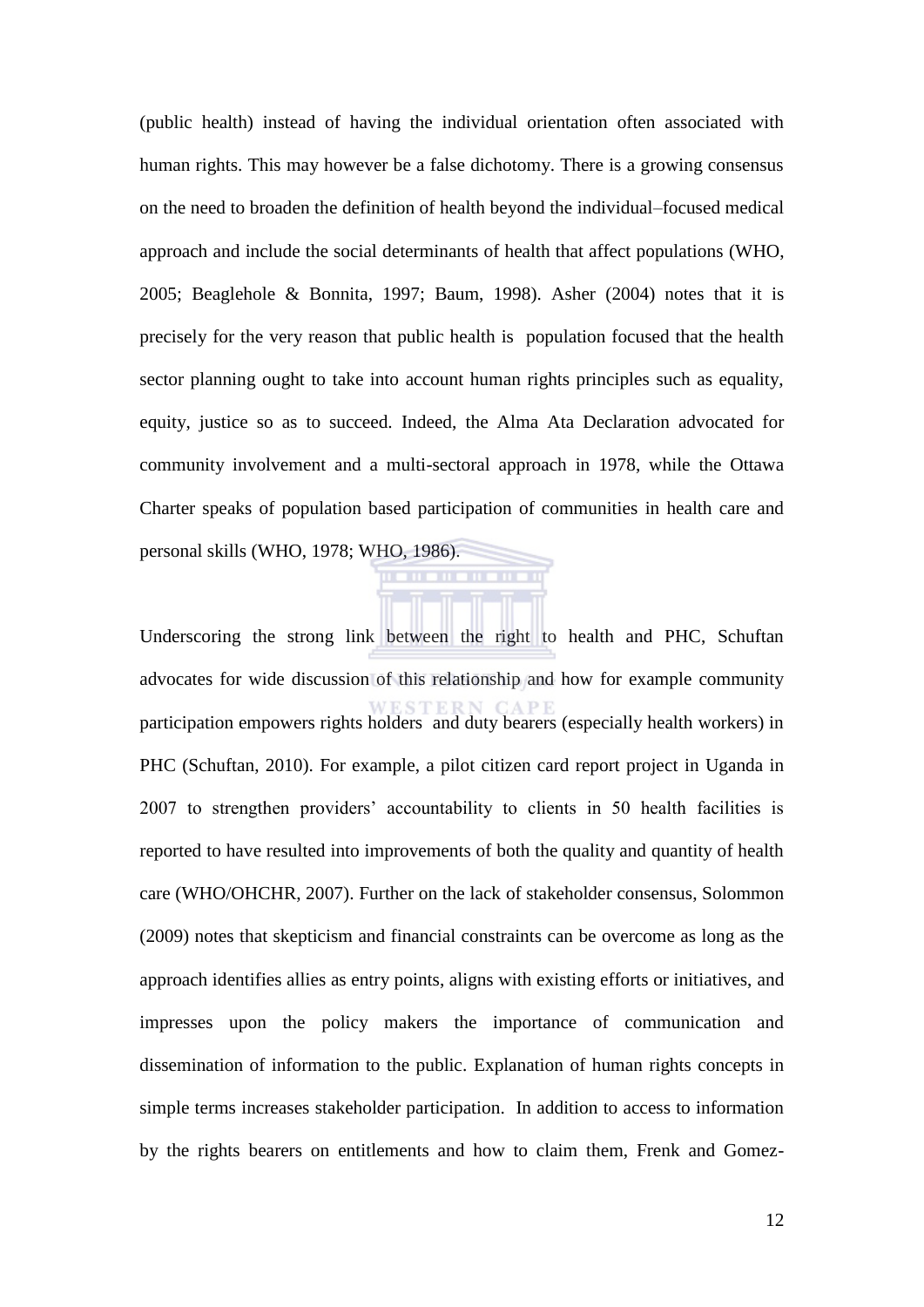Dantes (2009) and Schuftan (2010) argue that open evaluation, feedback, demand, dialogue and negotiation by rights holders are critical to the success of the HRBA in public health. Participation and training of stakeholders in HRBA is even more critical in settings where the subject of human rights is regarded as culturally and politically sensitive (UNCT Tunisia, 2007).

#### <span id="page-23-0"></span>**2.3.3 Literature limitations**

The literature reviewed above exploring the challenges to the adoption of the HRBA is not based on field research. This is partly because the nature of empirical evidence tends to differ across health and legal disciplines. While public health gravitates towards field research for empirical evidence, in the legal discipline – which tends to dominate human rights discourse including the right to health – jurisprudence is relied on to test, form laws and gather knowledge and are often the focus of research. Unfortunately, except for two cases in South Africa on the right to treatment, jurisprudence on the right to health in the developing world is still very limited to offer meaningful insights more especially on the justiciability of the determinants to health. This study will provide some empirical evidence to guide further studies on the subject.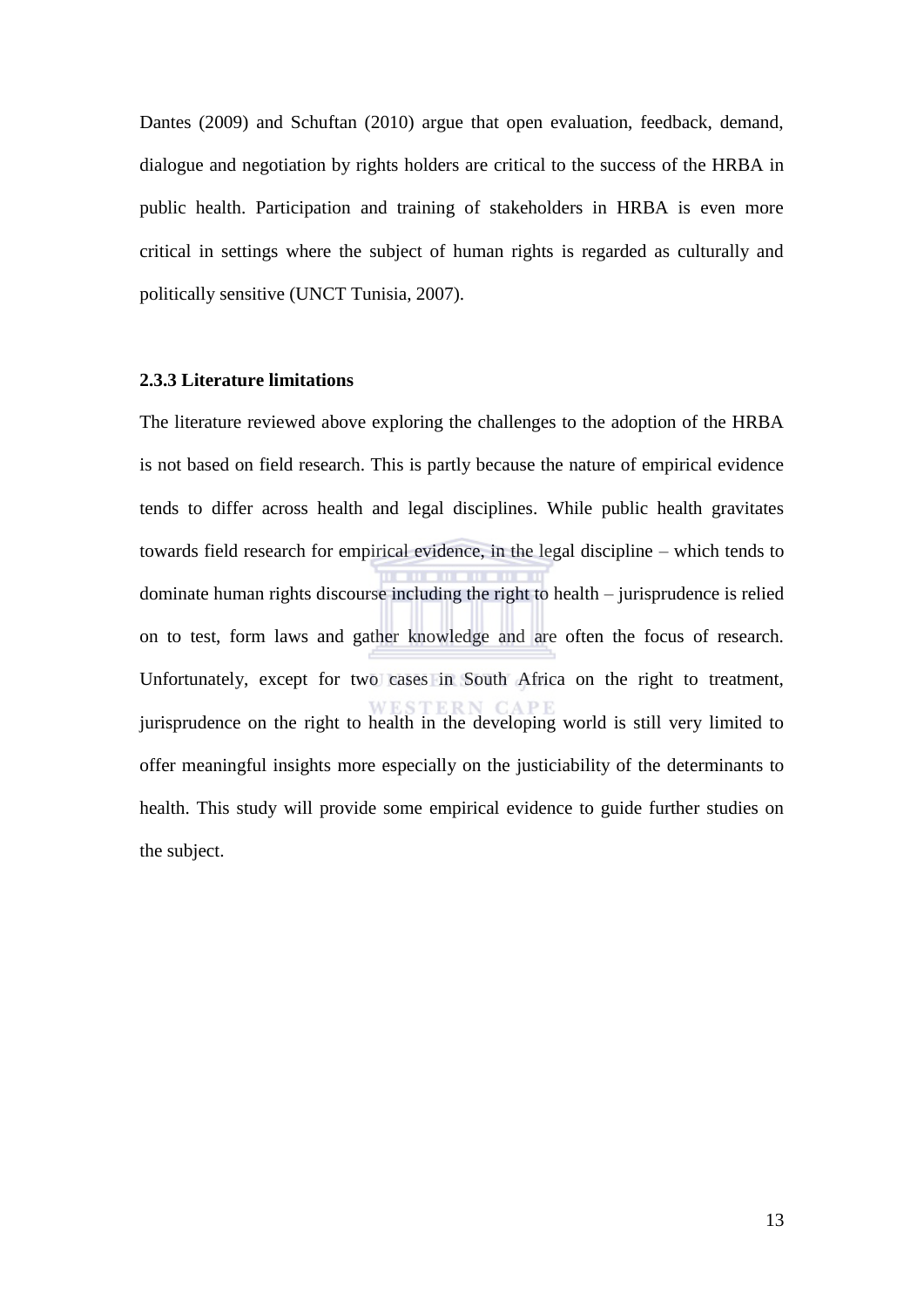### <span id="page-24-0"></span>**3. CHAPTER 3: METHODOLOGY**

The study employed key informant interviews, Focus Group Discussions (FGDs), and document review.

#### <span id="page-24-1"></span>*3.4 Aims and objectives of study*

## <span id="page-24-2"></span>**2.4.1 Aim**

The aim of this study was to explore challenges to the implementation of the HRBA to public health in Uganda.

### <span id="page-24-3"></span>**2.4.1 Objectives**

- 1. To a) describe and b) examine whether there is a shared understanding and agreement among stakeholders about the meaning and potential value of the Human Rights Based Approach to public health;
- 2. To describe the perceptions of stakeholders (duty and right holders) on the challenges to the adoption and implementation of the HRBA to public health UNIVERSITY of the **WESTERN CAPE**

## <span id="page-24-4"></span>*3.1 Study design*

The study employed a descriptive qualitative method to inquire into and describe the nature and extent of stakeholders' perceptions on the Human Rights Based Approach to public health, and the challenges to its adoption and implementation. The stakeholders included in this study were the **health rights holders** (communities), **duty bearers** (health service planners and providers) and **advocates of the right to health** (civil society and academic organizations). Qualitative data provide valuable insights into the "meanings, experience and views" of both the professional and lay stakeholders on the social phenomenon such as the challenges to the HRBA (Pope et al 2007). The case for the qualitative method was made stronger due to limited information on the subject (Chopra & Coveney, 2008), and the complexity of the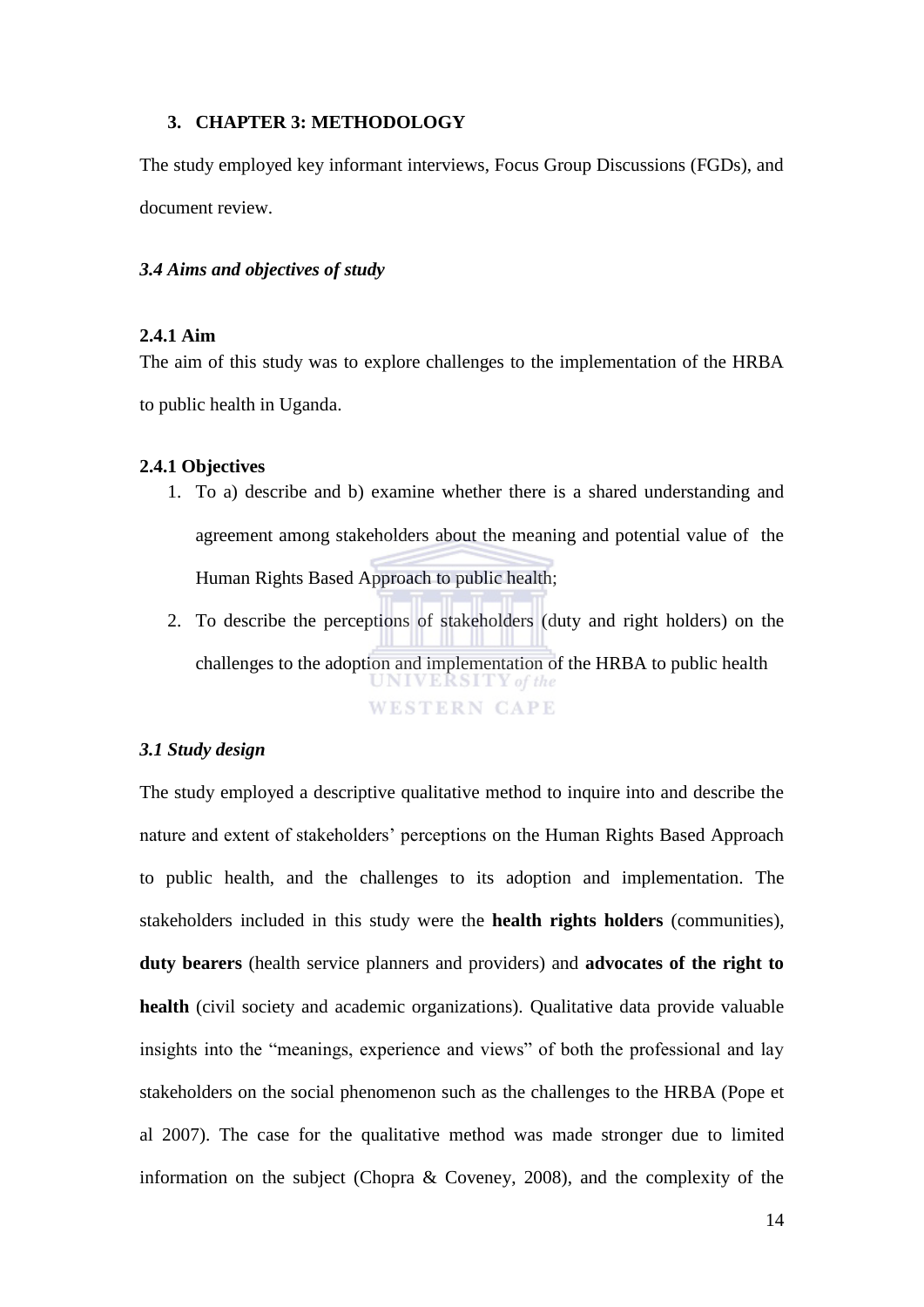HRBA in public health as discussed in the literature review. In addition, the descriptive study design was feasible and affordable for an exploratory study of this nature.

#### <span id="page-25-0"></span>*3.2 Study population*

The study population was composed of stakeholders in three fields: the health service delivery system, human rights organizations and actors, and communities. They included rights duty bearers (health service providers at national and district levels), right bearers (community members), and human right activists/advocates (CSO/NGO and academic institution members).



The study included poor urban, peri-urban, and rural communities and the health districts actors serving these communities, as well as stakeholders who are not linked to any particular geographic community of rights holders: academics, activists/NGOs working in various sites, and the Uganda Human Rights Commission.

## <span id="page-25-1"></span>*3.3 Sample size and sampling procedure*

The sample of information rich respondents was purposively selected to capture a range of perspectives across the salient categories among the duty and right holders with regard to the right to health so as to capture the variations in perceptions (Rice  $\&$ Ezzy, 1999). The respondents and their roles in the study are described in more detail in section 3.4 below. A total of nine in-depth respondents were selected to capture a range of perspectives across gender, health service delivery at the national and district level, and human rights advocates.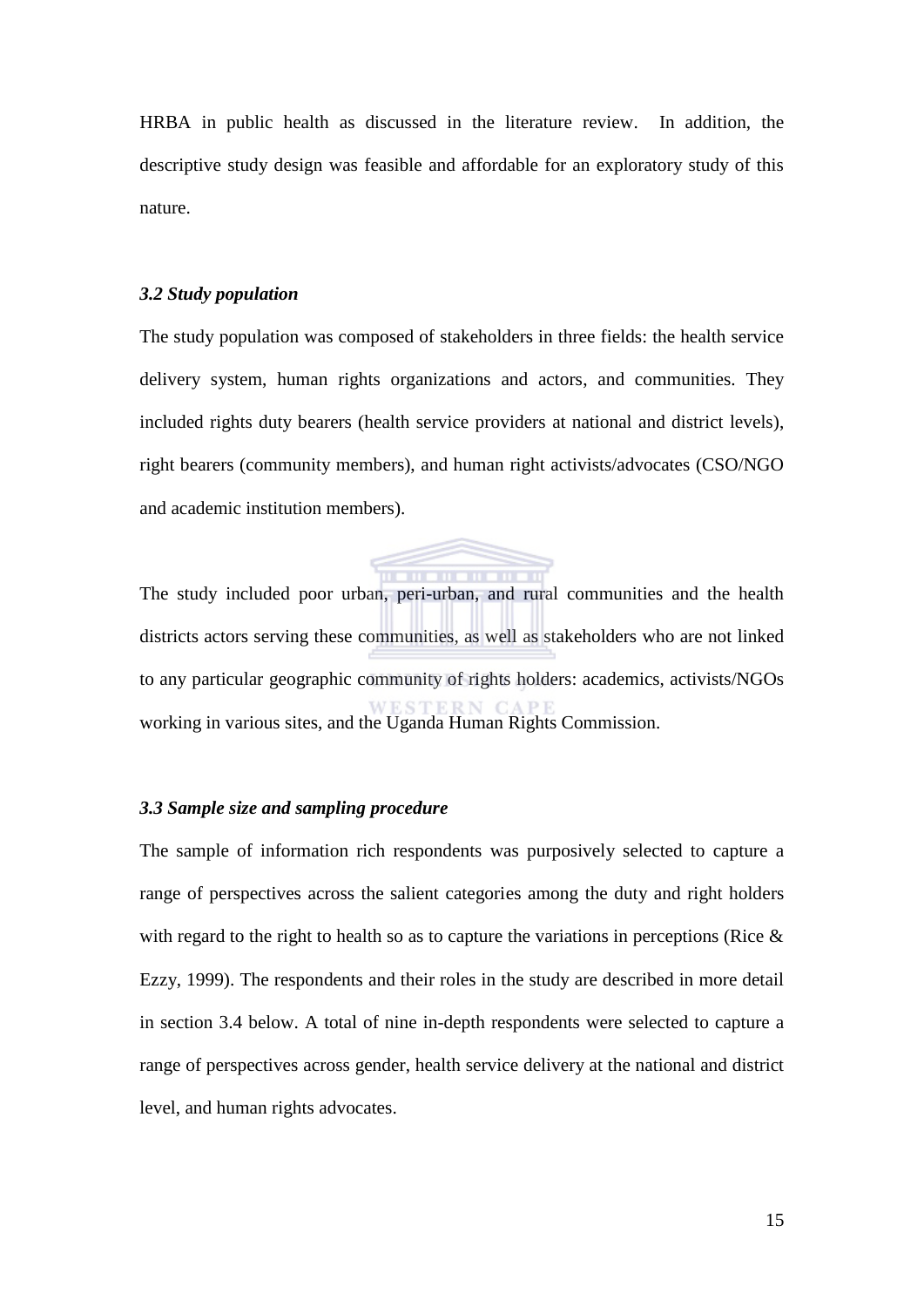A total of 33 participants (19 women and 14 men) aged between 18 and 60 years participated in the FGDs. The majority of the participants were peasant farmers and with primary education. There were a few with secondary education and diploma education who included teachers and readers. The participants in the Kifumbira city slum included casual workers and petty traders. The participants were recruited by convenience sampling from homes, at the market, churches and shops frequented by both men and women in the study communities.

| N <sub>o</sub> | Place of FGD                         | Rural/urban | Women                               | Men            | Age/Yrs   | Education                |
|----------------|--------------------------------------|-------------|-------------------------------------|----------------|-----------|--------------------------|
| 1              | Wamulongo<br>(Mayuge district)       | Rural       | 5<br><b>THE</b><br>ш                | 4              | $22 - 60$ | Primary 4<br>- diploma   |
| $\overline{2}$ | Bugewya<br>(Kamuli district)         | Rural       | 5 <sup>1</sup><br>UNIVERSITY of the | 3              | $18 - 55$ | Primary 4<br>$-Senior 4$ |
| 3              | Wabulenga<br>(Jinja district)        | Peri-urban  | $\overline{4}$                      | 3              | $28 - 60$ | Primary 7<br>-senior 5   |
| $\overline{4}$ | Kifumbira<br>Kampala/capital<br>city | Urban slum  | 5                                   | $\overline{4}$ | $20 - 49$ | Primary 6<br>$-Senior 6$ |
| <b>Total</b>   | $\overline{\mathbf{4}}$              |             | 19                                  | $14 = 33$      |           |                          |

**Table 1: Demographics of FGD participants** 

# **3.4 Instrument development and data collection methods**

As the empirical or field research base of the literature on the HRBA is underdeveloped, no existing validated instruments and tools were found. This project therefore used interview and discussion guides (instruments) which had been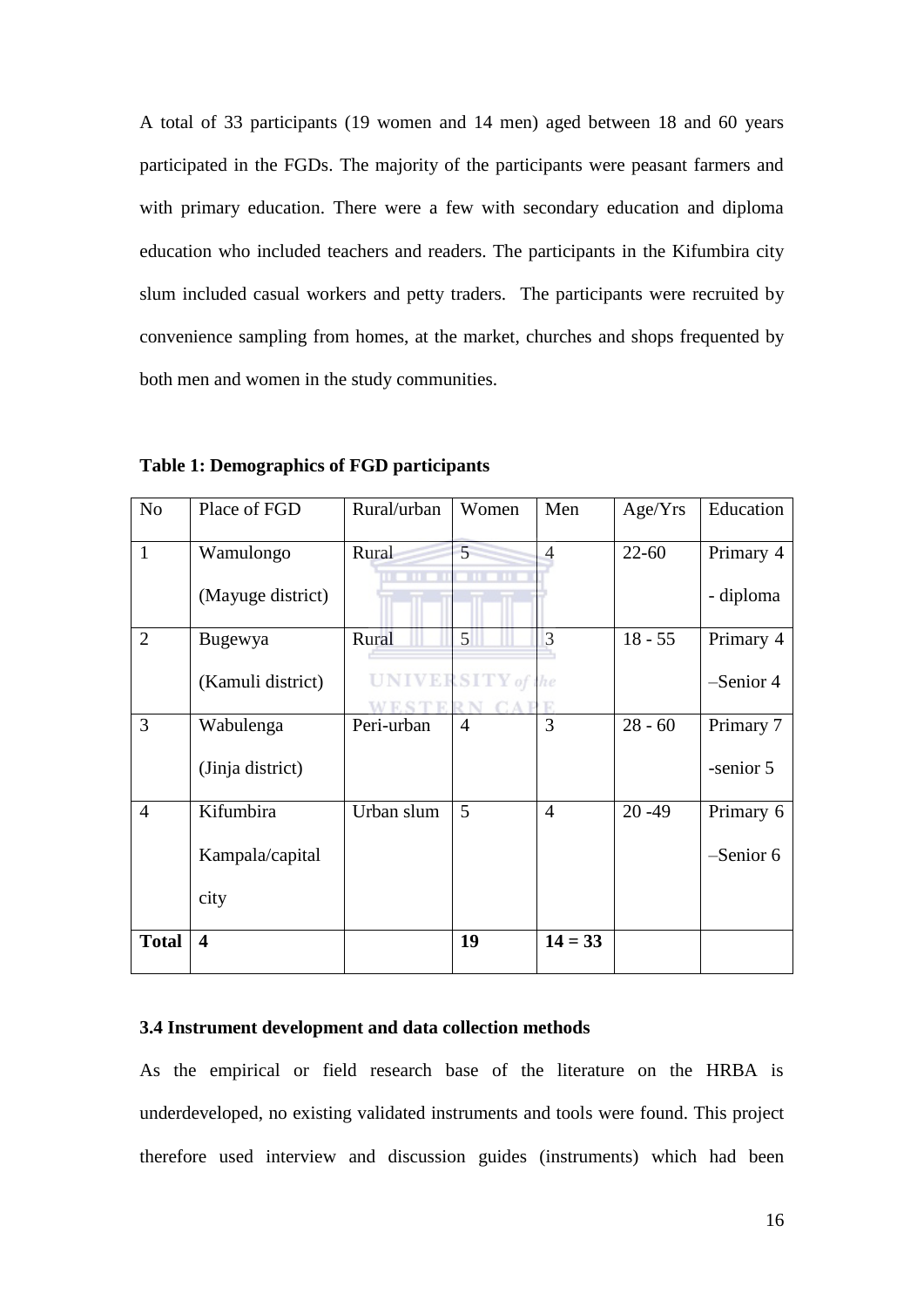developed and pilot-tested before field implementation. The design of the instrument was informed by the literature review and sought to explore stakeholder perception of the meaning, potential value and challenges for implementing the HRBA. Open ended questions were used to permit respondents to formulate their own answers and arranged in sequence to flow from the general to specific questions. The interview guide was reviewed with two human rights advocates and a health worker in the capital city. The FGD guide was piloted with a convenience sample of community members in Kireka city suburb not involved in the study. The interviews and FGDs were recorded and transcribed for reference purposes. The interviews and FGDs were conducted by one trained research assistant and supervised by the researcher.

# <span id="page-27-0"></span>**3.4.1 Key informant in-depth interviews**

Key informant interviews were conducted with purposively selected respondents involved the health and human rights sectors. They included human rights advocates at NGOs, the Uganda Human Rights Commission, and academic institutions. These provided information on legislative, policy and health strategy challenges. Other respondents included health sector actors (agents of duty bearers) in charge of developing and implementing the health sector strategy at national (MoH) and district level (district health offices and health centres) who provided information on structural and implementation process challenges and the level of consensus on the adoption of HRBA to health. During the interviews, probes and prompts were employed to bridge information gaps. The questions captured responses on perceptions on structural, process and capacity challenges (see appendix One). The interview instrument was pretested both at national and district level.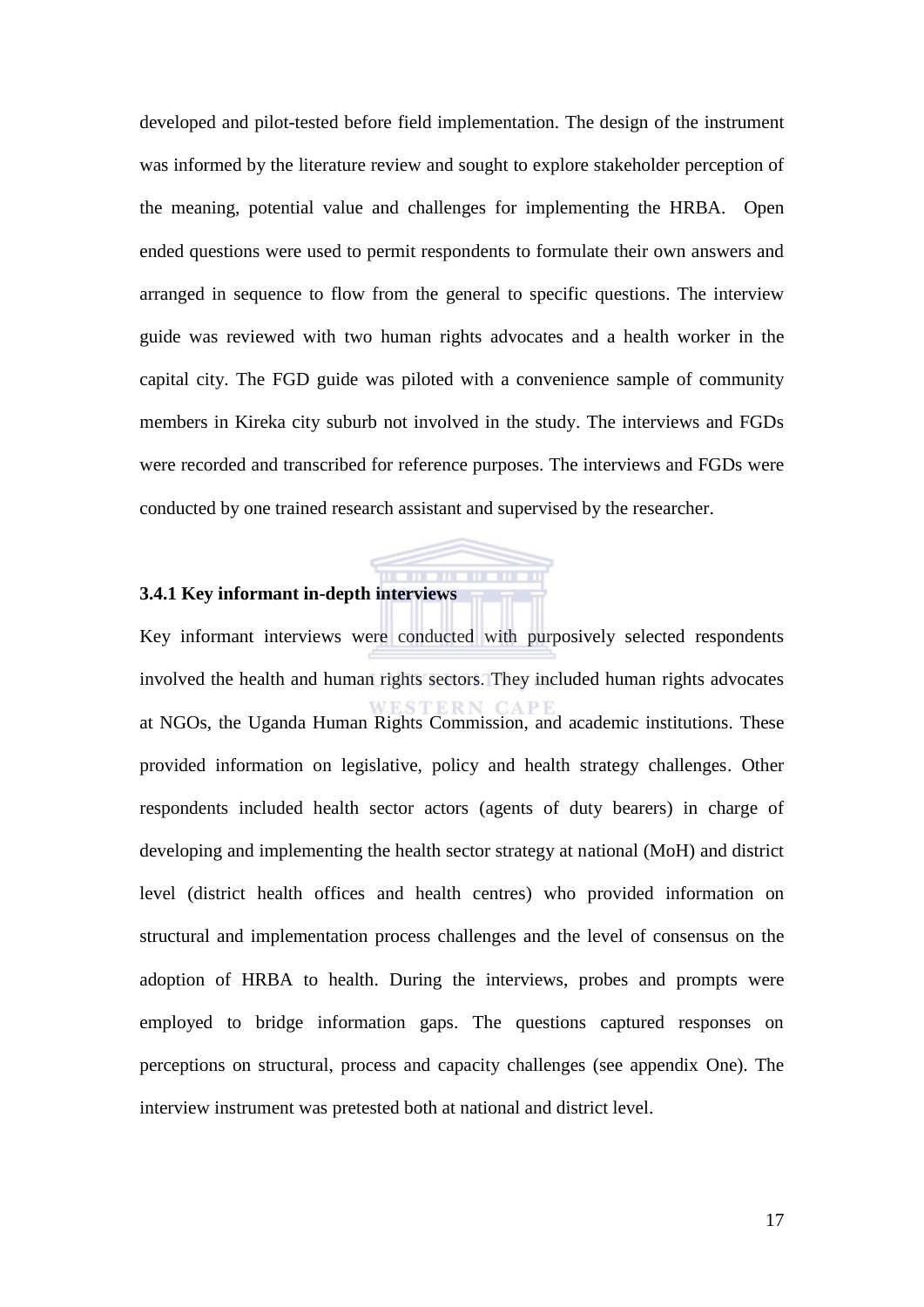#### <span id="page-28-0"></span>**3.4.2 Focus Group Discussions (FGDs)**

FGDs were held with men and women (right bearers) in rural, semi-urban, and urban slum communities to capture their perceptions of the right to health, whether it was realized or not (outcome) and why. The objective was to explore the knowledge on the right to health (both in its duty and right bearer aspects) and perceptions on their level of participation (a critical component of the HRBA) as rights bearers in health service delivery. The candid exchange of ideas based on group dynamics provided stepping stones in data analysis (Kitzinger, 1995). The FGDs were conducted in both Lusoga and Luganda languages spoken in the communities. The FGD guide was translated into both languages and pretested. The FGDs were conducted along the proposed discussion guidelines and questions (see appendix One) and lasted one hour on average.



#### <span id="page-28-1"></span>**3.4.3 Legislation, policy and strategy review**

The above two methods were supplemented by a review of national legislation, health policy and strategic plans. The national Constitution was reviewed to establish if it had any express provision on the right to health; the Public Health Act and Patients Charter for legislation on the right to health; the Second National Health Policy and HSSIP for pronouncements on the right to health and the HRBA, and coverage of health care; Civil Society Organisation advocacy information materials on statistics, court petitions and analysis, negotiations, lobbying and petitions on the right to health. The legal, policy and sector strategic plans were purposively identified, while the advocacy papers were sourced directly from the CSOs and NGOs promoting the right to health and the websites. The review assessed the extent to which the above documents were guided by human rights principles or reflective of the requirement of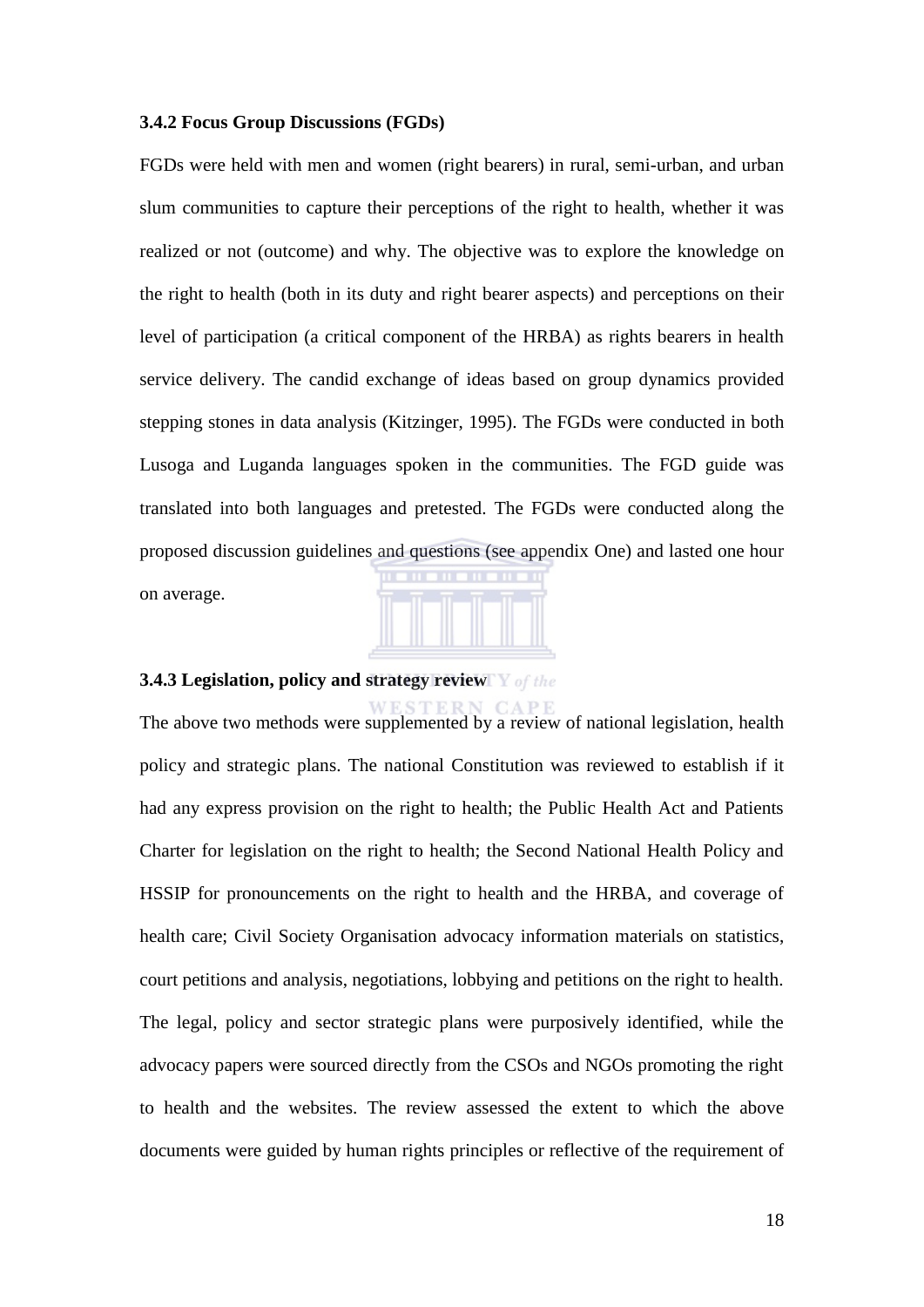the duty bearer to take "deliberate and immediate steps" towards the realization of health rights and in "reasonable time."

#### <span id="page-29-0"></span>**3.5 Credibility and trustworthiness**

The following validity procedures were used to enhance study credibility. Key informant interviewees familiar with the HRBA, human rights and public health were selected. Triangulation using the various data collection methods were relied on to get the different perceptions on the subject (Gifford, 1996). The approach to data analysis also sought to balance close adherence to the objectives with openness to new or unexpected findings.



## <span id="page-29-1"></span>**3.6 Data analysis**

The data analysis was cumulative as the collection progressed and sought to maximize both reliability and validity by making sure that it was consistent with the research questions and study objectives but also take into account negative and exceptional cases (Pope et al., 2007). Information from the FGDs was also compared with that generated by informant interviews to establish the shared perceptions between the different categories of duty and rights bearers (Kitzinger, 1995).

The full recordings were listened to in their entirety. The descriptive records of the interviews and FGDs were carefully read repeatedly and cross-checked with the recordings. The content was indexed under thematic categories (clustering data of a similar nature or subject) on the major challenges to the adoption of the human rights approach. Analysis of frequency of issues as presented in the respondent perspectives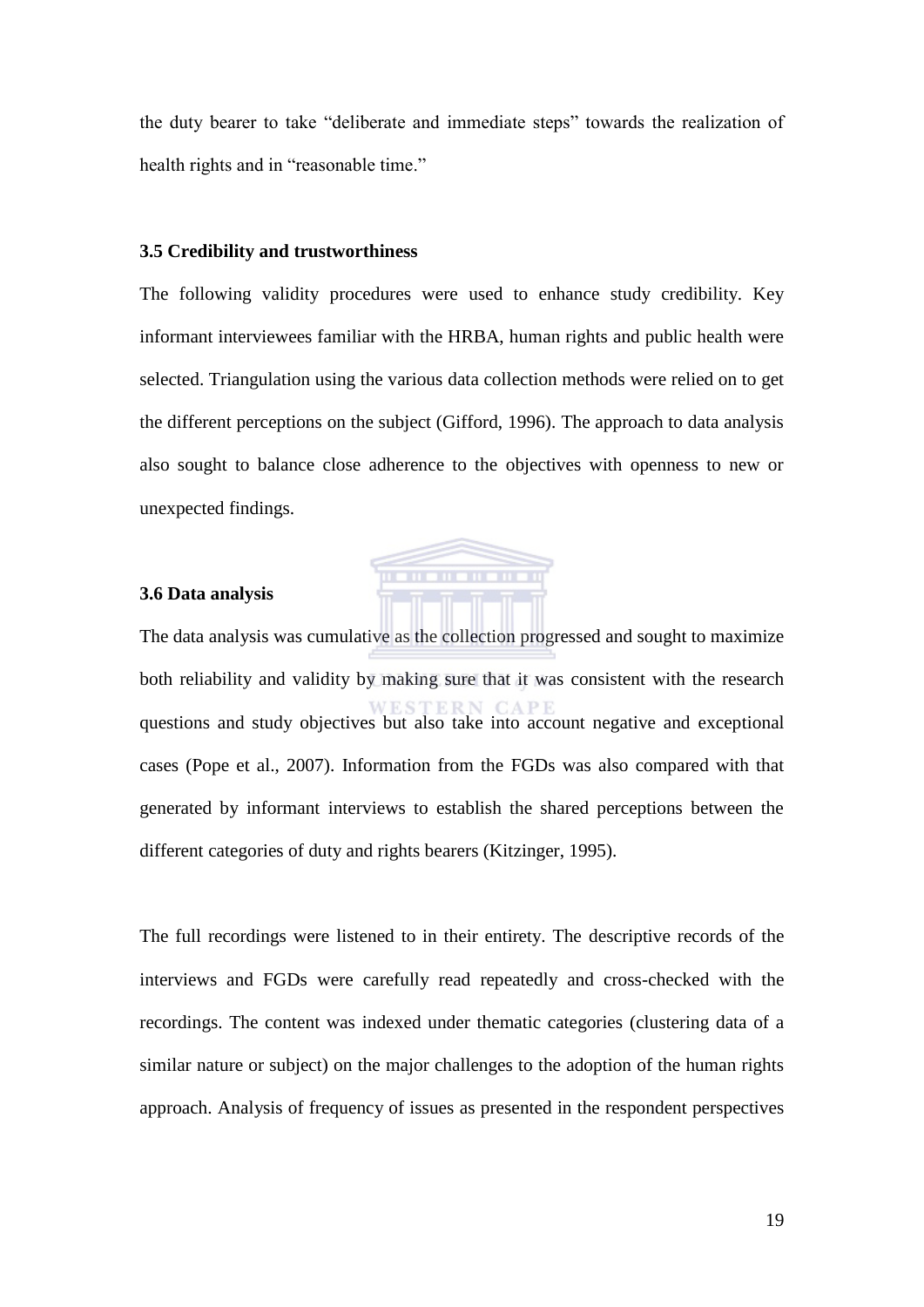and document review generated six broad analytical index categories as discussed in Chapter 4, Findings.

After analysis of the interviews and documents in relation to the specific objectives of this study, the results were also interpreted in relation to the literature and the broader questions of whether an explicit HRBA to public health offers advantages beyond current public health framework such as CPHC and health promotion to advance the realization of health rights in Uganda, and the next steps that should be addressed in research and practice.

### <span id="page-30-0"></span>*3.7 Study limitations*

This is an exploratory study which sought to capture stakeholder perceptions of a broad range of issues related to the HRBA and health; it sought breadth rather than depth. Much of the information collected was therefore of a general nature and did not go into depth on specific issues. The sample size (nine interview respondents and four FGDs) was not large enough to reach an information saturation point and therefore presents an initial picture on this subject. A follow-up larger scale study would be required to explore the complex and emerging issues in more depth, and to apply and extend the initial findings of this exploratory study to be able to influence policy and practice in the application of human rights principles to public health.

## <span id="page-30-1"></span>*3.8 Ethical considerations*

Participants were given prior explanation as to the purpose, extent of the study and the eventual use of the findings. This enabled them to decide whether they wanted to participate or not. General terms such as "health sector actors" were used to describe interview respondents instead of specific offices to ensure non-disclosure of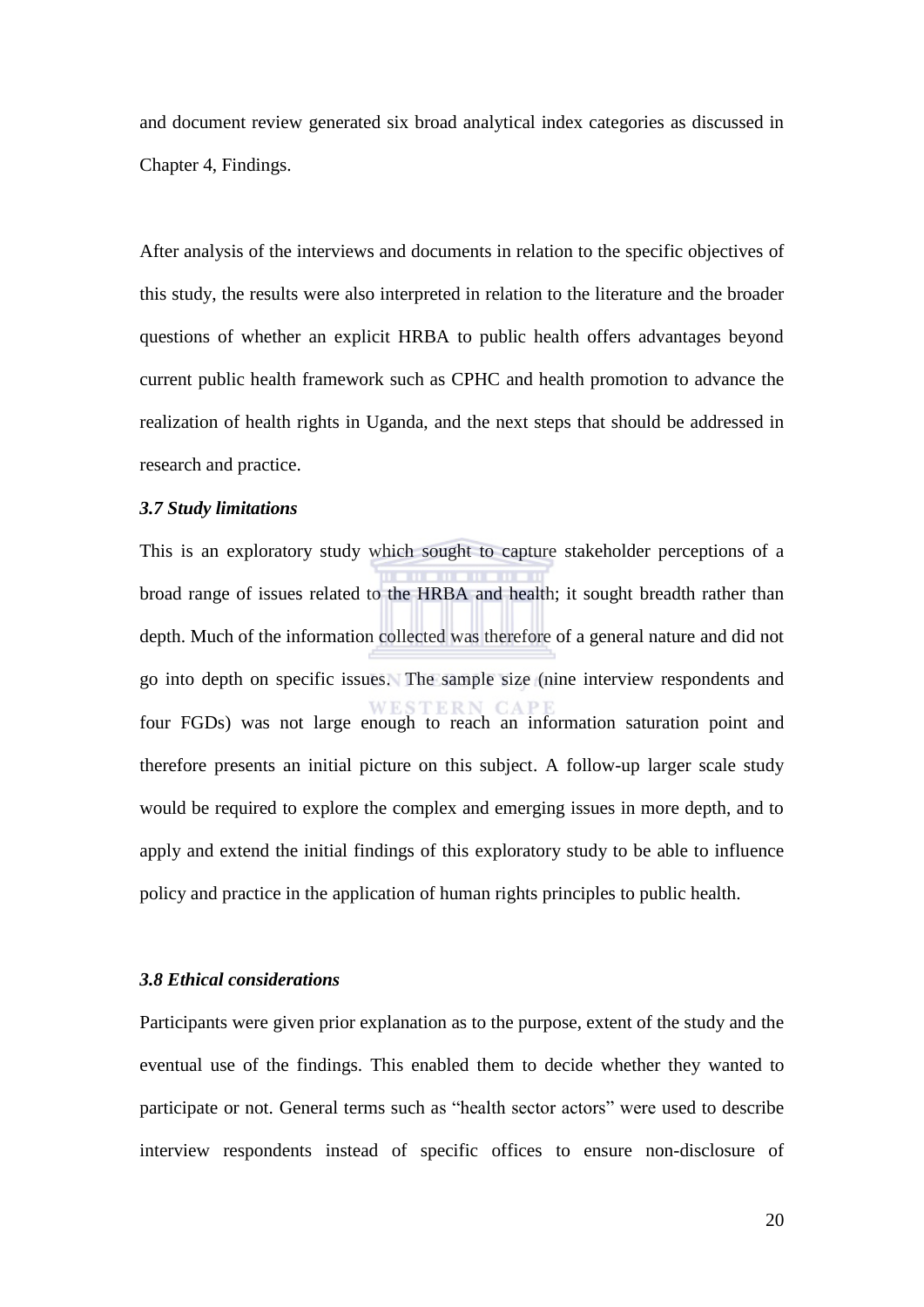respondents. Respondents were asked to disclose any competing interest in the study prior to participation to help the researcher determine their inclusion or exclusion. Lastly, besides holding some assumptions about the respondent perceptions, the researcher had no conflict of interest in the subject of this study. Ethical clearance was obtained from the UWC Senate Research Committee prior to beginning fieldwork.



**UNIVERSITY** of the **WESTERN CAPE**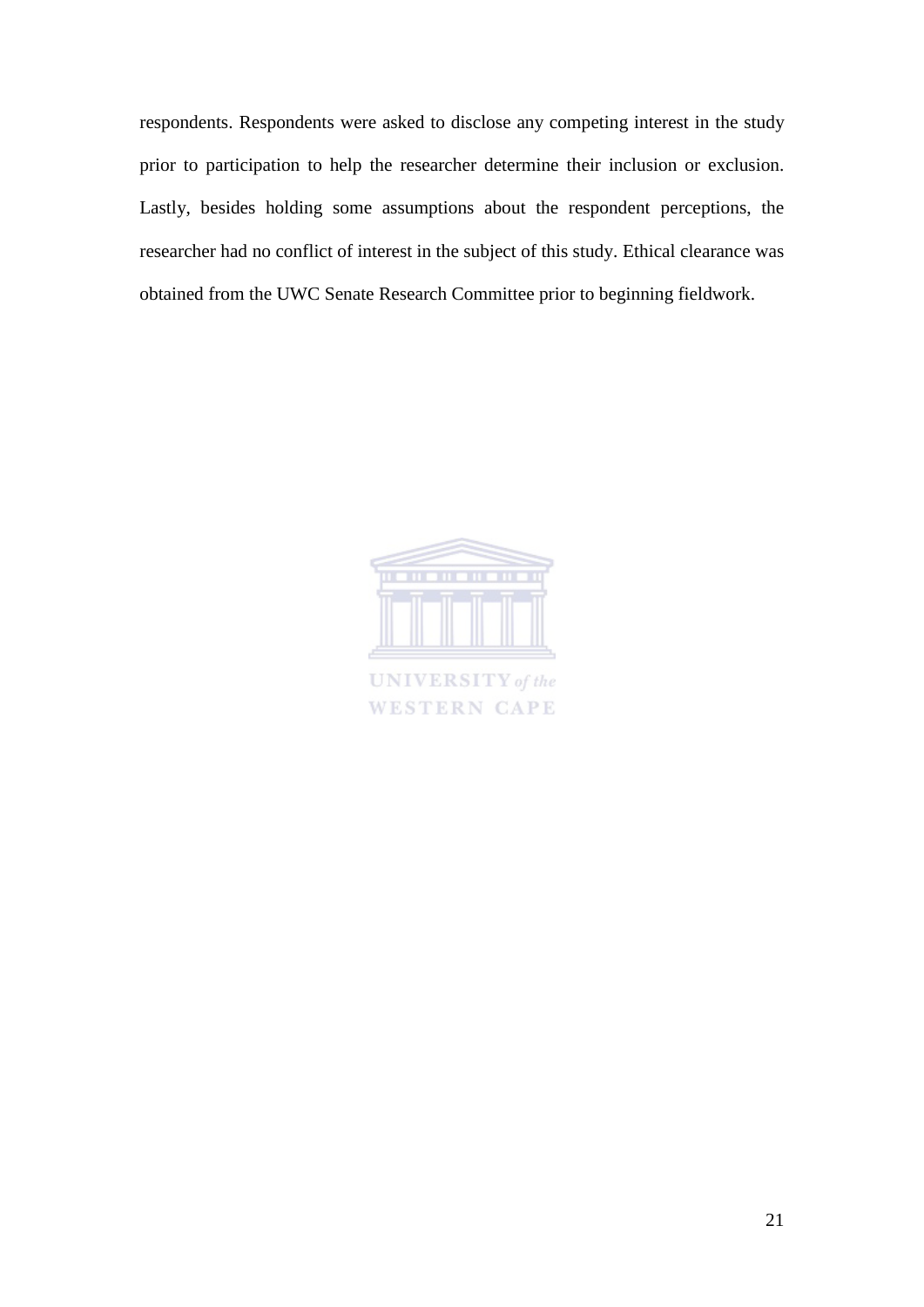#### <span id="page-32-0"></span>**4. CHAPTER 4: FINDINGS**

This chapter presents results and findings in two sections. First, it reports on the results of the mapping of legislation and NGOs most relevant to the HRBA to health. Second, it presents the synthesized findings from the documentary analysis, key informant interviews and FGDs under the major thematic content index categories which emerged from the data. The document review, key informant interviews and FGDs about the perceptions on the challenges of adopting the HRBA to public health, and whether there was a shared understanding on the meaning and value of the approach suggest six key themes or content index categories to capture important dimensions of how the HRBA is understood and the challenges to its implementation. These are: guarantees of the right to health and other legislation; health policy and sector strategic plan; resource allocation and prioritisation; justiciability of the right to health; knowledge about the right to health and HRBA; and community involvement. The community/FGD perceptions were limited to community awareness about the right to health and involvement. There were no major variations in perception by gender of the FGD and interview respondents. This could be due to the fact that the sample of study was small.

#### <span id="page-32-1"></span>*4.1 Legislation and NGOs relevant to HRBA to health in Uganda*

Nine documents on legislation, policy, strategic planning and advocacy papers by the NGOs were found and reviewed. Three are legally binding documents (Constitution, Public Health Act, Patients; Charter and court petition, one policy and two health sector strategic plans (current and previous), and; two advocacy papers (see table 2 below).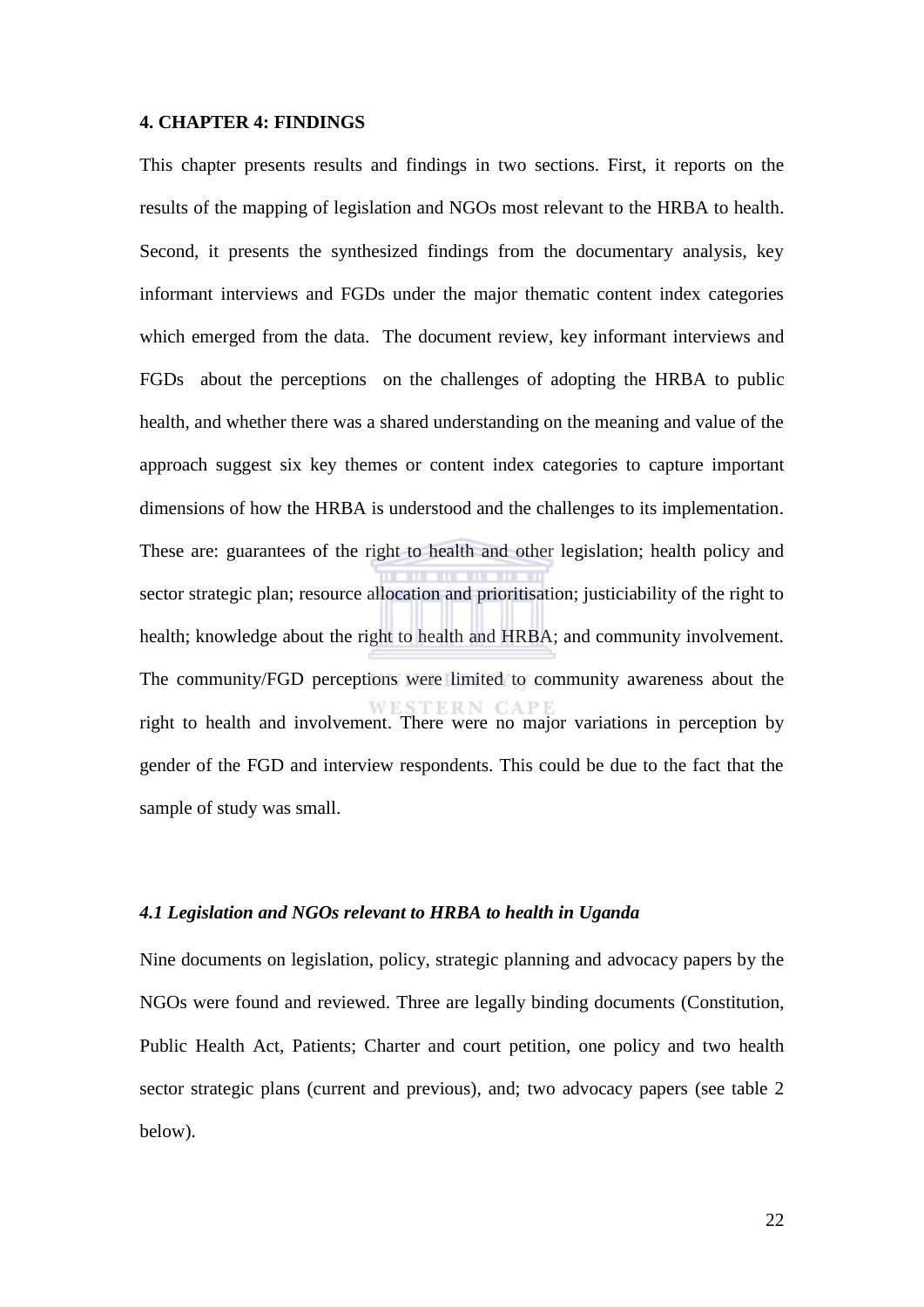# **Table 2: List of documents reviewed**

| $\mathbf{1}$   | Constitution of the Republic of Uganda, (1995).                                       |
|----------------|---------------------------------------------------------------------------------------|
| $\overline{2}$ | Public Health Act 1935                                                                |
| $\overline{3}$ | <b>Patients Charter 2009</b>                                                          |
| $\overline{4}$ | Centre for Health, Human Rights and Development v Attorney General, 2011              |
| 5              | <b>Second National Health Policy</b>                                                  |
| 6              | Health Service Sector Investment Plan (HSSIP) $2010/11 - 2015$                        |
| $\overline{7}$ | Health Sector Strategic Plan II 2005/6 - 2009/10                                      |
| 8              | Kiapi, S. (2010) Status of the right to health in Uganda in 2010. AGHA-U              |
| 9              | Civil Society Organisations statement,1 <sup>st</sup> April 2011. Government spending |
|                | and budget allocations violate human rights and cause preventable deaths.             |

# **Table 2: List of NGOs and CSOs involved in advocacy for the right to health**

|                 | Action Group for Health, Human Rights and HIV/AIDS           |
|-----------------|--------------------------------------------------------------|
| 2               | Africa Medical and Research Foundation (AMREF) Uganda        |
| 3               | Center for Health, Human Rights and Development              |
| $\overline{4}$  | <b>Coalition for Health Promotion and Social Development</b> |
| $5\overline{)}$ | <b>Community Health and Information Network</b>              |
| 6               | Foundation for Human Rights Initiative                       |
| $\overline{7}$  | <b>Health Rights Action Group</b>                            |
| 8               | Human Rights Network                                         |
| 9               | Human Rights Awareness and Promotion Forum                   |
| 10              | <b>Uganda National Health Consumers Organisation</b>         |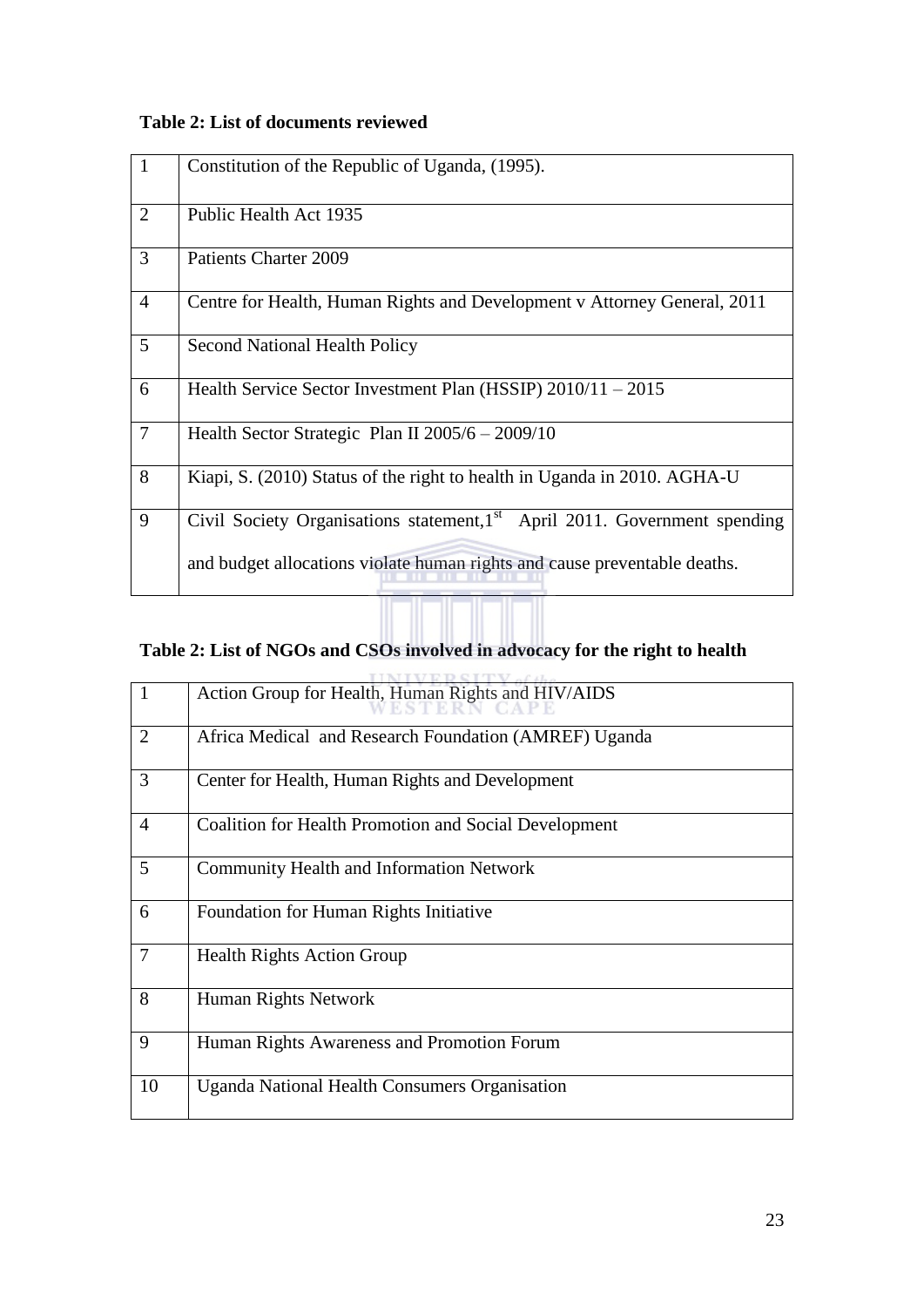# **4.2** *Emerging themes on perspectives on and challenges to the adoption of HRBA to*

# *health*

Six themes emerged on stakeholder perspectives on and challenges to the adoption of the HRBA to public health.

# <span id="page-34-0"></span>**4.2.1 Guarantees of right to health: Human rights advocates' and health personnel perspectives, and legislative review**

Overall, there was no outright shared understanding and agreement among key interview respondents and legislative and Health Sector Strategic Investment Plan (HSSIP) on the guarantee of the right to health. The review of the legislation and HSSIP showed a lack of consistency in the provisions on the right to health.



Human rights advocates were, more than health personnel respondents, of the view that the right to health is neither explicitly nor comprehensively guaranteed. A human rights advocated noted that *"The major problem is in the lack of a substantive article on the right to health. Right to health is only mentioned under the principles of state policy which are not legally binding. The HSSIP and the newly adopted National Health Policy are very pronounced on the rights based approach."*

 They said that besides being mentioned in the national Objectives and Directive principles, the 1995 Constitution does not have an express substantive right to health provision. This view was corroborated by the findings from the review of the national constitution and other statutory legislation. The National Objectives and Directive Principles of State Policy oblige the State to provide medical services and social determinants of the right to health but are neither specific nor binding.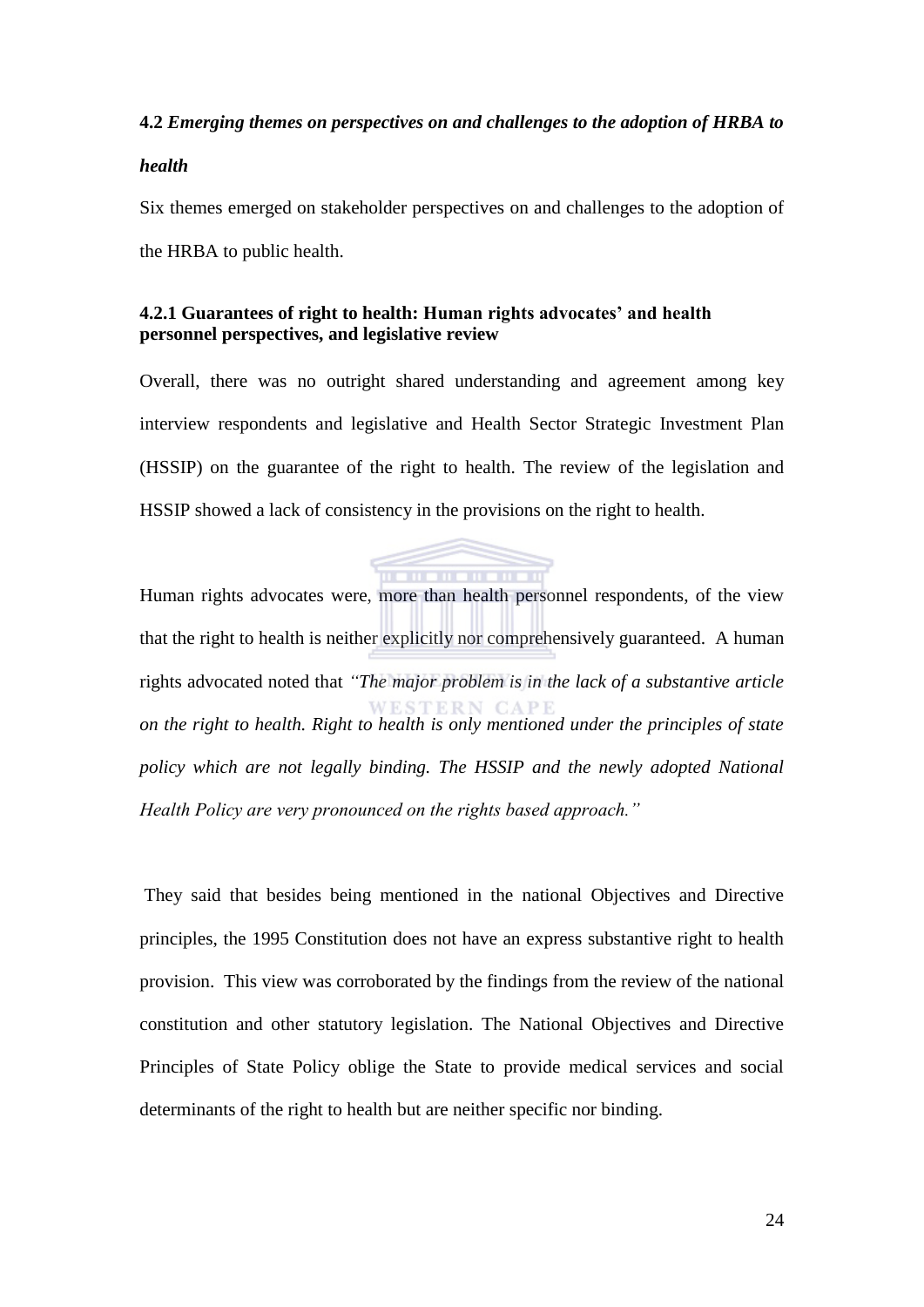Provisions in the preamble of the constitution such the National Objectives and Directive Principles are not substantive (do not explicitly express rights) provisions and are not therefore legally binding much as they may aid the interpretation of any ambiguity in substantive and legally binding provisions. Policy documents are also not legally binding. Like the national objectives and directive principles, provisions on the right to health in policy documents are not easily justiciable.

Under the General Social and Economic Objectives (XIV)/b), the obligation to ensure that "all Ugandans enjoy the rights and opportunities and access to education, health services, clean and safe water, adequate clothing, food, security and pension and retirement benefits" is enunciated. The other specific objectives include clean and safe water management system at all levels (XXI); food security and nutrition (XXII i) including the promotion of good nutrition through "mass education and other appropriate means in order to build a healthy state" (XXII/c).

**WESTERN CAPE** 

Although the 1995 Constitution does not have an express right to health provision, most of the human rights advocate respondents felt that some aspects of this right could be inferred from other substantive provisions. For instance, Article 39 which guarantees every Ugandan the right to a clean and healthy environment; Article 33(3) which obliges the State to protect women and their rights taking into account, among other things, their natural maternal functions; Article 34(3) which protects children against deprivation of medical treatment and education by "reason of religious or any other beliefs"; and Article 34(4) against activities that may be "hazardous or interfere with their education, or to be harmful to their health or physical, or moral or social development."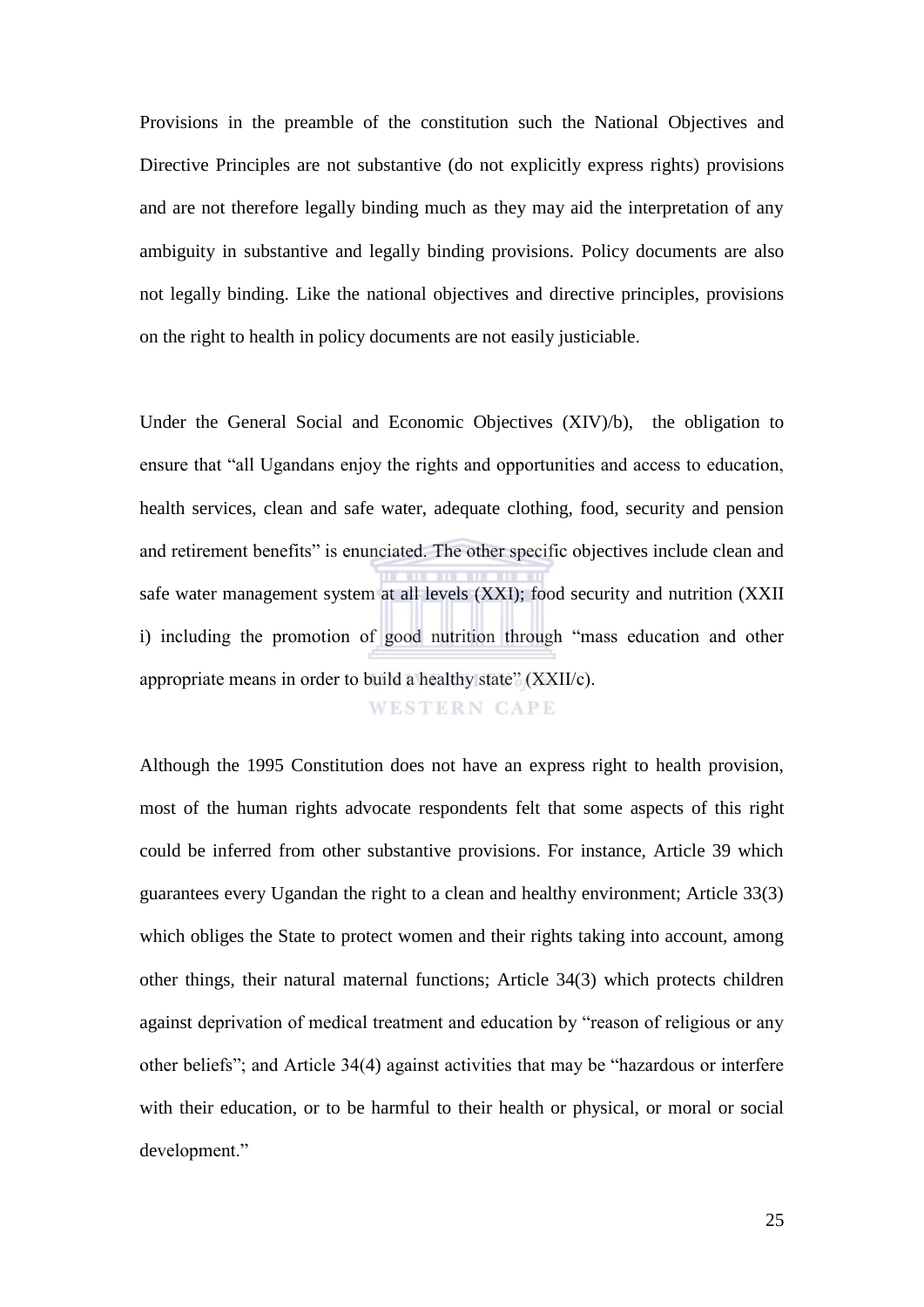Even then, however, the advocate respondents noted that there was no specific legislation to give legal effect to, or operationalize, most of the above provisions in respect of the right to health. They pointed to the fact that the Public Health Act 1935 is archaic and outdated with many of its provisions being out of touch with current human rights principles such as non discrimination. For example, Part III Section 49 discriminates against people with venereal diseases from employment. The Patients' Charter is equally not legally binding much as Section 1 spells out the patient's right to medical care, prohibition against discrimination, participation in decision making, and a healthy and safe environment. (MoH, 2009).

 $\blacksquare$ While most of the human rights advocate respondents were more detailed in their responses and unanimous that there were serious gaps in the law on the right to health and saw this inadequacy as a challenge to the adoption of the HRBA, health personnel tended to think that the laws were there albeit being brief, silent on how the right should be operationalised and being poorly implemented. One responded that *'They (laws)* seem to be well laid out, but implementation is another course all together," while another one noted that "the laws, policies and health strategic plan all contain *issues regarding HRBA. However, this is quite brief and very silent on how this can be integrated and operationalised. There is need to come out clearly on how this will be integrated into the health delivery system*.‖ Another health worker said she was *"not aware of any that hinder, but I know that there are some policies that promote HRBA*.‖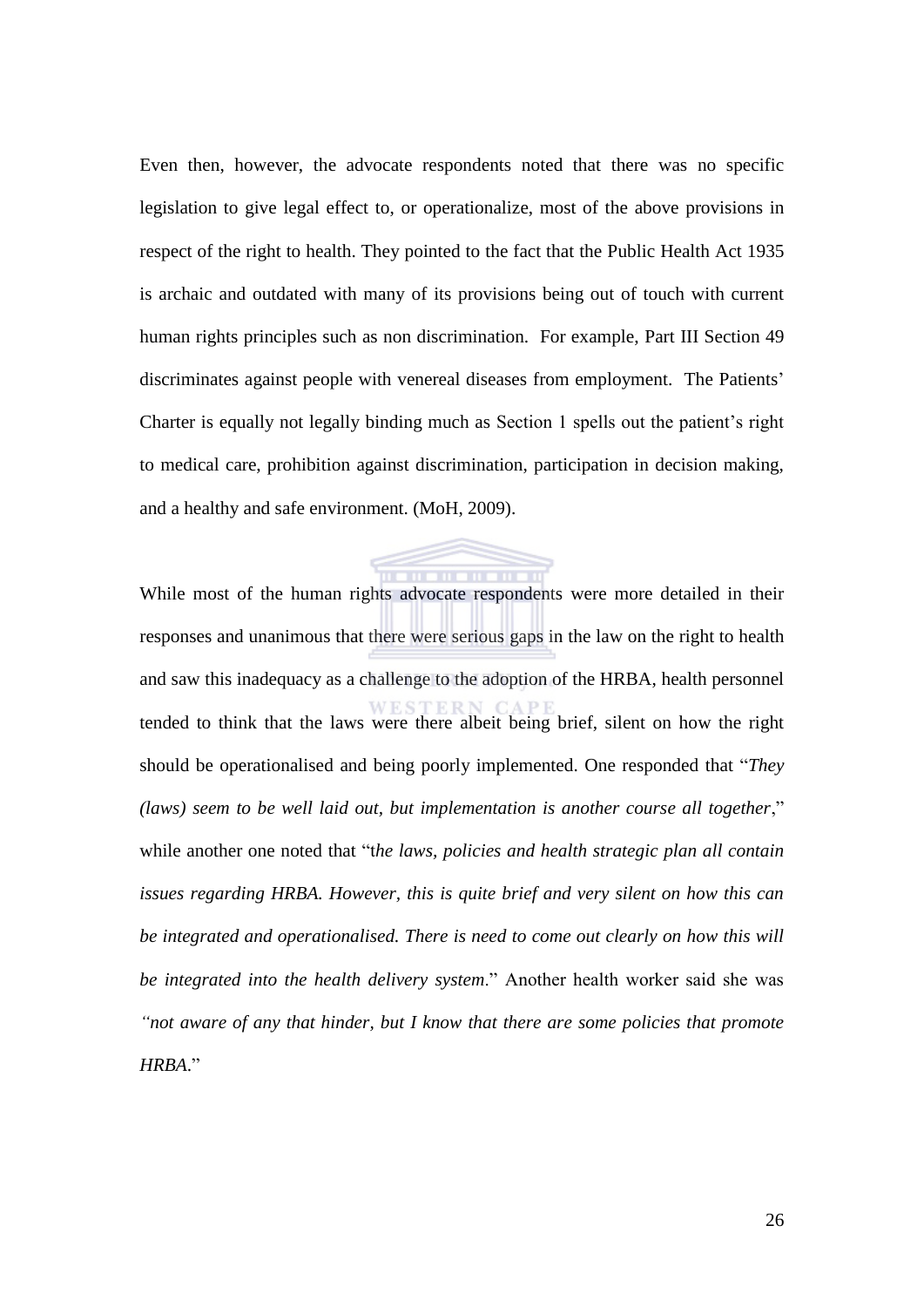### **4.2.2 Health policy and sector strategic plan: Human rights advocates' and health personnel perspective and document analysis**

Both the human rights advocates and health personnel unanimously agreed that the national health policy and sector strategic plans are very pronounced on the HRBA. The shared perception was well elaborated by findings of the health sector policy and plan review. The Second National Health Policy promises the "right to the highest" attainable level of health," solidarity in the "social health protection of vulnerable groups" and accountability to the communities among the key social values (MoH, 2010). To ensure universal access to the proposed minimum health care package, the health policy obligates government to ensure that "all people in Uganda, both users and providers of health services, understand their health rights and responsibilities through comprehensive advocacy, communication and social mobilization programmes."

# **UNIVERSITY** of the

### WESTERN CAPE

The policy document lists levels of income and education, living conditions, access to safe water and sanitation, cultural beliefs, social behaviour and access to quality health services as the key social determinants of health in Uganda. The health policy vision, mission and goal all gravitate towards creating a good standard of health for the entire population through providing "the highest possible level ....of promotive, preventive, palliative and rehabilitative health services at all levels". The national health policy is guided by principles including PHC, decentralisation, evidence-based strategies, gender-sensitive and responsive health care targeting the poor, and sustainability, and healthy policies (mainstreaming health in all policies).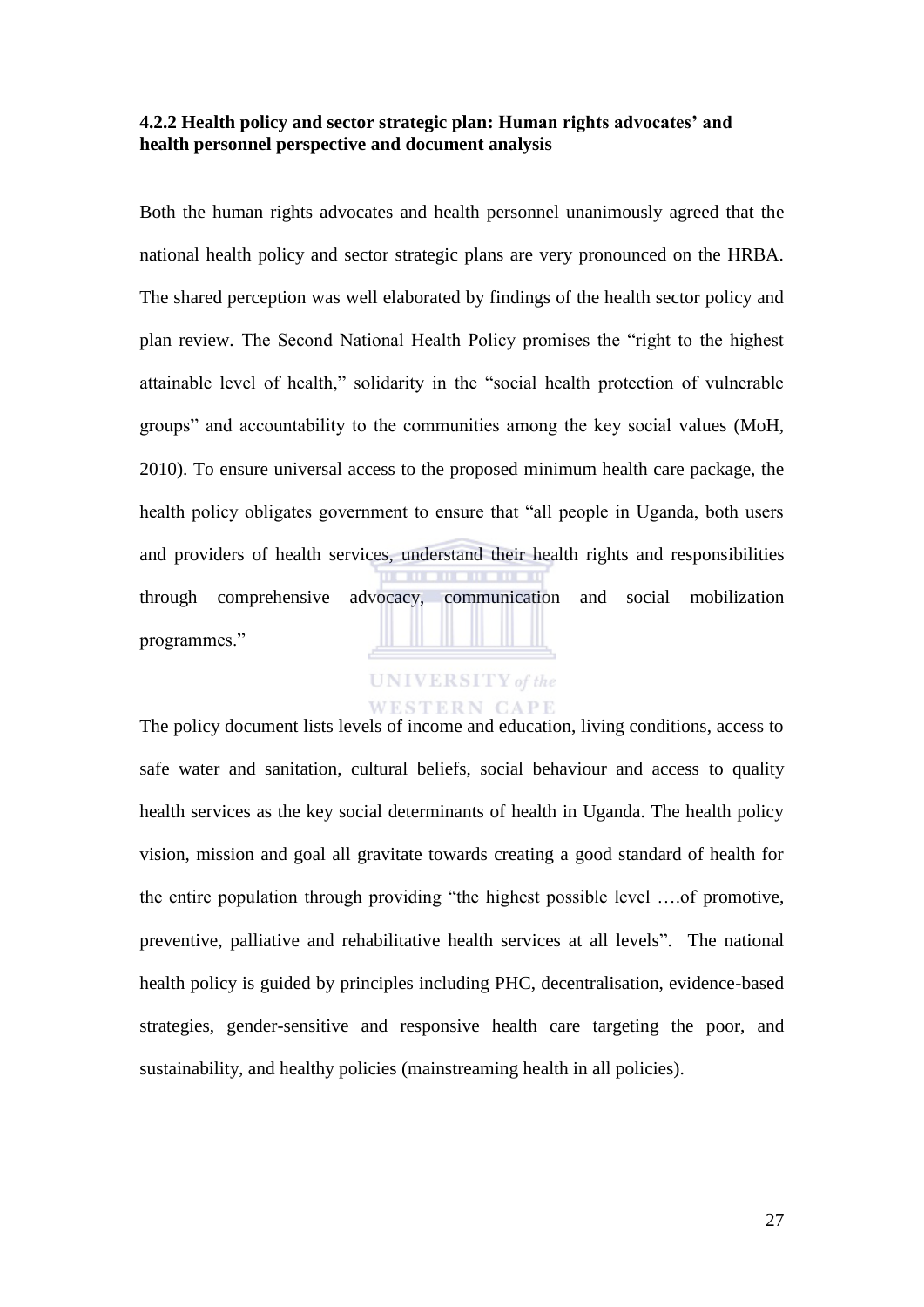The Health Sector Strategic Investment Plan (HSSIP) 2010/11-2014/15 states that its implementation will be guided by both international covenants and domestic laws and policies to "progressively realise the right of everyone to the enjoyment of the highest attainable standard of physical and mental health" (MoH, 2010). The principles listed include: "equality and non-discrimination, participation and accountability, and the right to health elements of availability, accessibility, acceptability and quality." The plan elaborates a dedication to reduce mortality and morbidity related to "sexual and reproductive health and rights."

The review of the previous HSSP II 2005-2010 found that it recognised that ill-health is a major cause and result of poverty and hence requires much attention in poverty eradication initiatives (MoH, 2005). The HSSP II key target outputs included increasing the percentage of child immunisation rates from 80% to 90%, percentage of households with at least one Insecticide Treated Net (ITN) from 23% to 72%, percentage of households with latrines from 57% to 70%, percentage of deliveries taking place at health facilities from 25% to 50%, proportion of approved posts filled by trained health personnel from 68% to 100%, proportion of health facilities without any stock-outs of first line drugs such as anti-malarial from 35% to 100% (MoH 2005). These provisions demonstrate the perception that health sector policies and plans are cognizant of the need to attain equity in health care. The challenge as the review of the HSSP II found is low funding. Only 30% of the HSSP I was funded due to financial constraints, highlighting the challenge of underfunding (MoH, 2005).

Overall, both groups of stakeholders agreed that it was the low implementation of the provisions on the right to health in the national health policy and sector strategic plan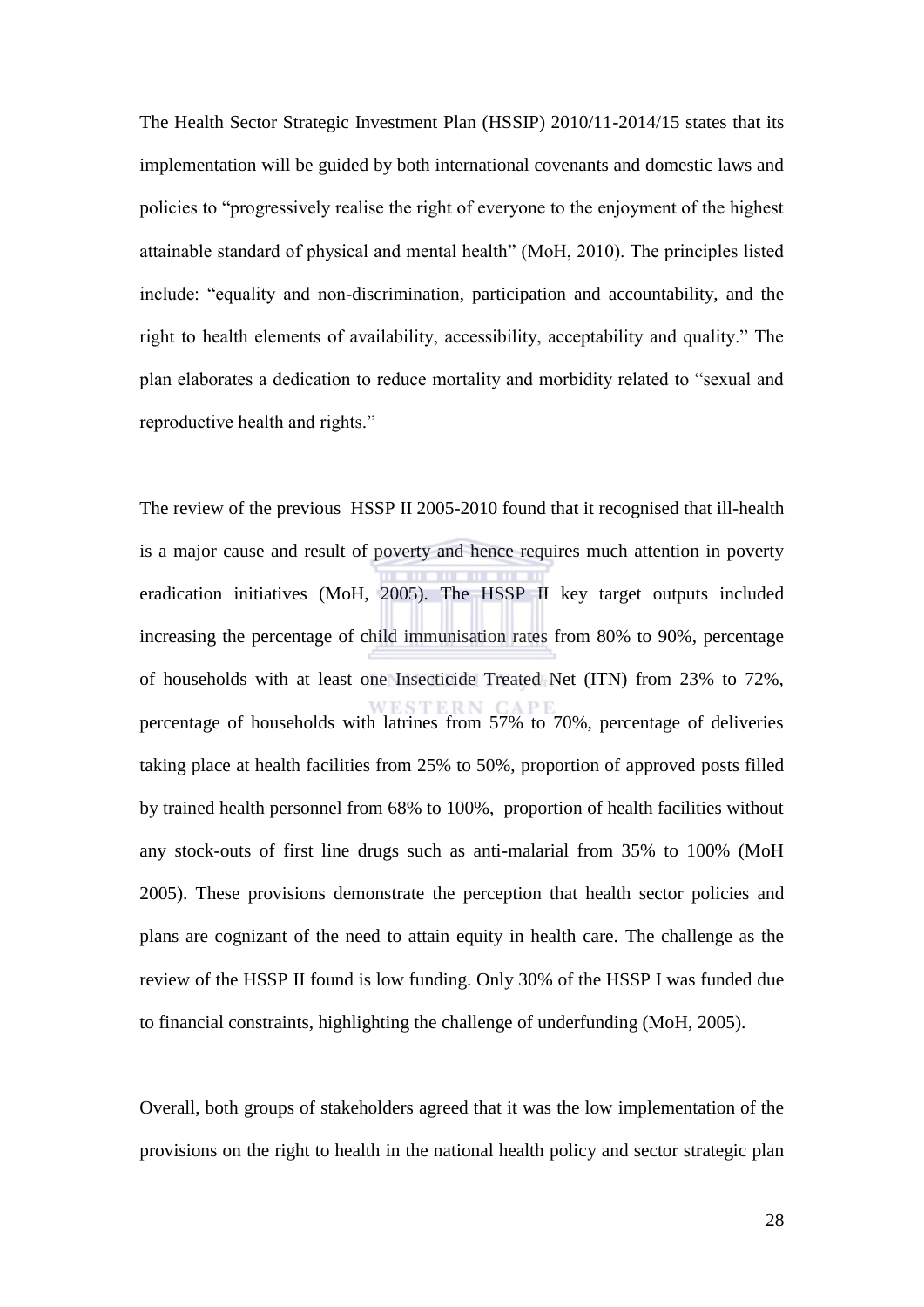that is the major challenge to the application of the HRBA as it makes healthcare constantly inaccessible to rights bearers, especially the most vulnerable.

### **4.2.3 Low resources not prioritised**

Both the human rights advocates and health personnel tended to agree that the resources allocated to the health sector were inadequate, a factor they attributed to lack of prioritization of the health sector and political will by government. They also shared the view that even the little resources made available to the health sector were not efficiently utilized. Human rights advocates noted that the budgetary allocation to health was often retrogressive even when the national resource base increased. The health personnel noted that the budgetary allocations to the health sector are very little compared to other sectors, yet health is a key component of national development. Even though the country as a whole is resource-constrained, there does not seem to be a deliberate effort to focus on key social service sectors such as health. Even the little **STERN CAPE** that is given is sometimes "recalled" and diverted to other sectors. In addition, they noted that there seemed to be little effort to streamline the health delivery system.

The shared perception about the non-prioritization was corroborated by the findings of the review of the HSSP II 2005-2010, sector reports and advocacy position documents. The HSSP II cited underfunding as the major challenge, noting that only 30% of the preceding HSSP I (2000-2005) was funded (MoH, 2005). An advocacy paper on the status of the right to health in Uganda notes that whereas government spending on health has increased ((donor funding excluded), it has not been consistent and fluctuated between 8.6% and 9.6% of the budget between 2005 and 2010 (Kiapi, 2010). Nearly 40% of the health budget in that period was funded by donors. In April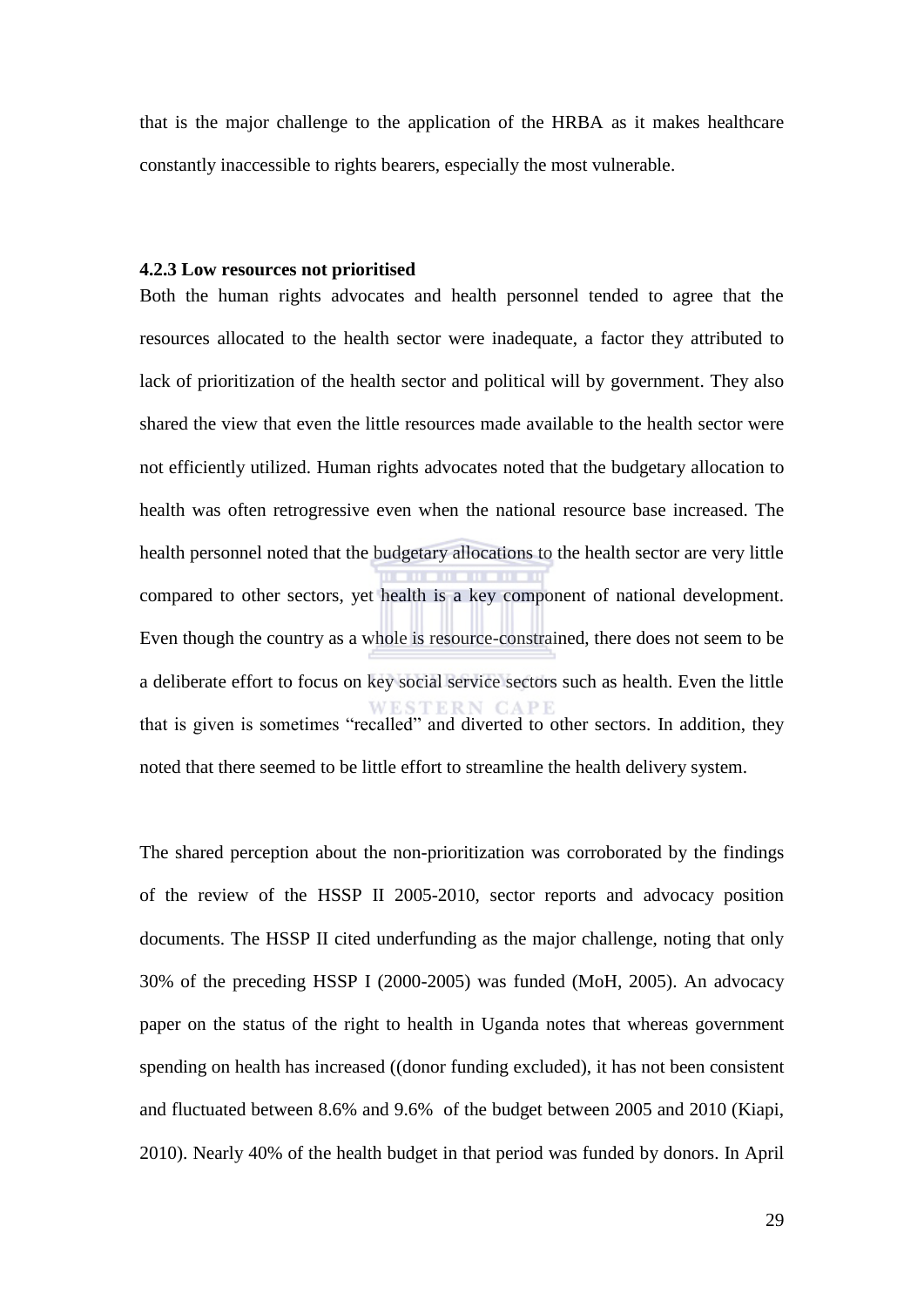2011, Civil Society Organisations (CSOs) working in the health sector issued a strong statement castigating government for spending US \$740 million to purchase military hardware (fighter jets), moreover without the requisite Parliamentary approval. The statement noted that the US \$740 million could "cover the total annual cost of medicines and related health commodities including scaling up ART to 100% for the next four years, and/or recruiting the desired number of health professionals in accordance with the Government Human Resources for Health Recruitment Plan" (CSOs, 2011).

The Annual Health Sector Performance Report shows the inequitable distribution of the health sector budget between the centre (MoH headquarters) and rural areas where 80% of the population is served by the Local District Health Services. In 2009/2010, government allocated Shs192.8 billion to Local Governments (LGs) representing 46% of the GoU health sector budget but even then only Shs183.3 billion was disbursed translating into Shs6274 or US \$3 per capita (AHSPR, p. 137).

### **4.2.4 Justiciability of right to health**

While human rights advocates overwhelmingly believed in court action against the State where it has failed to progressively meet its health obligations, there were variations in perceptions among health professionals. One said "Taking the state to *court would probably be the last resort and may not necessarily provide solutions to the problem. One option would be to empower the communities to an extent that they can look at health as fundamental human right and be able to demand for it."* Another one noted that "It may be challenging to take the state to court because *strategies have been put in place to address accessibility to affordable health care.*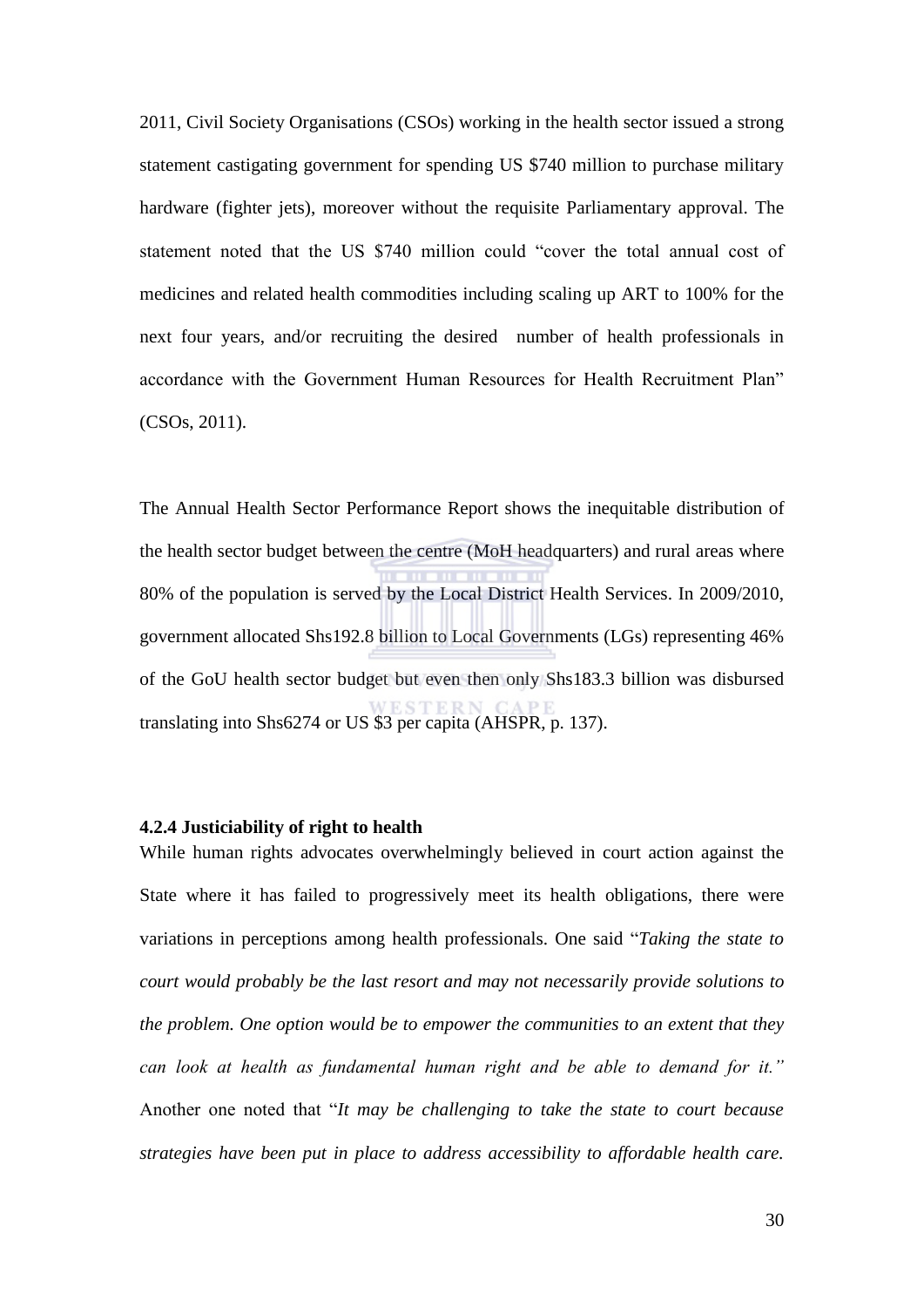*There may be some factors that hinder implementation of these strategies that one should find out. Otherwise the state has put in place affordable health care*.‖ One health worker agreed – though hypothetically –with the human rights advocates that ―*If it"s the state"s obligation to provide care, then citizens have a right to care and*  should seek remedy in court to get the government to provide this right."

Unlike the health professionals, human rights advocates dwelt more on the question of justiciability of the right to health in Uganda. They noted that justiciability of the right to health had not been tested in Uganda because of the presumed absence of a substantive constitutional provision on the right to health. One advocate observed that *"This is an area which has not been tested in Uganda and the reasoning could probably be the absence of a substantive constitutional provision on the same. However claims on the right to health could be linked to other rights such as the right to life, rights of women etc. The state"s defense has always been the fact that right to health is progressively realized and therefore a state cannot be compelled when it does not have resources."* It was, however, perceived by human rights advocates as worth trying since the right to health was linked to the substantive right to life, a clean and healthy environment and natural maternal functions of women. Government, they argued, can be challenged in court where measures are retrogressive i.e. taking steps backwards on health funding and services. They made reference to an ongoing petition in the High Court relating to the State's failure to fulfill the right to health with respect to maternal health (*Centre for Health, Human Rights and Development v Attorney General, 2011*).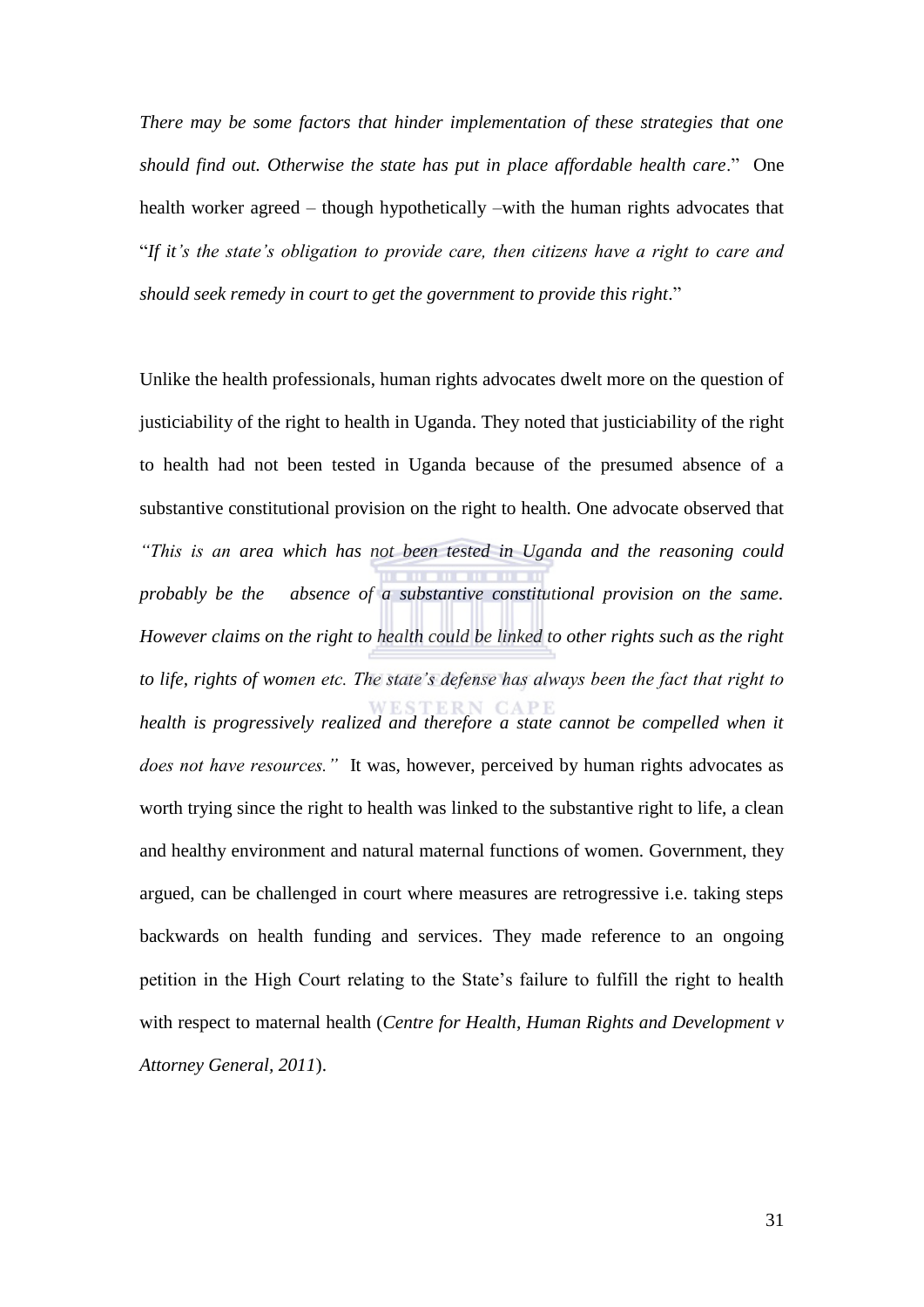One human rights advocate noted that *"There is an ongoing petition that in the High Court relating to the states" failure to fulfill the right to health with respect to maternal health. Since the 1995 Constitution does not have an express right to health provision, it is difficult to say what the Court will decide. However, Uganda has signed onto international treaties such as ICESCRs, CRC, CEDAW etc which have not been domesticated. We shall see what the Court says. In the South African case of Minister of Health and others v Treatment Action Campaign and others (2002), where the government had failed to set out a timeframe for a national programme to prevent mother-to-child transmission of HIV, the court ordered the government to devise and implement, within its available resources, a comprehensive and co-ordinated programme to realise progressively the rights of pregnant women and their newborn children to have access to health services to combat mother-to-child transmission of HIV."*

**UNIVERSITY** of the

A review of the Uganda court petition (C*entre for Health, Human Rights and Development v Attorney General, 2011)* and State's response reveals some marked differences in perspectives on the matter between human rights advocates and the duty bearer (State). The petition citing constitutional Objectives I (i), XIV (b), XXVIII (b), Articles 33(2) & (3), 20(1) & (2), 22(1) &(2), 24, 34(1), seek, among others, a declaration that the omissions of the MoH, and health workers contravention of women's rights amount to a violation of their rights. The petition also seeks that the families of mothers who had died during child birth be compensated because of the said rights violations.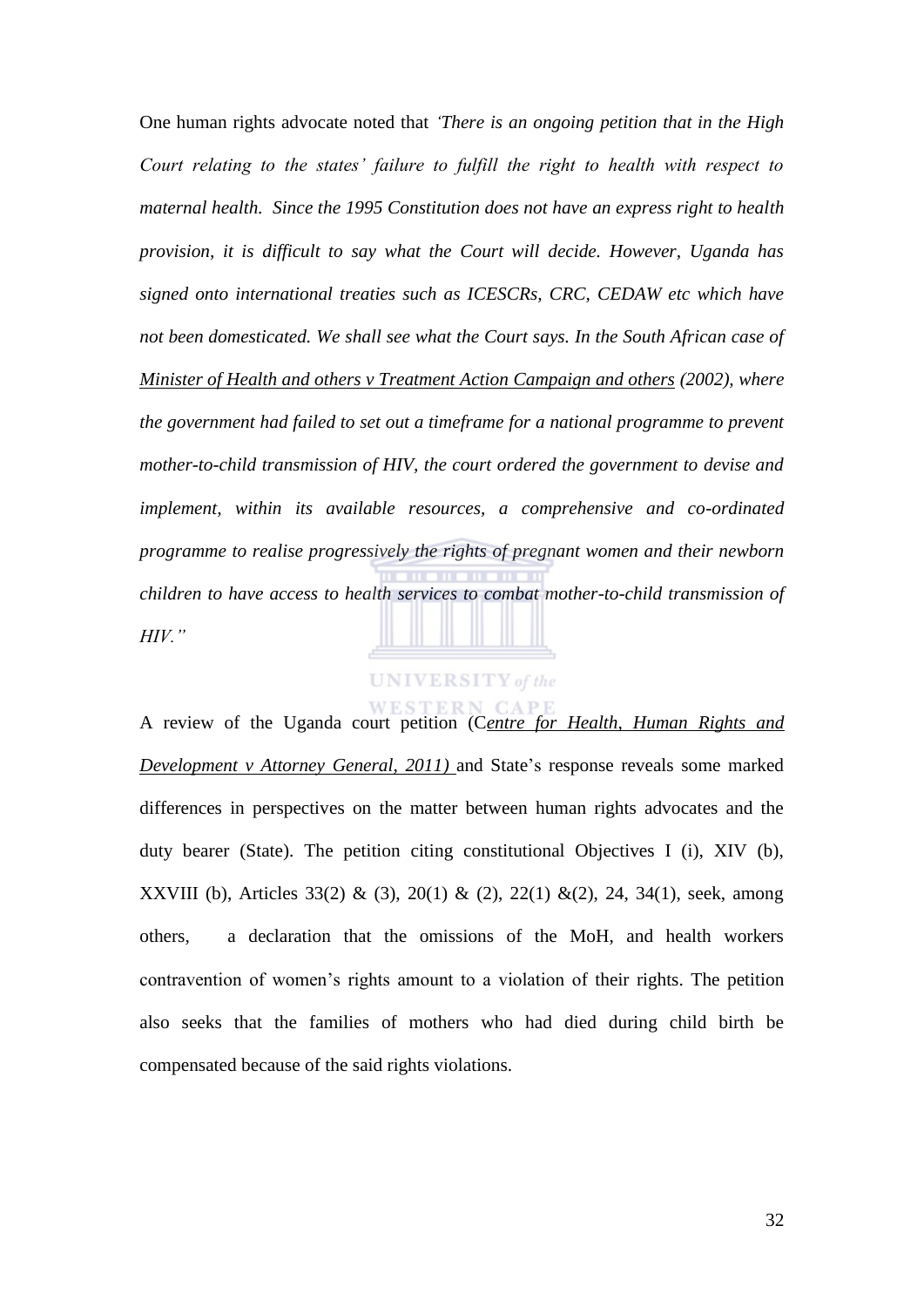The State, in response, argues that; there were competing interests and priorities to be catered for from meager national resources; and the treaties and conventions the State had signed were "not self executing but their provisions must be incorporated in our domestic laws."

### **4.2.5 Knowledge about HRBA**

The findings on whether there was a common understanding and agreement on stakeholder knowledge of the right to health, and what they perceive as the challenge to the adoption of the HRBA was reported under two major content index content sub-categories: health workers, and community awareness. The latter is again subdivided into two sub-content categories used to gauge right holder awareness: **THE REAL PROPERTY** unfulfilled obligations, and possible measures to compel the State to protect, promote and fulfill the right to health. The findings here represent the perspectives of the interview informants on knowledge of health workers and, community awareness on WESTERN CAPE the right to health and the HRBA and involvement. Findings on the FGDs perceptions on the components of the right to health (including community involvement) are presented as their level of awareness.

### **4.2.5.1 Health workers**

Both the human rights advocates and health personnel respondents agreed that knowledge about the HRBA to public health was still a major challenge for health professionals, especially among the community health workers. They reported that this could be responsible for lack of a common understanding between the two and affecting the implementation of the HRBA to health.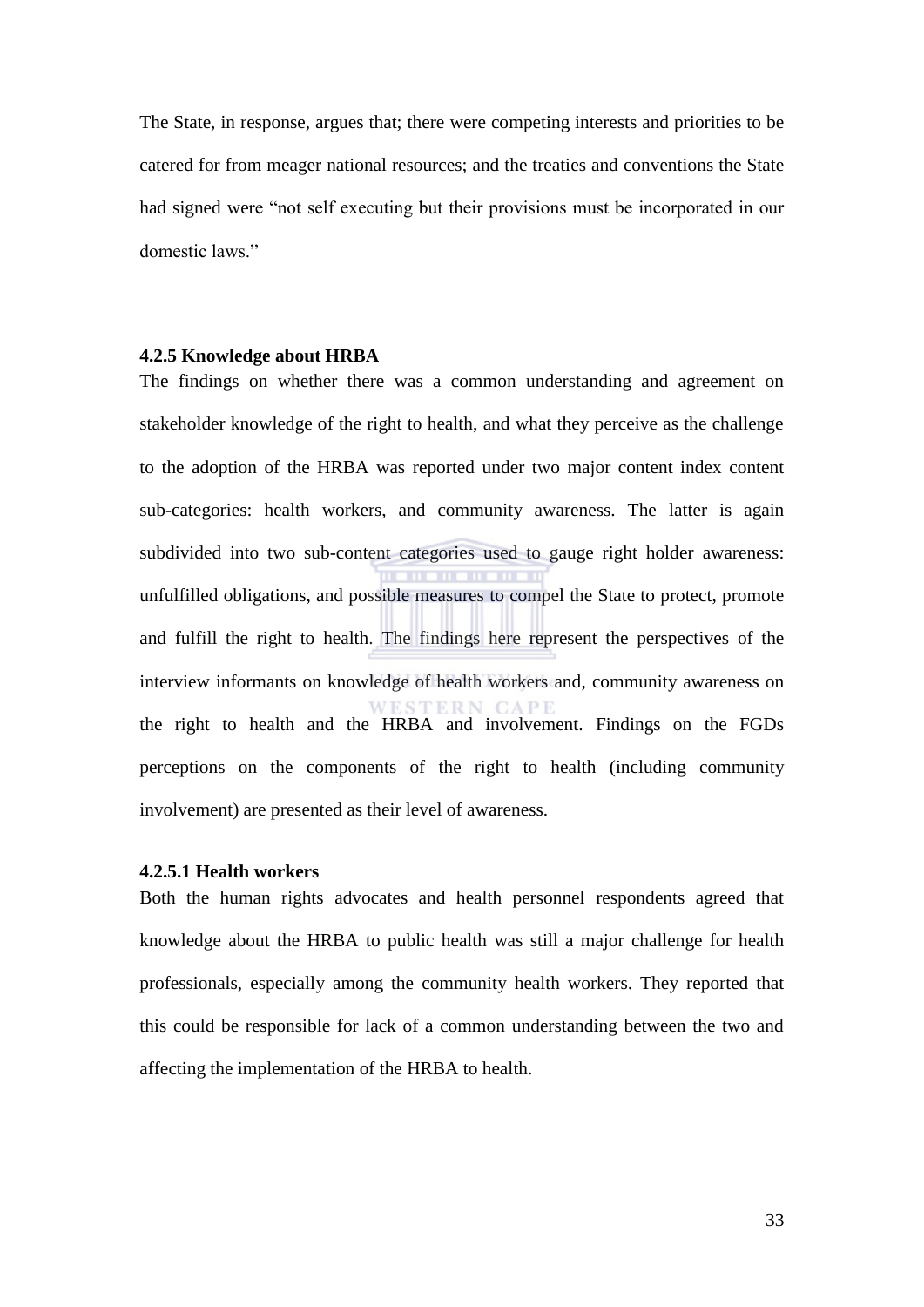Health personnel noted that while some health workers do understand and appreciate HRBA to public health, the awareness is still very limited. Some attributed this to the fact that some health workers are yet to view the HRBA as part of their required knowledge content. A health worker academic said "*May be they do. But they need further sensitization to better appreciate these issues. Sometimes they may be ignorant especially the lower level cadre health workers."* Another health worker and academic said *"Certainly there is. The health workers may have less knowledge like I said compared to the advocates primarily because this is not their key area of concern in the health sector. Also because they may lack sensitization to full appreciate."*

 Some interview informants reported that the few health workers that seemed to appreciate HRBA had been sensitized or had been exposed to it in foreign work contexts where the HRBA is widely embraced in health delivery. One health worker said "health workers do understand and appreciate HRBA to public health. However, *the numbers are very few and this is on individual basis. The few that seem to appreciate HRBA have had a chance to practice in countries where health is looked as a human right and not a favour and can appreciate its benefits*.‖

Both the health workers and human rights advocates reported that health workers tend to fear the HRBA as they associate it with court action and see themselves as the target in cases of deaths or injuries resulting from medical shortcomings. A human rights advocate made this observation about lack of understanding of the HRBA: *"This is still a major challenge for health professionals, there is a fear within the professionals because of the legal proceedings etc which are involved in the*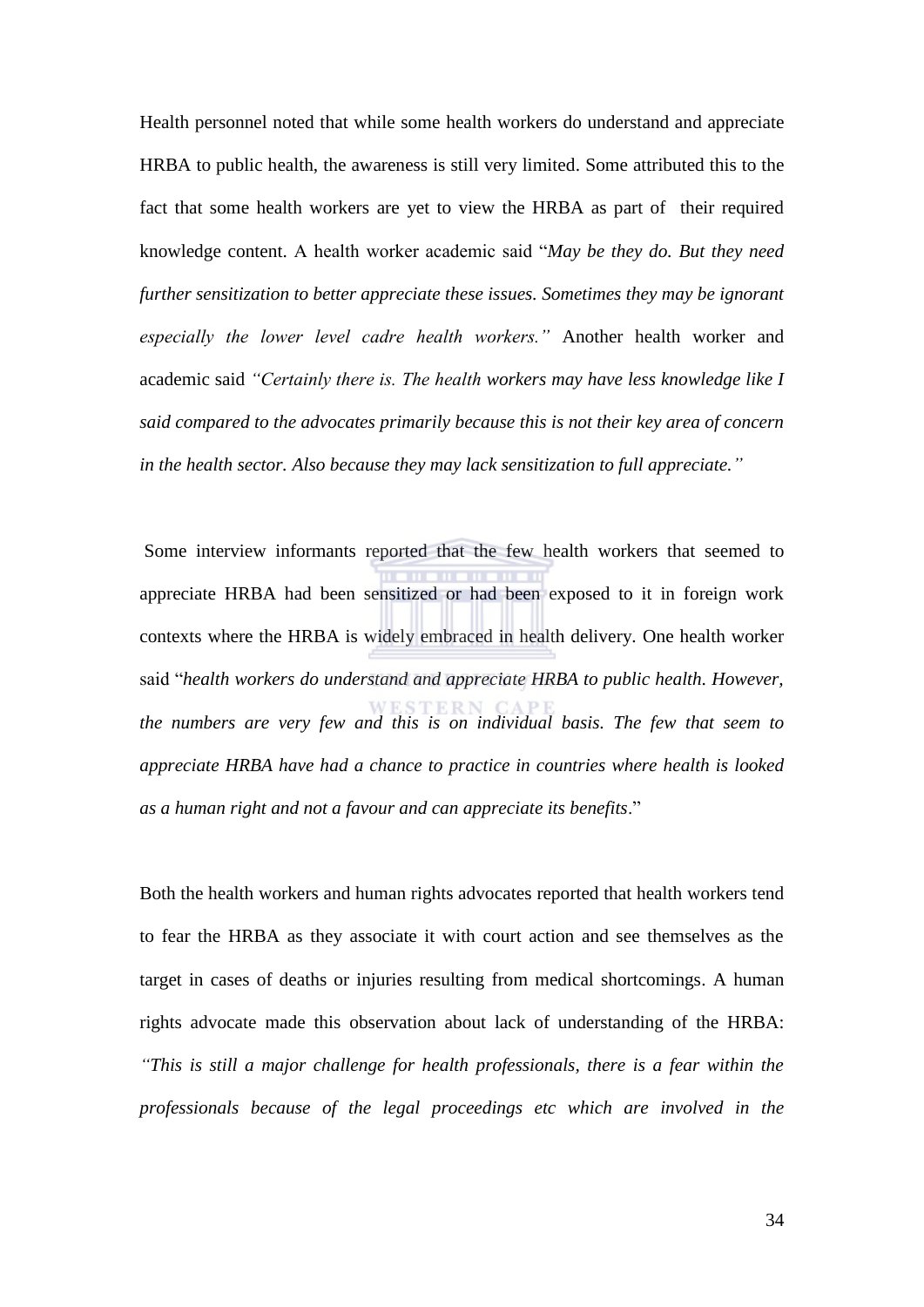*enforcement of rights. There are however a number of trainings going on to ensure that a HRBA is adopted in public health."* 

Community awareness of the HRBA and involvement in health management is also not well appreciated by health workers because they are not used to it or prepared in their training to deal with it. A health worker and academic explaining the challenge of lack of a common understanding on this said that *"Many health care professionals may view HRBA as a way of raising issues of litigation against them. They are probably used to the traditional way of doing things the "I know it all style". They have probably not discovered the strengths associated with the dealing with an informed community, so they tend to shun things to do with HRBA. In addition, they probably are not very well versed with the HRBA hence the fear. On the other-hand, human rights advocates are well informed about HRBA and tend to be very aggressive when agitating for it, many times putting blame on the providers and systems without studying the challenges therein."*

Fear was not limited to the claims by patients in cases of injuries or deaths at health facilities. Further to the potential value of the HRBA to a health worker not being appreciated, health workers respondents reported that health professionals are less inclined to raise issues related to their labour rights due to fear of being victimized by the state which is their employer. One health worker asked about the understanding of health of the HRBA said "*Some not all health workers understand and appreciate the importance of HRBA. Some of them are cowards. They fear being identified as culprits if they strictly scrutinize issues that affect their rights, for example, working conditions, compensation for heavy workload etc.*‖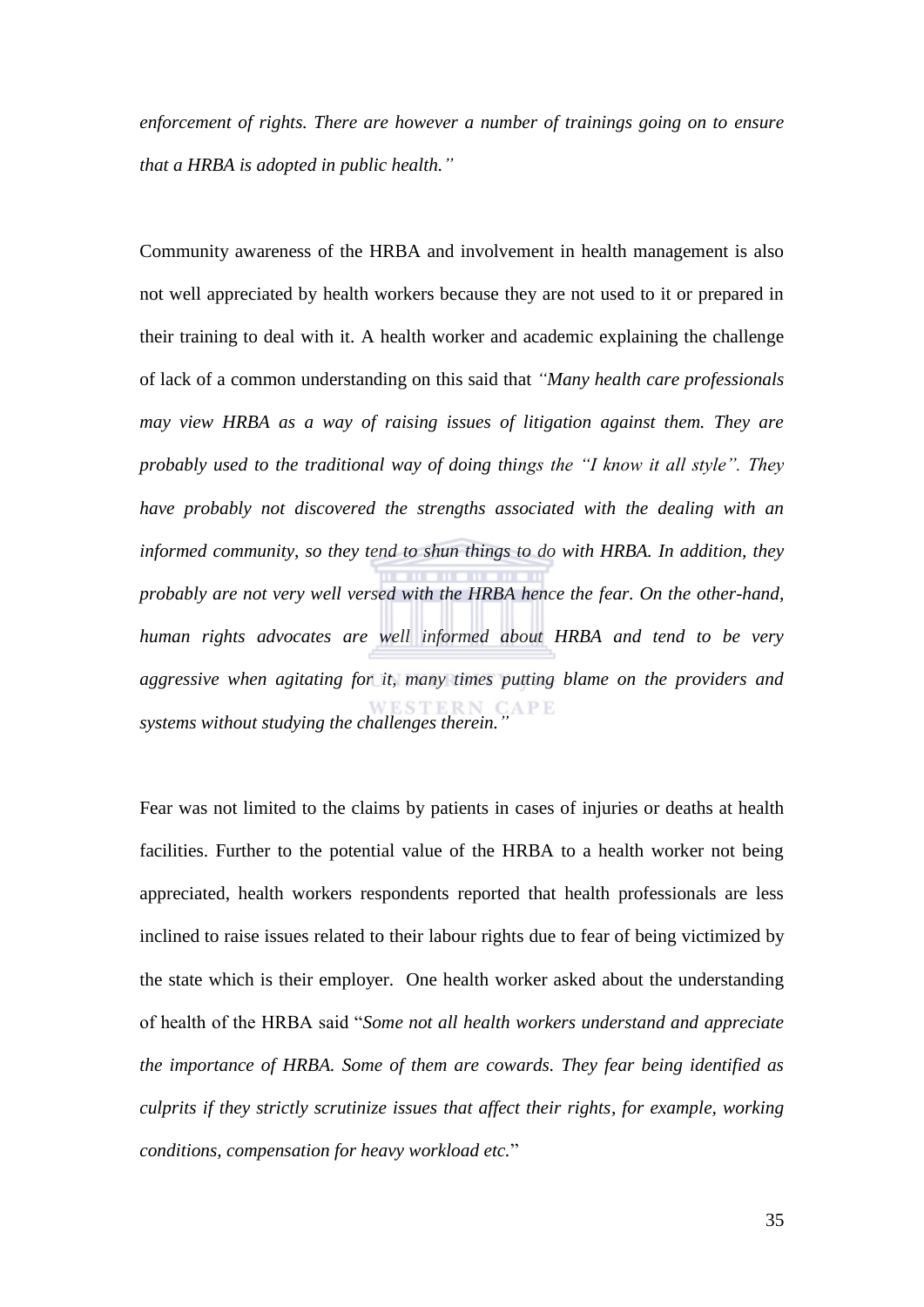Health respondents attributed limited knowledge of the HRBA among health professionals to its omission in the curriculum at the medical and health training institutions. A human rights advocate and academic said "*Except for very specific modules in certain courses at the MU School of Public Health, the formal training of the majority of health workers does not include/integrate HRBA. However, their education includes some training on Ethics which to some degree overlap with human rights principles ie confidentiality and privacy of patient information. Some health workers I know have received some level of training outside of their formal education on health and human rights and have applied it practically ie former DHO Lyantonde initiated HCT among sex workers during the night in bars in order to address the epidemic in his district. However, majority have not been able to apply it practically."* **THE REAL PROPERTY** 

Both categories of respondents noted that compared to human rights advocates who acted on behalf of civil society, the application of the HRBA by health professionals was highly dependent on their work environment which, besides being determined by the State and the fears mentioned above, may not be always conducive due to resource constraints. A human rights advocate and academic observed *"Health professionals tend to apply RBA within their work environment bearing in mind the limitations of their workplace. Health professionals operate in resource constrained settings eg. lack of Essential Medicines, work overload, lack of room/adequate space for privacy and therefore may violated patients rights owing to resource constraints. And because they largely work for Government, they are afraid to challenge acts/omissions of their colleagues that lead to human rights violations."*

This was compounded by the lack of a discussion about responsibilities in the implementation of the HRBA and answers to how the rights of health workers are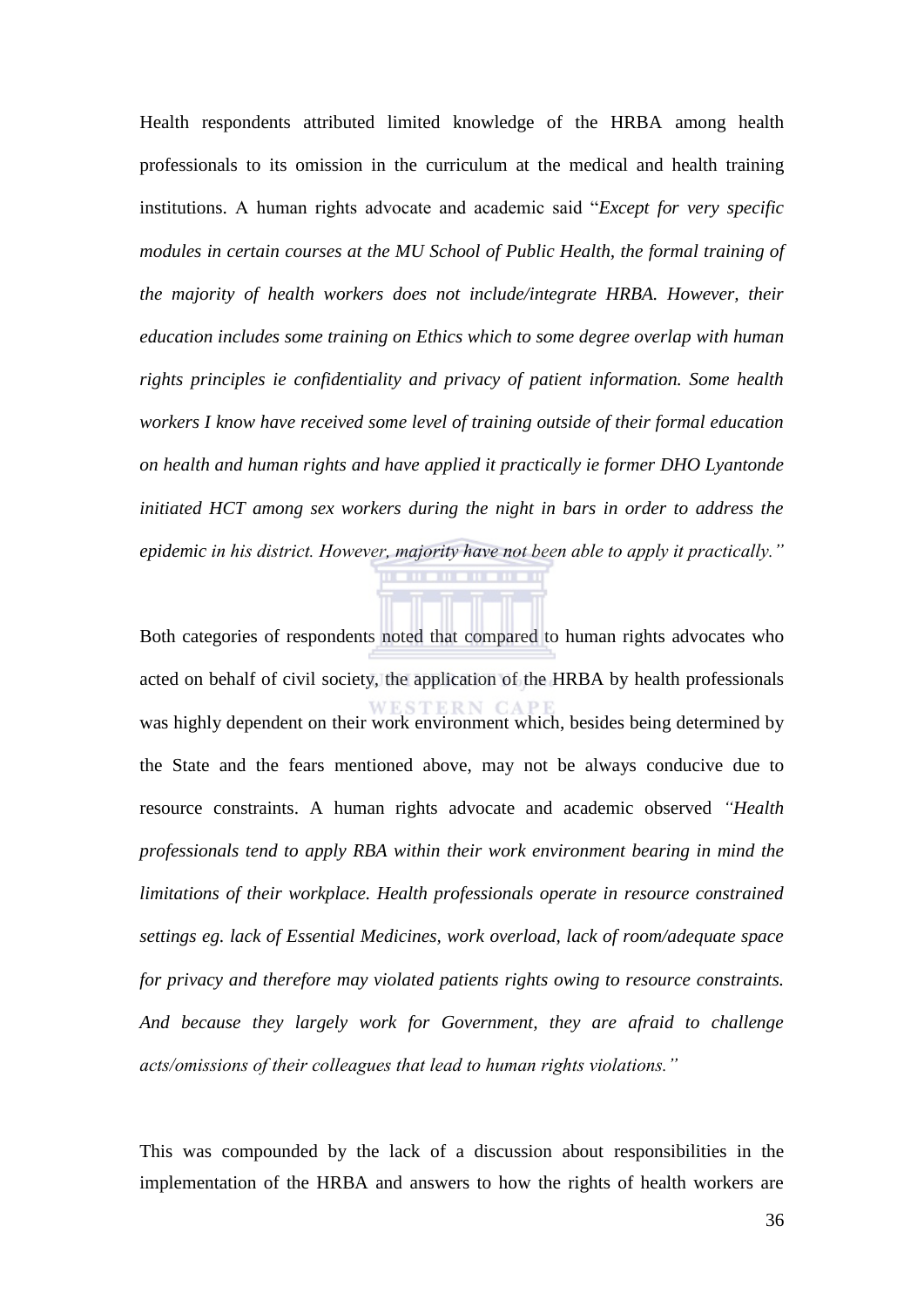protected. A human rights advocate who saw this this as a major challenge said: "I *don't think it's the differences in the understanding; the challenge is in the approach to of talking and implementation of the HRBA which seems to lack the component of talking about responsibilities. The major question always is "what are our rights as health professionals?""*

There was also the feeling among some health personnel respondents that even when health professionals are sensitised about the right to health and the HRBA for which they could be good advocates, they lack a good platform to do this. Apart from the right to health and the HRBA being pronounced in the national health policy and HSSIP, its advocacy was not structured into the activities of health workers.

Therefore, the implementation of HRBA might be a problem if both parties are not brought on the same platform and work together because of the differences in understanding and approach to HRBA. **UNIVERSITY** of the

# **WESTERN CAPE**

A health worker respondent anoted that this difference in the level of knowledge affects the level implementation of the HRBA to health: *"Because then you are emphasizing something or advocating for something that the health workers may not fully comprehend"* while another health worker said *"Ideally there should not be a difference. Health professionals should ideally be HR advocates, given a good platform."*

However, some respondents felt that it was not so much the lack of understanding as failure to implement that is the challenge to the adoption of the HRBA to public health. An advocate was of the view that "I don't think it's the differences in the *understanding; the challenge is in the approach of talking and implementation of the*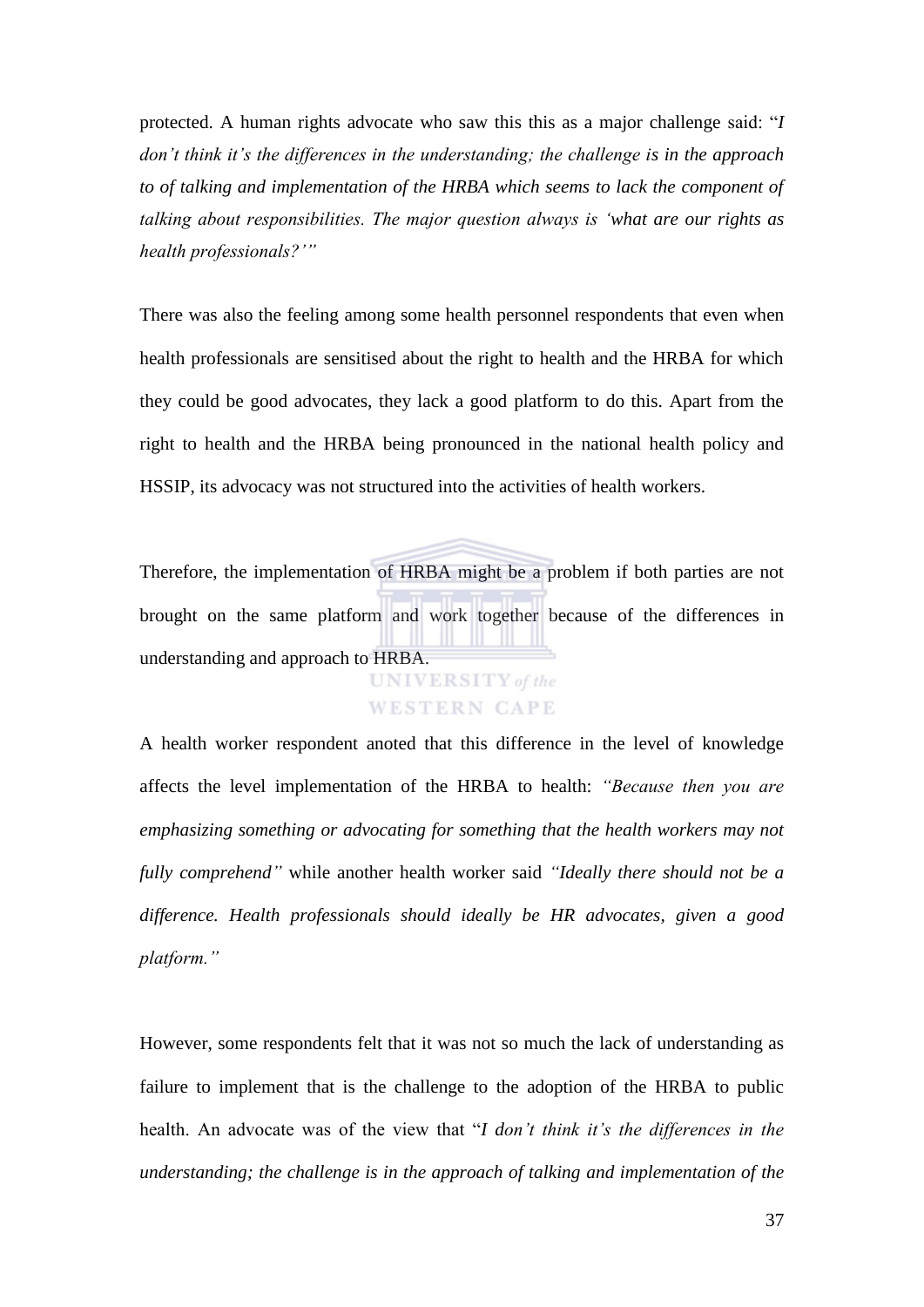*HRBA which seems to lack the component of talking about responsibilities. The major question always is: What is our right as health professional?"*

There was also a consensus between the human rights advocates and health workers that the HRBA had something in common with PHC and health promotion frameworks. They explained that .the HRBA is increasingly looking at the other social determinants of health which are actually addressed under PHC and health promotion. "It allows Government to put focus on the marginalized and *disadvantaged*," observed one human rights advocate. A health worker and academic summed it up this way*: "I think the two complement each other. In order for comprehensive PHC to take place, there must be a strong HRBA component because this makes the communities more pro-active in PHC. On the other-hand, HRBA can only be operationalised if there is something to deliver, that is, PHC."*

# **UNIVERSITY** of the

Initially, the study was structured to understand the challenge of community awareness among the others to the adoption of the HRBA to health. But analysis of perspectives of health respondents revealed an equally important and competing challenge of knowledge about health workers' rights as a critical component of the HRBA framework. Further studies are required to increase understanding of the position of health worker rights in the HRBA to health

# **4.2.5.2 Community awareness: Human rights advocates', health Personnel, and Community perspectives**

The fifth theme on community awareness is sub-divided into: health worker and human rights advocates' perspectives, and community perspectives on community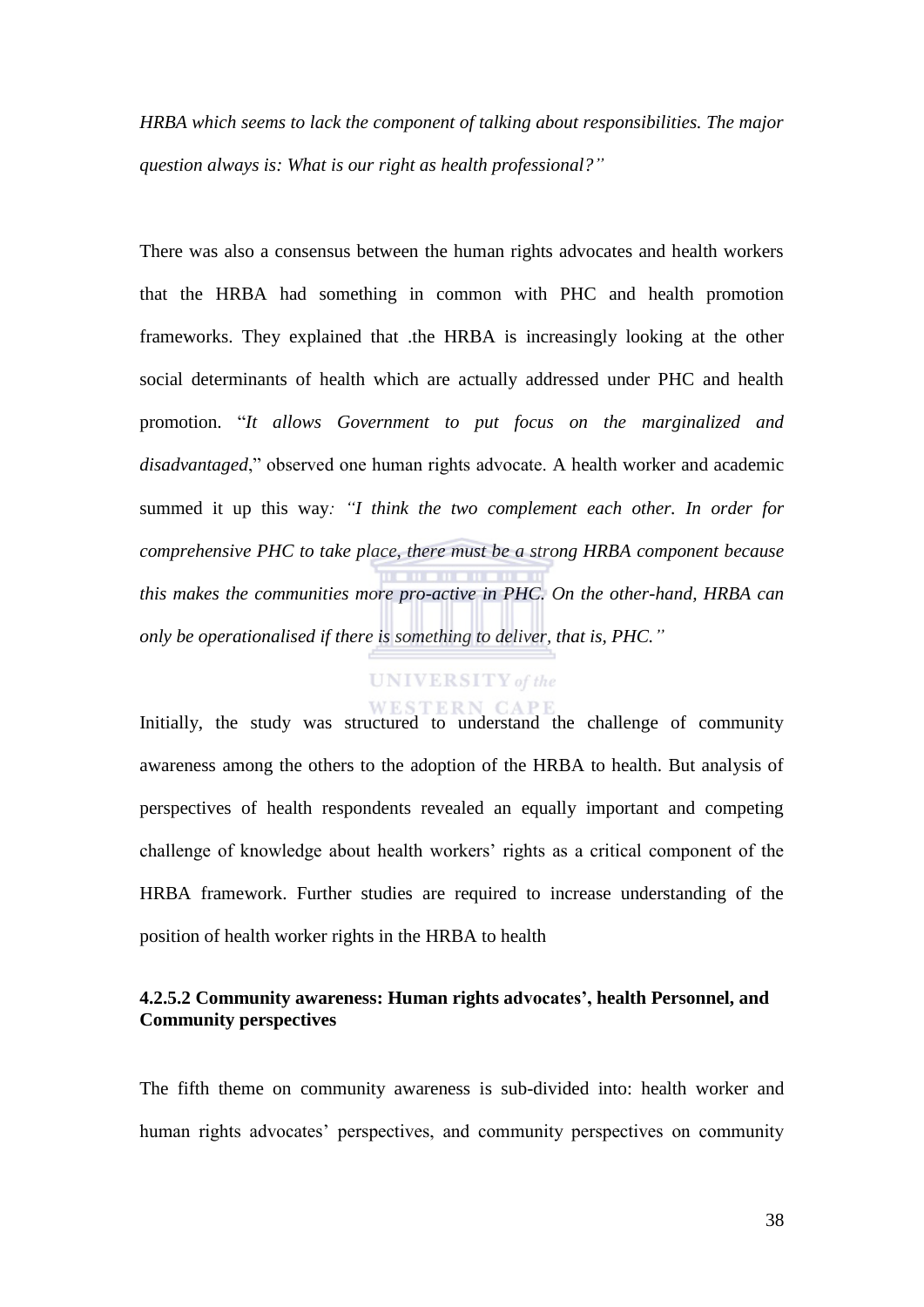awareness. The later is further split into community perspectives on unfulfilled obligations, and possible actions to compel the State to meet its obligations.

### *(a) Health worker and human rights advocates' perspectives on community awareness*

Almost all health and human rights informants felt that the communities lacked understanding of the right to health and saw this as both a constraint to having effective demand from the rights bearers and communities, and a challenge to the adoption of the HRBA to public health.

The human rights advocates noted that the Patients Charter had not been popularised. People see health services not as a right but as a privilege. They beg and sometimes bribe to see health personnel. They attribute this to lack of public sensitisation on human rights and its non inclusion in lower school syllabus. Remedial actions suggested include human rights awareness campaigns to help demystify and explain the State's obligations. However, some of the human rights advocates felt that community awareness of the right to health is increasingly becoming possible. Civil society organisations and the Uganda Human Rights Commission have actually put more emphasis on this.

The health personnel informants said that the average Ugandan has been programmed (at all levels from household to the state) to look at health as a privilege and ready to take whatever is given in whatever form and ask no questions. The few that may come up to demand for the right to health let it go for fear of the repercussion. Official policy stipulates that communities should participate in decisions affecting their own health. Were it to occur, such participation could act as starting point to recognize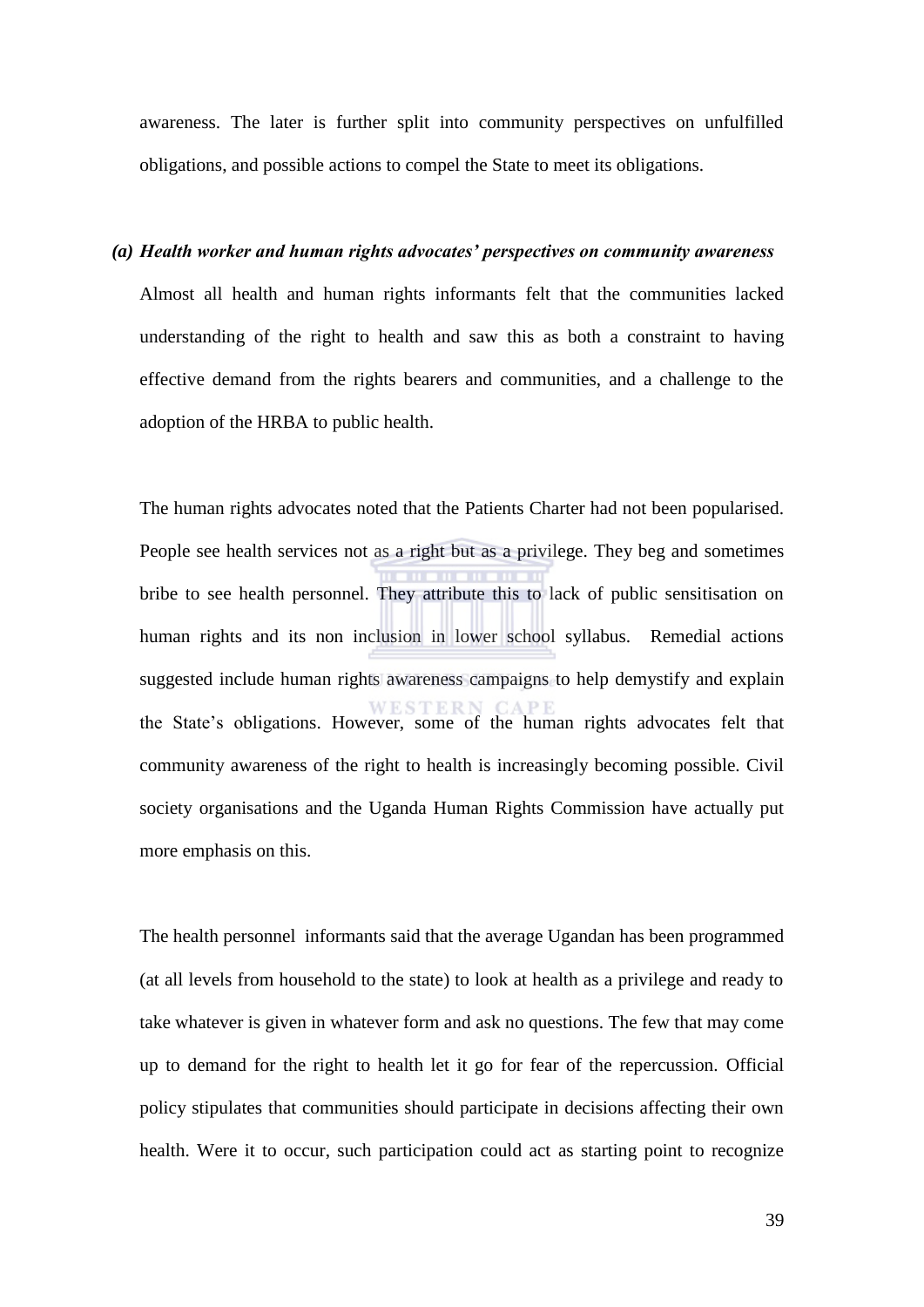health as a human right; however, participation rarely occurs. Like the human right advocates, some health personnel informants noted that while the majority in the communities may not actually comprehend the right to health fully, some understand it in different ways. They may know the State is obliged to provide services, but when they are denied health care because of, for example, drug stock-outs, they do not seek redress due to either lack of awareness of how to seek remedies or fear of repercussion. In one of the FGD reported on below, discussants said that "It was *reported that sometimes, health workers remove labels from the drugs but "when you report such matters to police, they blacklist you at the health facility. This hatred affects your family since police takes your details in the process".*

### *(b) Community perspectives on community awareness*

Findings from the FGDs differed in some ways from the perspectives of key informants above. Community awareness was gauged on FGD participant perspectives on State obligation, what it can do to meet its obligation, whether it was being fulfilled, and possible measures to compel the State in case of violations. Overall, participants in all the FGDs named Government as the obligation bearer with the responsibility to provide healthcare as well as attending to the social determinants of health such as widespread poverty, lack of education, water and food security. Government was considered to consist of the president, ministers, members of parliament, and all local councils from the village to the district level. The FGDs at Wamulongo in rural Mayuge district noted that "they had a responsibility to elect the best leaders to present their problems at the different levels of government". NGOs like The Aids Support Organisation (TASO) were also mentioned as some of the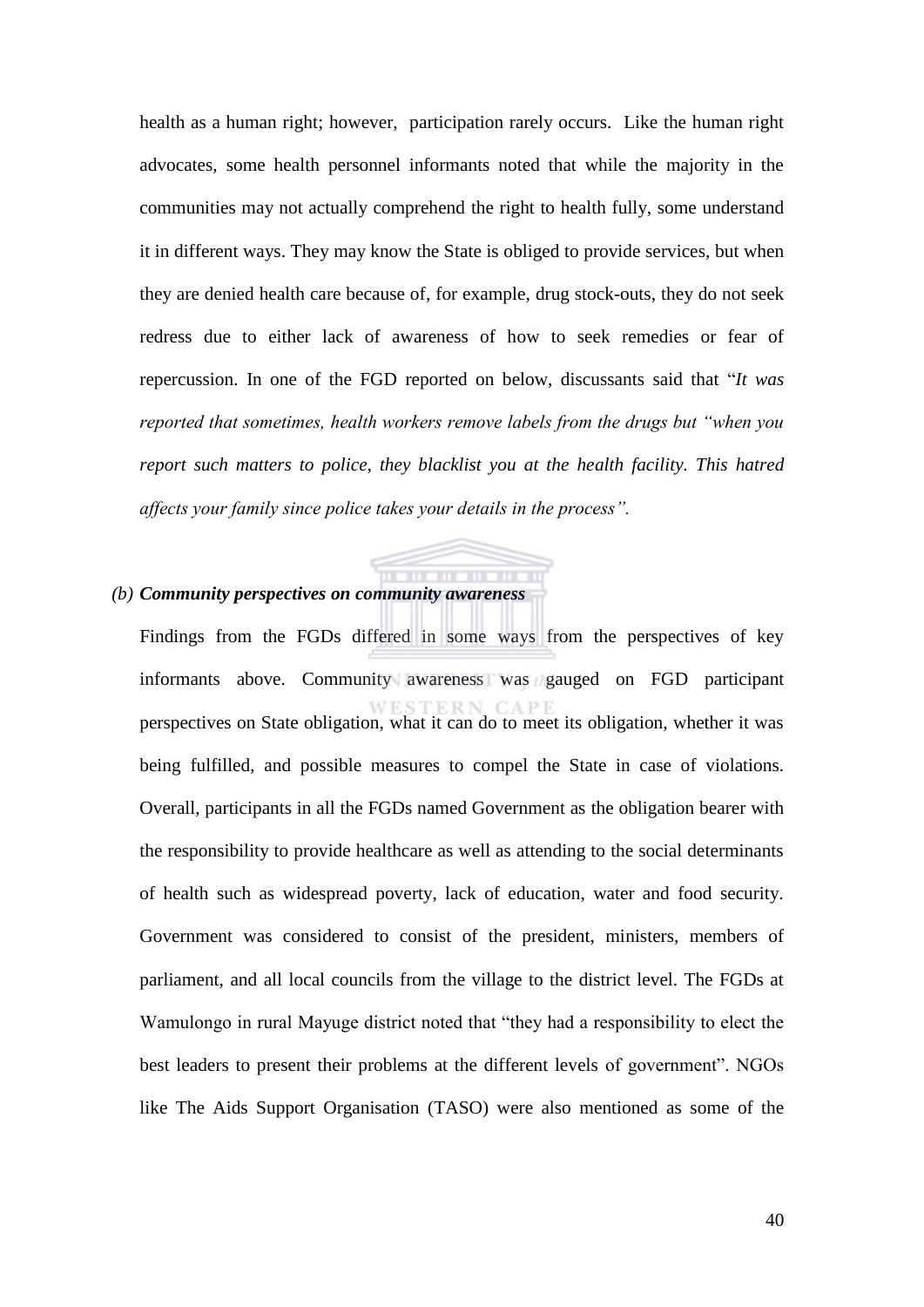organisations with the responsibility to provide specialised health services to people with specific diseases such as HIV/AIDS.

On what government could do to tackle the disease burden, FGD respondents listed provision of medicines in all health facilities, immunisation (as it was done in the past), clean water, food, measures to ensure food security such as ensuring a granary for each homestead be enforced, and production of long storage crops. One even suggested that "If the government became serious, they can immunise people against *curable diseases like malaria and then concentrate on incurable ones like HIV. This will enable us contribute to the economy since it only a healthy person who can*  work".

**THE REPORT** 

 The need to teach people about health and food security, bring health centres closer to communities, counselling and encouraging people to test for HIV while educating them about what practices are responsible for particular diseases were raised. However, the FGD discussants said that the duty of ensuring the presence of latrines in every household ought not to be left to local councillors who fear that if they were strict they could lose votes in elections. In one rural FGD in Mayuge district, the discussants were of the view that "Implementation of health standards should not be *left to local councillors who fear doing so lest they lose votes in elections*.‖ Also notable, were: enforce general hygiene in homes such as clean floors and reduce corruption where health enforcers take bribes from errant homesteads, make health personnel easily accessible, reduce poverty which has increased food theft by educating people on how it can be eradicated, and provide education for children. They also noted that lack of education leads to poor feeding. The FGD in semi-urban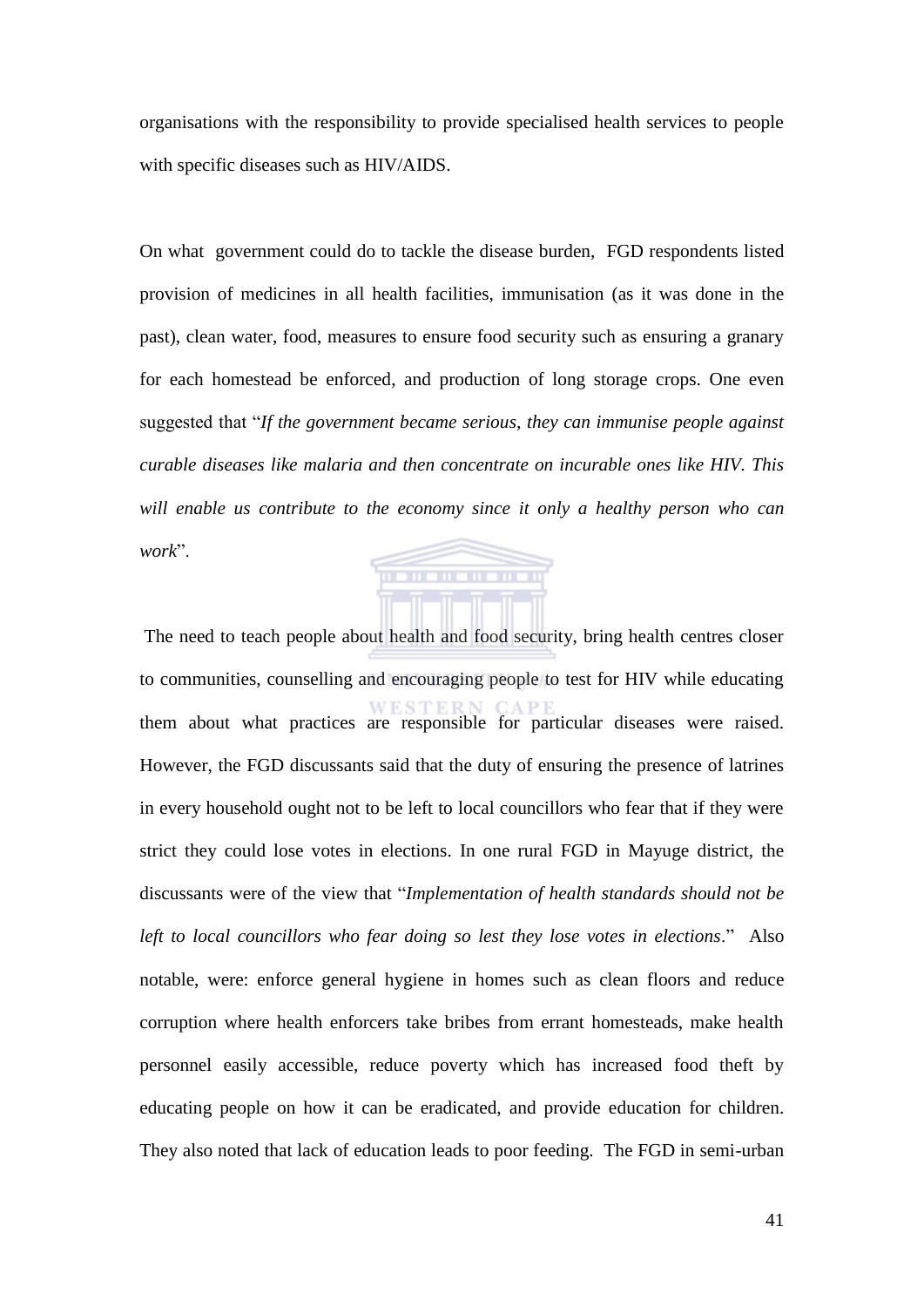Wabulenga in Jinja district said. "*Malnourished children are likely to skip school and their parents are more likely not to provide scholastic materials*''.

The FGD participants in the urban city slum added the following: provision of mosquito nets to prevent malaria; collection of garbage regularly since garbage sites are breeding areas for disease-causing vectors; stop people from building in wetlands since this raises the water level hence floods and related diseases, widen and repair roads to prevent accidents, adding that wounds from accidents can provide entry points for other disease-causing organisms. The FGD is urban capital city slum (kifumbira) said that "*the government should build clean markets to stop vendors from selling food on dirty floors, a situation that makes buyers compete for food with*  flies".

# **c) Community perspectives on unfulfilled obligations**

WESTERN CAPE There was a strong perception that government is not fulfilling its obligations in regard to the right to health. The FGD respondents said people were not satisfied with the public health services the government was offering. Patients are made to buy exercise books which serve as medical forms. They also buy drugs and blood when the need for transfusion arises. It is very common for patients to be given prescriptions and directed to specific drug shops to buy them. Health workers were said to be arrogant and were accused of attending to private issues on the phone for many minutes while patients were kept waiting. In all places, it was reported that other than immunisation, the information on health was not adequate. Some areas no longer had health educators to pass on information about health. In all FGDs, it was acknowledged that Local Council leaders, radio and occasionally posters were major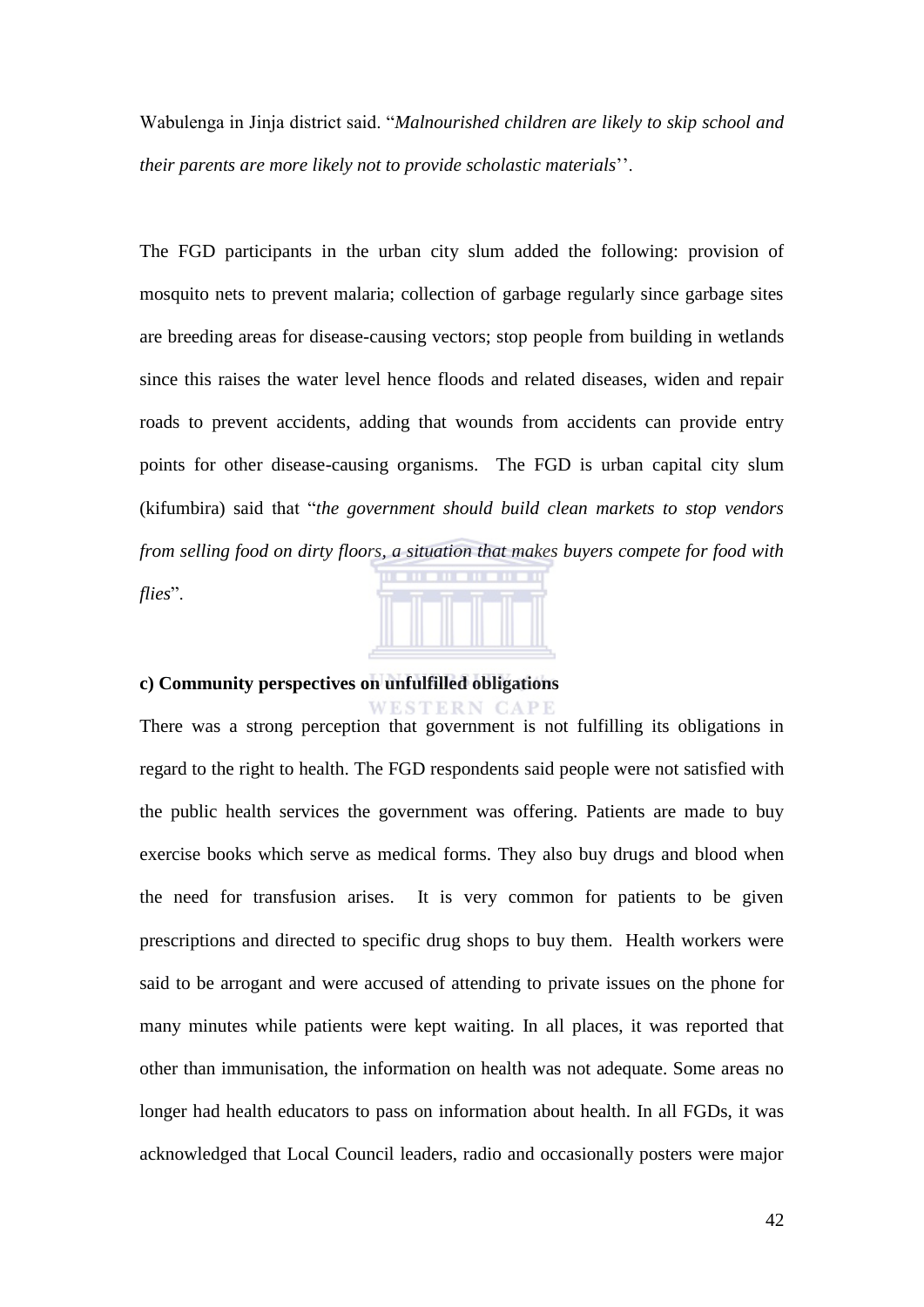sources of information, especially regarding immunisation. Posters are only accessed at Health Centres hence those who don't visit health centres cannot access such information. The illiterate, too, cannot understand messages on the posters.

The discussions on obligations to ensure good health did not put full responsibility on the State. Some respondents in the FGDs said the households had a responsibility to keep their homes healthy by but cited poverty as a major constraint. They also said health providers should sensitise people about health issues such as home hygiene as the case is during immunization campaigns. In rural Bugeywa in Kamuli district, FGD respondents reported to have improved sanitation in their homes by encouraging their children to bathe, wash utensils, clear bushes and sweep inside and outside their houses. In semi urban Wabulenga in Jinja district, respondents said they observed sanitation but were not strict implementers.

# **UNIVERSITY** of the

In the urban Kifumbira slum in Kampala capital city, one person reported getting involved in clearing the spring every time there is a water shortage. Another reported to have seen some people picking garbage from the community but never personally got involved. The group noted that women normally collect and burn the garbage. Sometimes, they said, when it accumulates, people collect the garbage, keep it and wait for rain to come and runoff with it. One respondent noted, *"Those of us whose residences cannot be accessed by KCCA (Kampala City Capital Authority) use the opportunity of being near the streams to pour garbage into the water source".*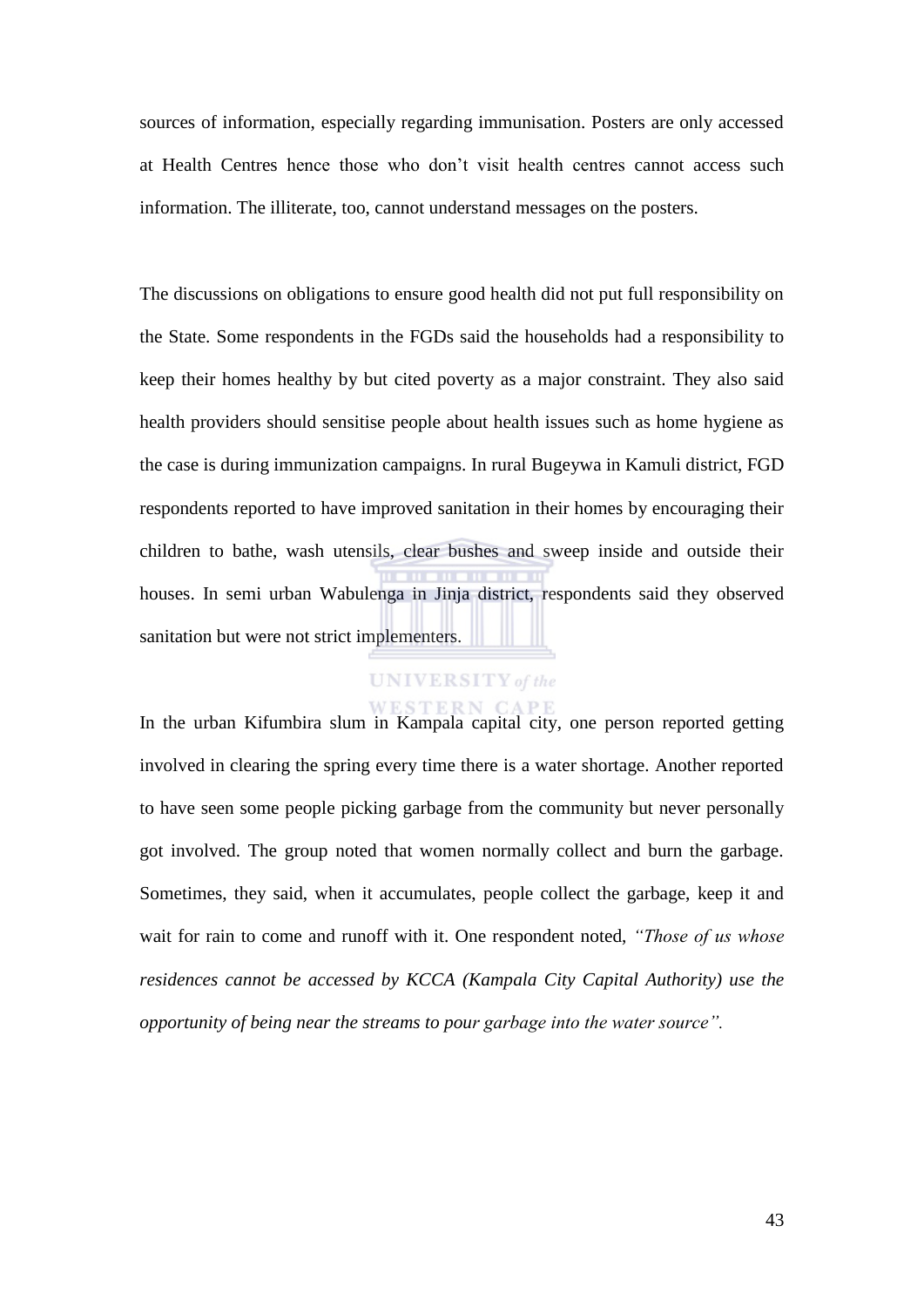### d) **Community perspectives on possible actions to compel state**

The rural FGDs blamed themselves for being illiterate and not knowing who and where to report when they encountered problems in the process of accessing health services. Measures they said communities could use to compel government to provide health services were: start up institutions that report to the president directly where local leaders fail to monitor the implementation of health programmes; form pressure groups and meet the president; all sick people should pile up at the health centres and not go to private clinics and create ugly scenes as a way of drawing attention to their plight which would compel the government to improve health service delivery; call journalists to publicise their plight. The FGD in the urban slum added staging of demonstrations involving dumping garbage into roads that would draw attention to the health problems they face.



### *4.6 Community involvement*

Almost all respondents (key informants and FGDs) expressed the view that communities are not involved effectively in health care planning and delivery. In rural Wamulongo, a FGD discussant said in their community they are involved only when it comes to immunisation because there is no personal gain for the health personnel. Unlike other drugs, vaccines cannot be easily sold off by errant health workers and would therefore have no problem in letting the community get involved in the accountability process.

Respondents reported that communities are involved to a small extent mostly in Village Health Teams. Both the key informants and FGDs reported that health centre management committee membership is influenced by politics which undermines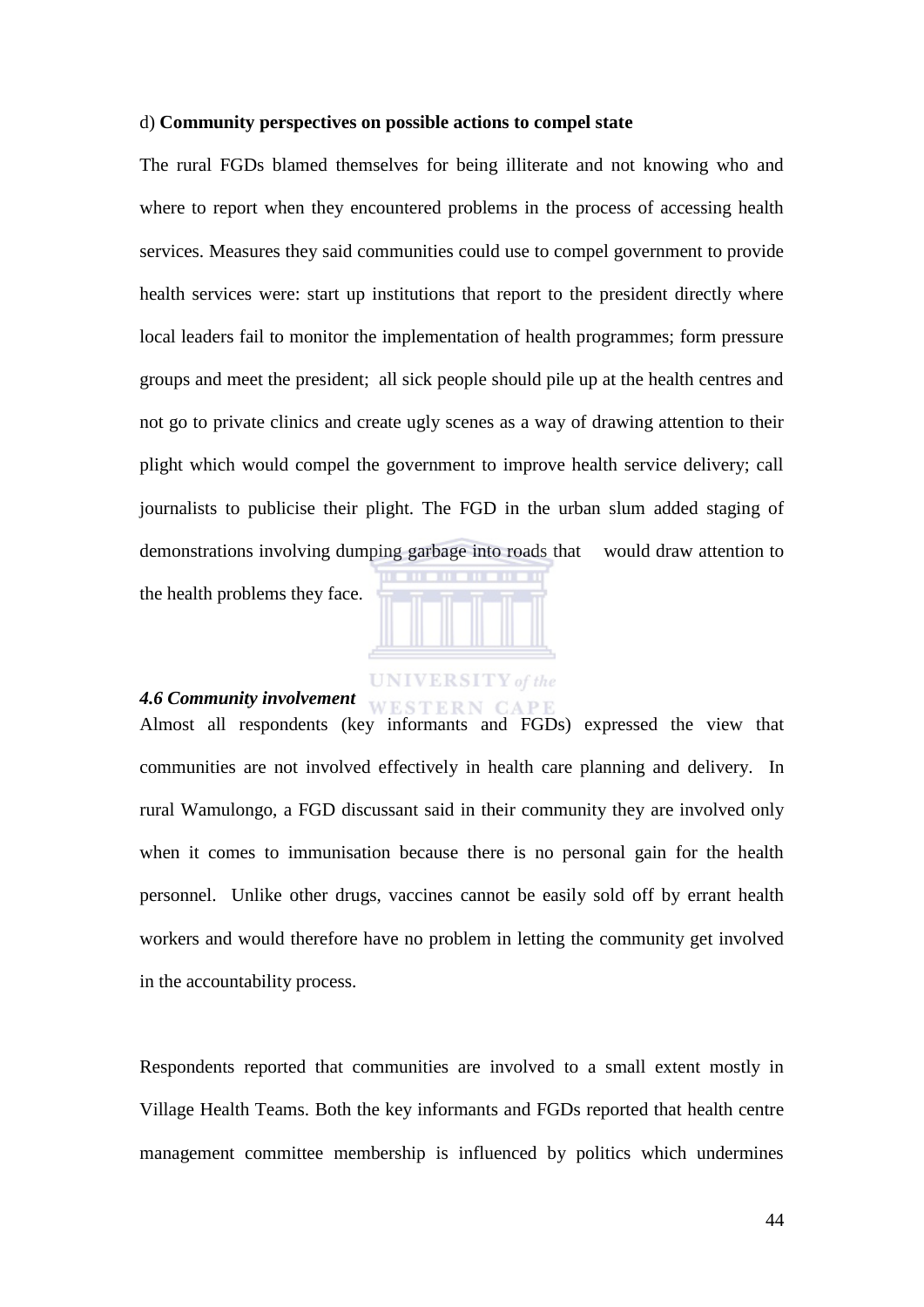accountability. A human rights advocate and academic said "Health Unit *Management Committees/Hospital Boards which represent communities are non functional/ nonexistent and where they exist, they are political appointees and do not serve interests of the communities. People are poor and busy looking for means of survival rather than monitoring Government services*.‖

Participants in the Wamulongo FGD suggested that government should "appoint *committees that must not be political to avoid stigmatising others on the basis of the parties they belong to*". They added that "*participation can only work if the process is not politicised. We want committees with people not involved in politics."*



 Healthcare workers decide on the priorities for the health facilities based on their professional judgment. The health technocrats many times do not take the responsibility of providing feedback to the communities. In some of the FGD, it was reported that there were some communities which had taken a keen interest in issues concerning their health and participated in the planning process. But overall, rights bearers were poor and busy looking for means osurvival rather than monitoring government services. The communities hardly got to know about the planning and how funds were disbursed; did not even know they were entitled to information about health financing; cited long distances from health centres, working for no pay (volunteerism) as constraints to their participation even when given the opportunity. The FGD in rural Wamulongo reported that ".*Involvement can only work if the health centres are near for effective participation in planning and monitoring (nearest is 6km and 7kms*)." This would require them to spend own money on transport yet "one is not paid for the work."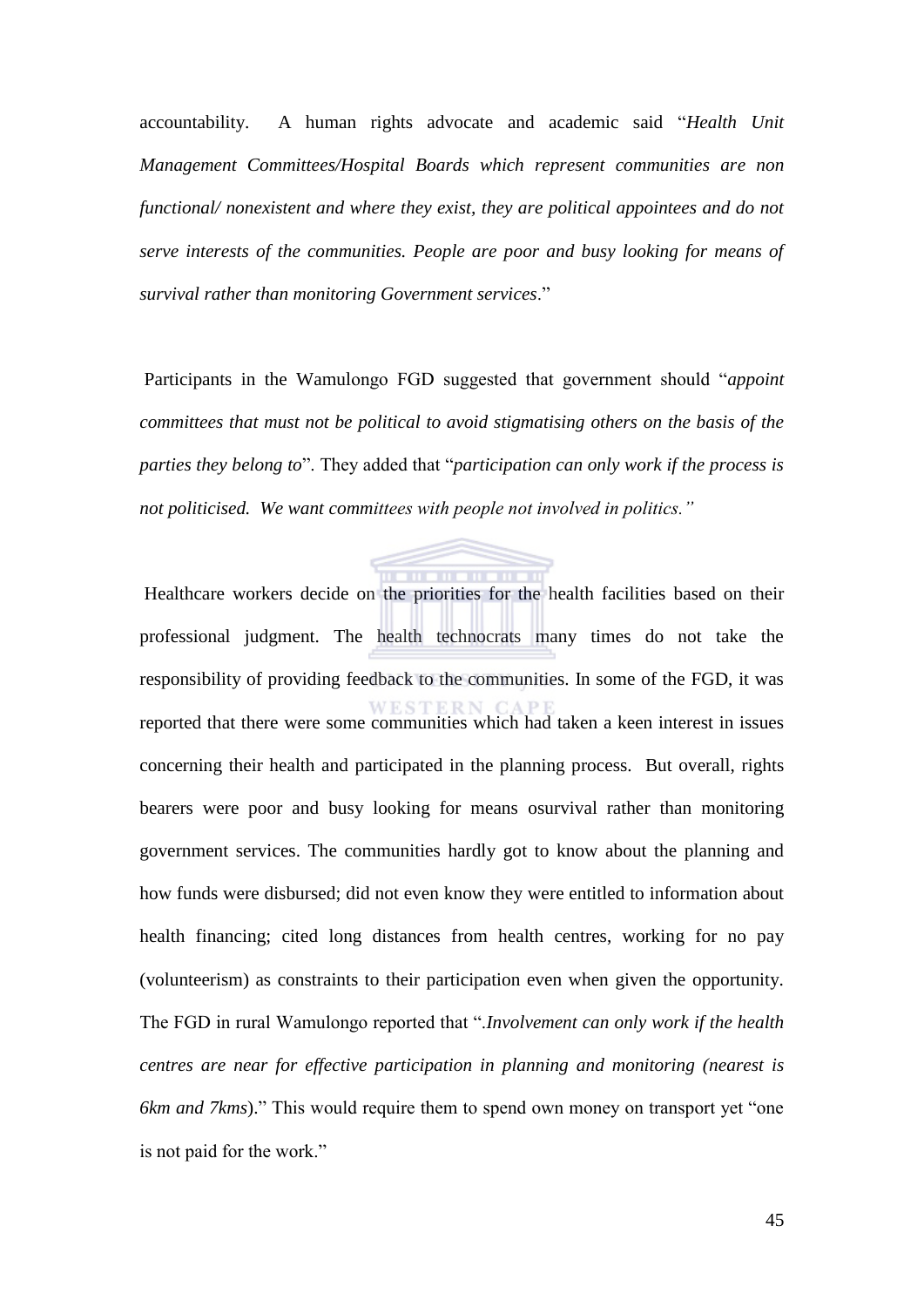Other reasons included: inability to participate effectively and track the running of health facilities due to lack of skills in management and monitoring; political differences which in some instances resulted in discrimination of some people, say, when distributing mosquito nets or access to drugs at VHTs and water points. In a rural FGD, one respondent who was involved on Health centre committee said there is a lot of falsification of records by health officials because most of the villagers on the committees are illiterate or not well prepared to police the health centres. The respondents said community members cannot feel involved if they cannot track what the health centre does



**UNIVERSITY** of the **WESTERN CAPE**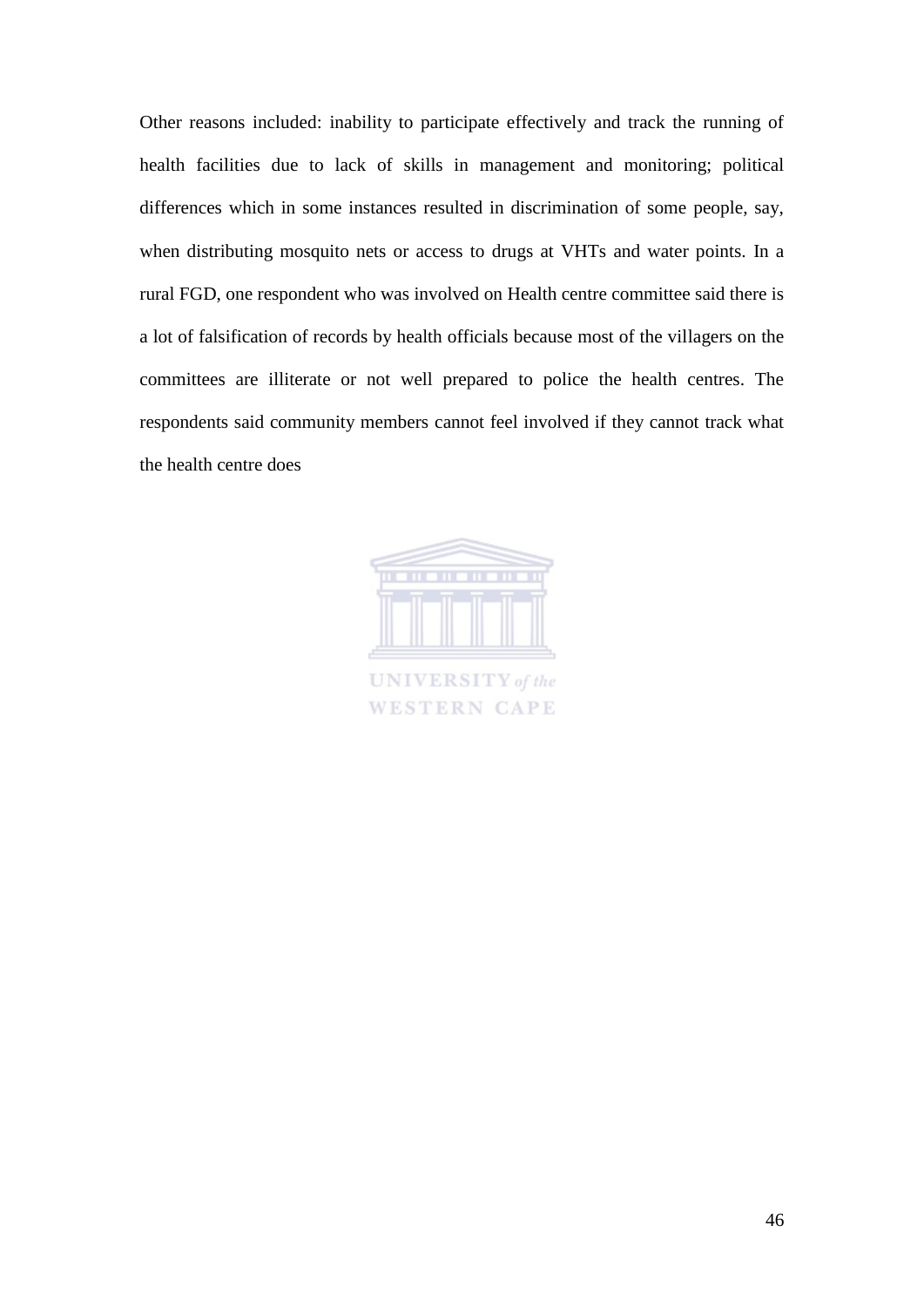### **5. CHAPTER 5: DISCUSSION**

The findings are discussed under two general parts; structural and process challenges, and stakeholder knowledge and consensus of the HRBA. Structural challenges include laws and policies. Process challenges include stakeholder knowledge, consensus (common understanding and agreement), and community involvement.

### *5.1 Structural challenges: legal guarantees and justiciability*

The finding that there is no coherence between State commitments under ICESCR, the Constitution, National Health Policy, and HSSIP suggests that there are serious structural impediments to the implementation of the HRBA to public health. Treatment of health as a human right as opposed to a need presupposes that the claim for the service by individuals or groups and its delivery by the State is law-governed. The absence of an express provision in the Ugandan Constitution guaranteeing the right to health diminishes the prospects for it to be law-governed. There is no explicit Y of the ERSIT directive to the State and commitment in the supreme law to provide accessible, affordable, acceptable and equitable health services. Because the right to health is not enforceable, the courts find it difficult to protect it or make or order that it be fulfilled. This makes it difficult for the citizens to legally hold government accountable. Litigation as a vital HRBA advocacy tool is, as such, rendered speculative as long as the State is not explicitly committed to the right to health by the Constitution (Tomasevski, K. 2005). The pronouncement by the High Court in the petition on the States' failure to fulfill the right to health with respect to maternal health will help clarify on the justiciability of the right to health (*Centre for Health, Human Rights and Development v Attorney General, 2011)*.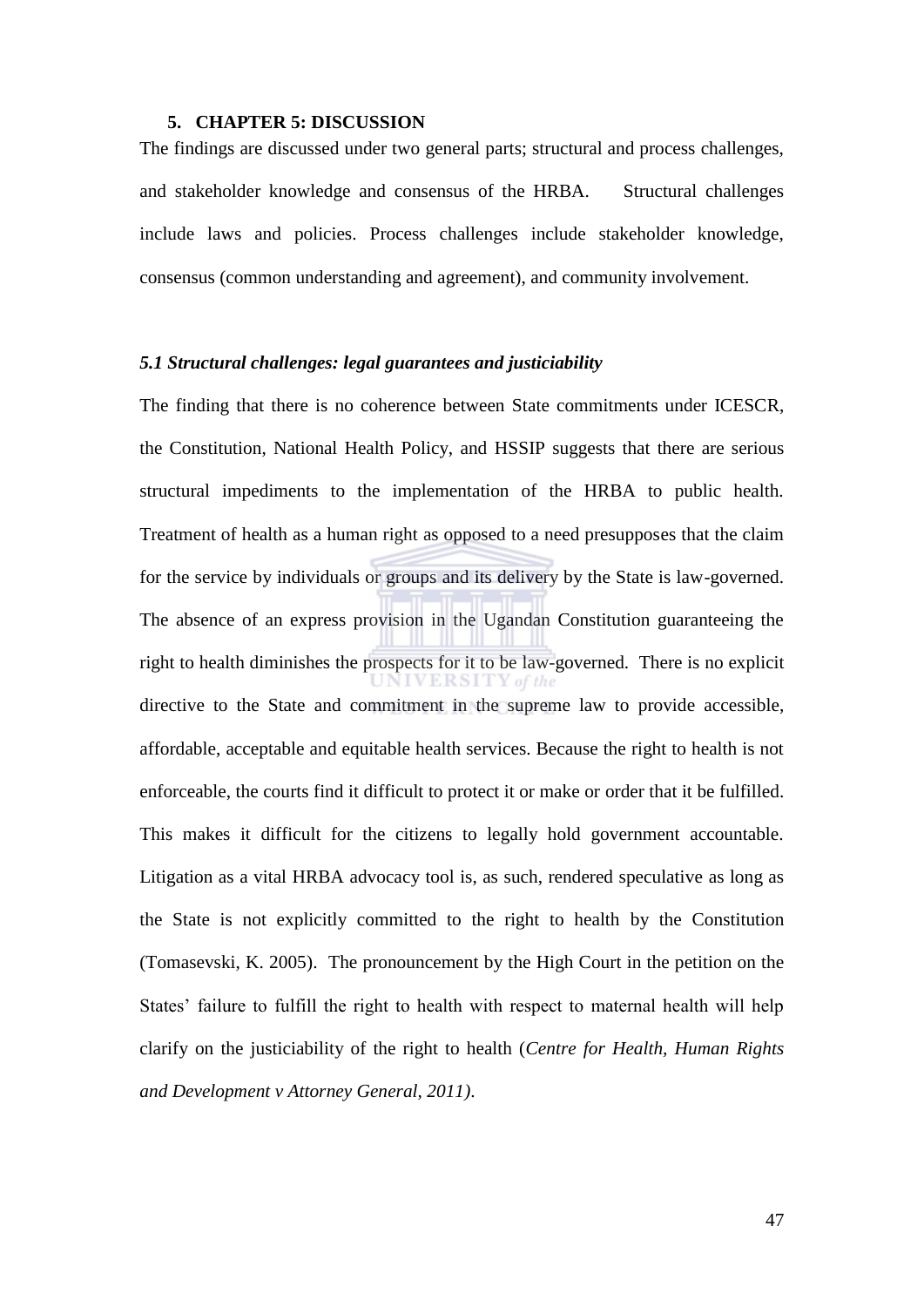In the *South African case, Minister of Health and others v Treatment Action Campaign and Others 2002,* the petition was bolstered by Section 27(1) in that country's Constitution which sets out the express right of access to health care services, including reproductive health care, sufficient food and water, as well as emergency medical treatment. The South African Constitution is also explicit on the State obligation to take reasonable legislation plus other measures "within available" resources, to achieve the progressive realisation" of the right to health *(The Constitution of South Africa, 1996).* 

Progressive jurisprudence in South Africa and other developing countries is increasingly rejecting the State's perpetual excuse of "competing interests and priorities amid meagre resources" as not strong enough excuse to delay the "progressive realisation" of the right to social and economic rights as provided for in the ICESCR (*The Government of the Republic of South Africa v Grootboom*, 2000; *Van Biljon v Minister of Correctional Services, 1997; Residents of Bon Vista Mansions v Southern Metropolitan Local Council*, 2002). Fluctuations in health spending amid GDP expansion violate the principle of "progressive realisation". Having signed the ICESCR, the object and purpose of the arising obligations are defeated if the State which was supposed to domesticate the provisions in the ICESCR, can, decades later, still turn around to argue that the covenant is not "self executing" but that the "provisions must be incorporated in our domestic laws." Rather, the State should instead be explaining why decades later they have not domesticated the international obligations with regard to the right to health. Until the authorities offer better explanations, the fact that those obligations are clearly domesticated in the Second National Health Policy but not in the Constitution, suggests a deliberate move by the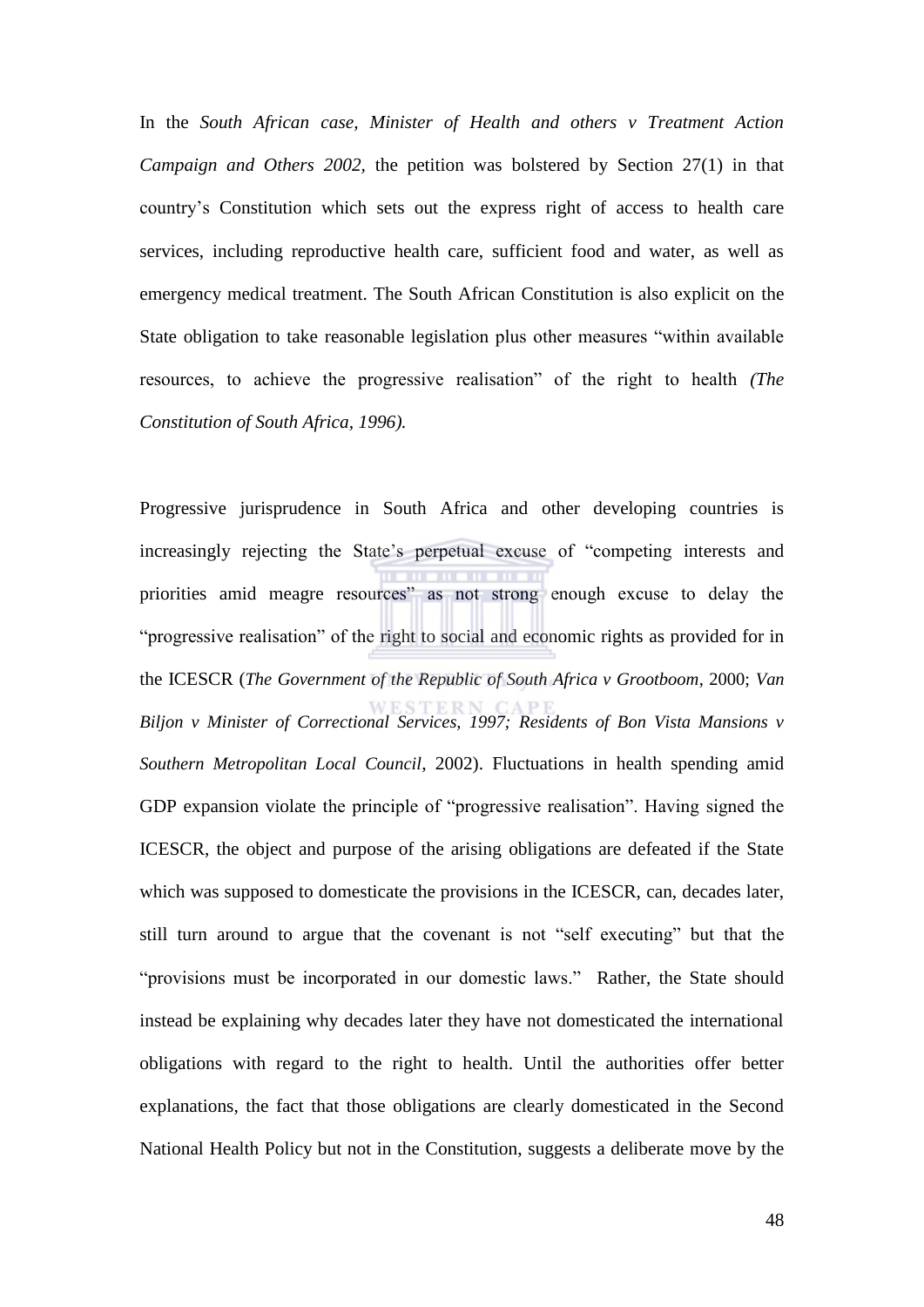authorities to limit legal exposure by distancing the State from any legally enforceable claims by right to health bearers.

Findings from the review of the National Health Policy and HSSIP showed that both documents have over the last decade had consistent pronouncements on the right to health. The pronouncements however merely reflect the abstract declarations in the National Objectives and Directive Principles of State Policy to ensure provision of health services, clean and safe water, adequate clothing, and food among other social and economic rights. As some key informants stated, policies and objectives are not judiciary enforceable. They can only guide the courts in interpreting laws based on them. In the absence of substantive provisions on the right to health in the constitution, these policy objectives merely serve to spell out societal goals to which the authorities cannot be held accountable in case of failure to deliver on them.

# **UNIVERSITY** of the

Clearly, lack of coherence between State commitments under ICESCR, national health sector policies and strategies, and the Constitution with respect to the right to health constitute major structural challenges which impede the implementation of the HRBA to public health. This is partly attributed to lack of a consensus between the State and the rest of the stakeholders on having the right to heath to be law-governed.

### *5.2 Process challenges*

Despite the right to health being well pronounced both in the National Health Policy and HSSIP as findings from the document review and interview respondents have shown, the health system is still not well positioned to provide adequate healthcare for the vulnerable groups (the poor, women and children). The findings from the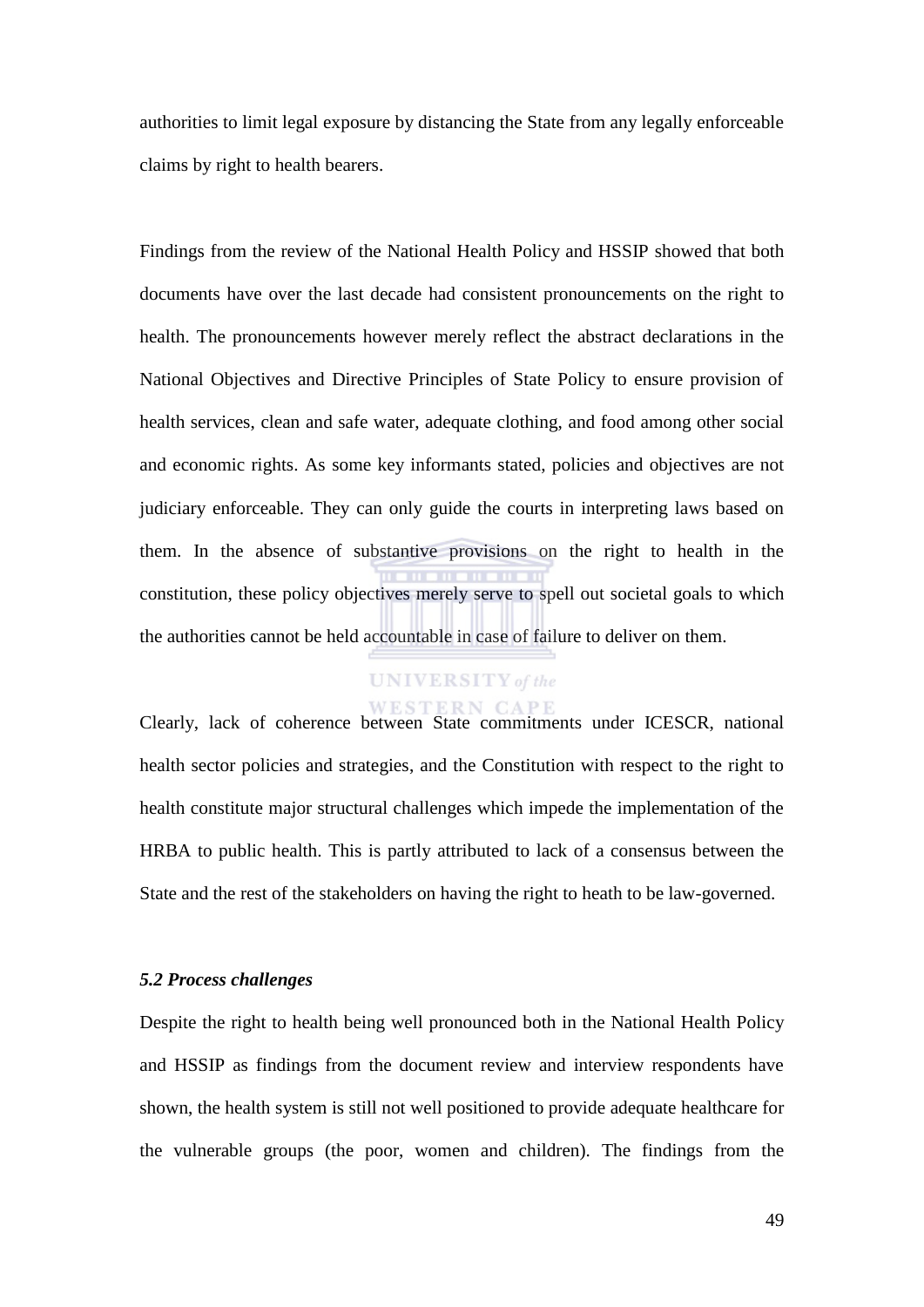interviews and review of advocacy documents attributed this to the failure to match increases in health spending with national earnings. Health facilities remain poorly equipped, workers poorly facilitated and motivated. The issue is not so much whether there are competing interests and priorities to be catered for from meagre resources as the lack of prioritsation of the health sector. High spending on military hardware such as fighter jets as raised by key informants reinforce perceptions that even the few available national resources are not being prioritised on bringing down the high infant and maternal mortality rates or provision of safe drinking water and nutrition. Continued failure to prioritise and step up investment in the health sector perpetuates the vicious circle of poverty, low national economic growth and development.

# **5.2.1 Knowledge about right to health**

The finding that rights bearers are starting to comprehend the obligation of the State in providing health services suggests that universal awareness is increasingly becoming possible and, therefore, less of a challenge by itself. In tandem with new public health, the FGDs listed both diseases and determinants of health as their major health problems where the State was failing in its obligation. The high proliferation of FM radio and TV stations in the country which have increased the level of open discourse of public affairs could be partly responsible for the rising awareness. By 2011, a total of 264 radio stations and 56 TV stations have been licensed (MoICT 2011). Whether this perceived obligation is triggered by an understood need or right is unclear, but what might be critical is how the passion and frustrations around deepseated expectations from the State with regard to health service provision can be harnessed and steered to reinforce the HRBA.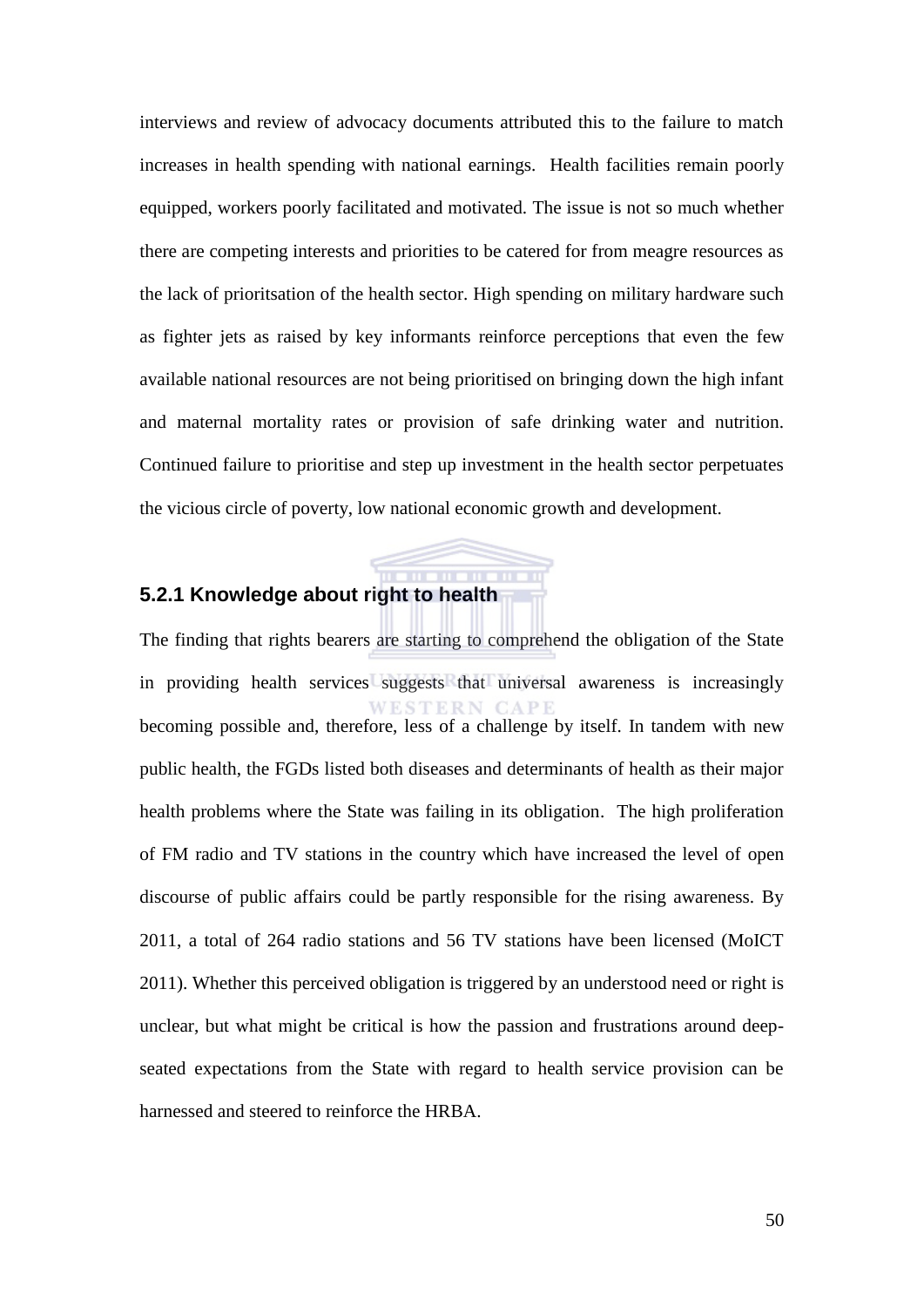Low knowledge about the HRBA among health workers is blamed on the absence of human rights in the training curriculum and lack of sensitization. The findings above suggest that slightly different imperatives may influence knowledge of, or lack thereof, about health human rights amongst health workers and rights bearers. In the communities, unmet needs invariably breed demands for the right to health care which are often expressed with emotion. Not surprisingly, the options the FGDs listed to compel the State included resort to political petition and demonstrations.

The question of knowledge of health workers about HRBA arises out of their role as agents of the duty bearer. But as findings have shown, it is related to the question about their occupational rights. It also raises the suggestion to start treating health workers rights and the right to health as twin rights in both the discourse about and practice of the HRBA. But even as the health professionals become knowledgeable on the HRBA to health, the lack of consistent progressive spending and prioritisation of the health sector will continue to undermine the effectiveness of that gain. The frontline role in a poorly financed health system characterized by endemic shortages constantly places health workers in the firing line. So while awareness campaigns among both rights-holders and health workers have the object of empowering communities, equal efforts ought to be put into finding the answer to the question health worker raise; "what are our rights as health professionals?" They raise this question in the knowledge that despite increases in health budget and major donor investments in health the front lines are still far from adequate. In the circumstances, health workers feel dis-empowered in scenarios where criminal negligence suits are made more likely by lack of medicine and medical equipment. Elaborating answers to this question through dialogue ought to be a key component of the knowledge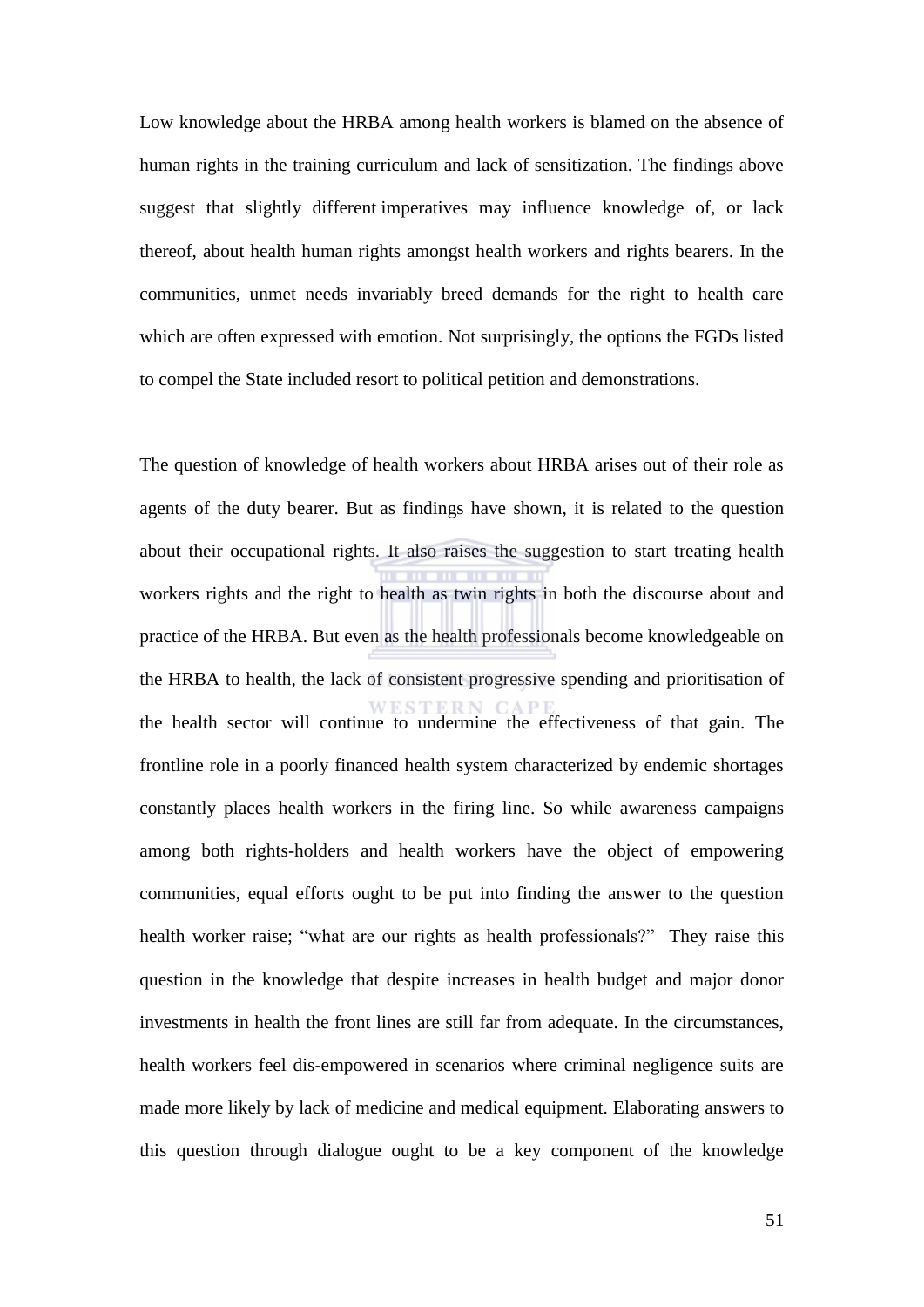building process for the health workers on the HRBA. Delinking discussion of the right to health from the labour rights of health workers is less likely to achieve a common understanding on the values and practicability of the HRBA. A poorly motivated and facilitated health work force can neither deliver affordable, acceptable and accessible health care nor be a defender of the right to health. The question health workers ask serves indirectly the object and purpose of the HRBA. Knowledge therefore ought to address the rights of communities without forgetting that health workers are an integral and interrelated component of the HRBA to health. A common understanding will depend on how the lines of responsibility are drawn between the State, health workers and communities. Awareness building campaigns to enable rights-holders claim the right to health ought to be matched with capacity building of the MoH as a duty bearer to meet its obligation. The HRBA require in its application a strong component of "institutional accountability" to avoid "shifting" responsibility solely onto the health professional" and increase consensus between stakeholders especially between communities and health workers (London, 2008)

## **5.2.3 Community involvement**

Universal awareness of the right to health is becoming increasingly possible. However, the often romanticized community involvement in the realisation of the right to health faces major challenges. The Village Health Teams, where they have not been fractured by politics as reported by the FGDs or worn down by tiring volunteerism, operate in a top-bottom approach with political appointees on the Boards and are not about to be the sound platforms for compelling the State to fulfill its obligations in respect of the right to health. There is still a challenge of how to erect democratic structures that would permit a bottom-up community involvement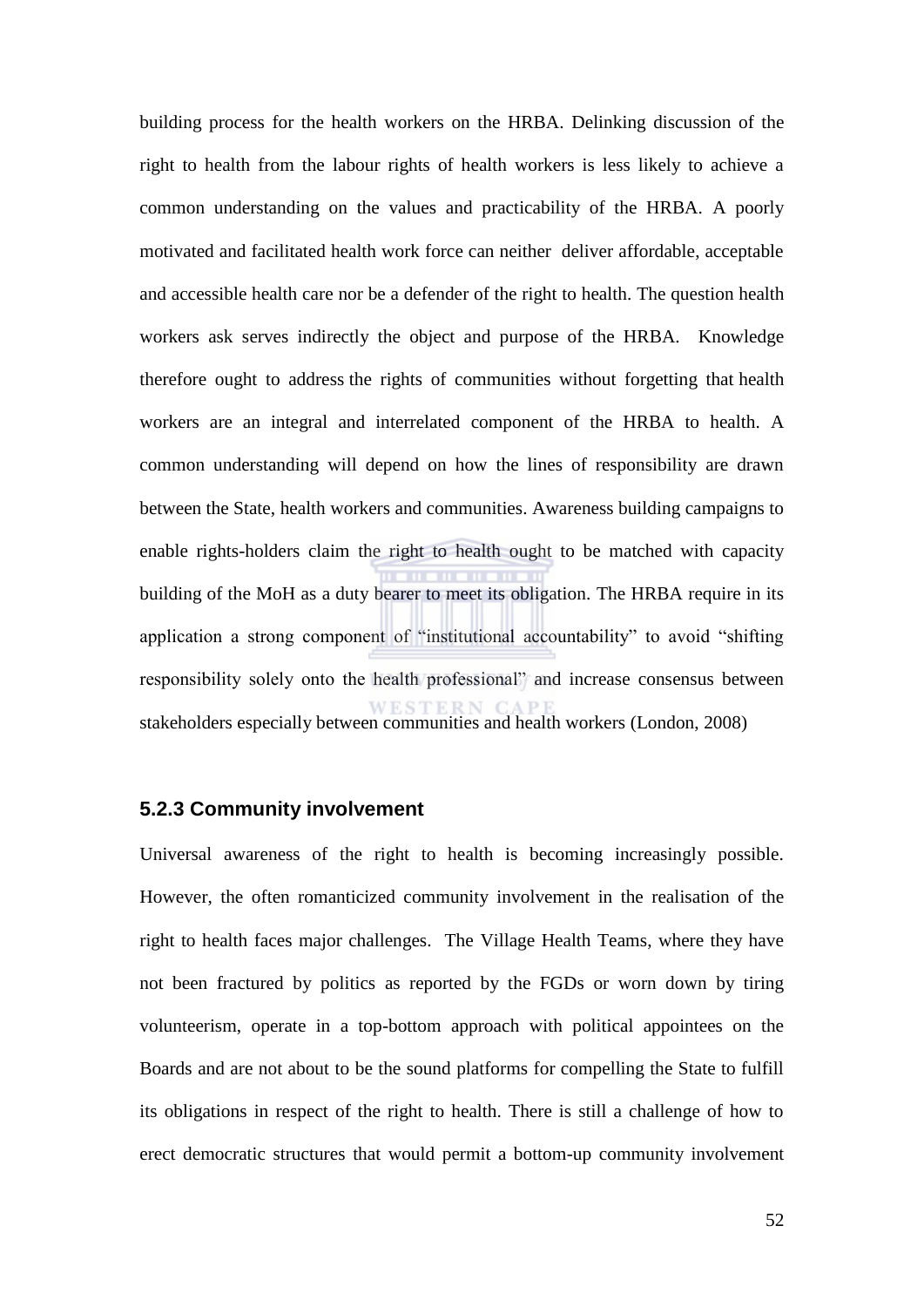both in Village Health Teams and through other channels. The lack of such structures is reflected in the suggestions by the FGDs to try, in addition to protests, to meet the President in the efforts to compel the State to fulfill its obligations.

### **5.2.4 HRBA consensus and responsibilities**

Human rights groups try to use every possible forum to advocate on behalf of civil society for the right to health. On the other hand, health workers being agents of the State – the target of the advocacy – tend to be less enthusiastic about the HRBA, even when they start to appreciate its likely impact in bettering their working environment. This could be wrongly interpreted as lack of consensus on the HRBA approach between health rights advocates and health workers. Discussion of the HRBA has tended to revolve around treatment and patient-health worker relationship at the expense of the preventive and promotive aspects as well as determinants of health and the multi-sectoral aspects of the right to health. As a result, patient and health worker WESTERN CAPE rights tend to be discussed as if they are parallel, yet they are correlated. Inevitably, to win the support of health workers, the question of their occupational rights has to be addressed as an integral component of the HRBA.

Some health professionals accustomed to Primary Health Care and Health Promotion would be right to ask whether the HRBA offers anything new in the framing of equity and access issues in public health. Health promotion strategies (healthy public policy, appropriate environment, community action, re-orientation of health services); and PHC principles (equitable distribution of services, community involvement, preventive and promotive services, multi-sectoral approaches) are actually abundantly informed by the HRBA. But while they are appropriate in framing equity and health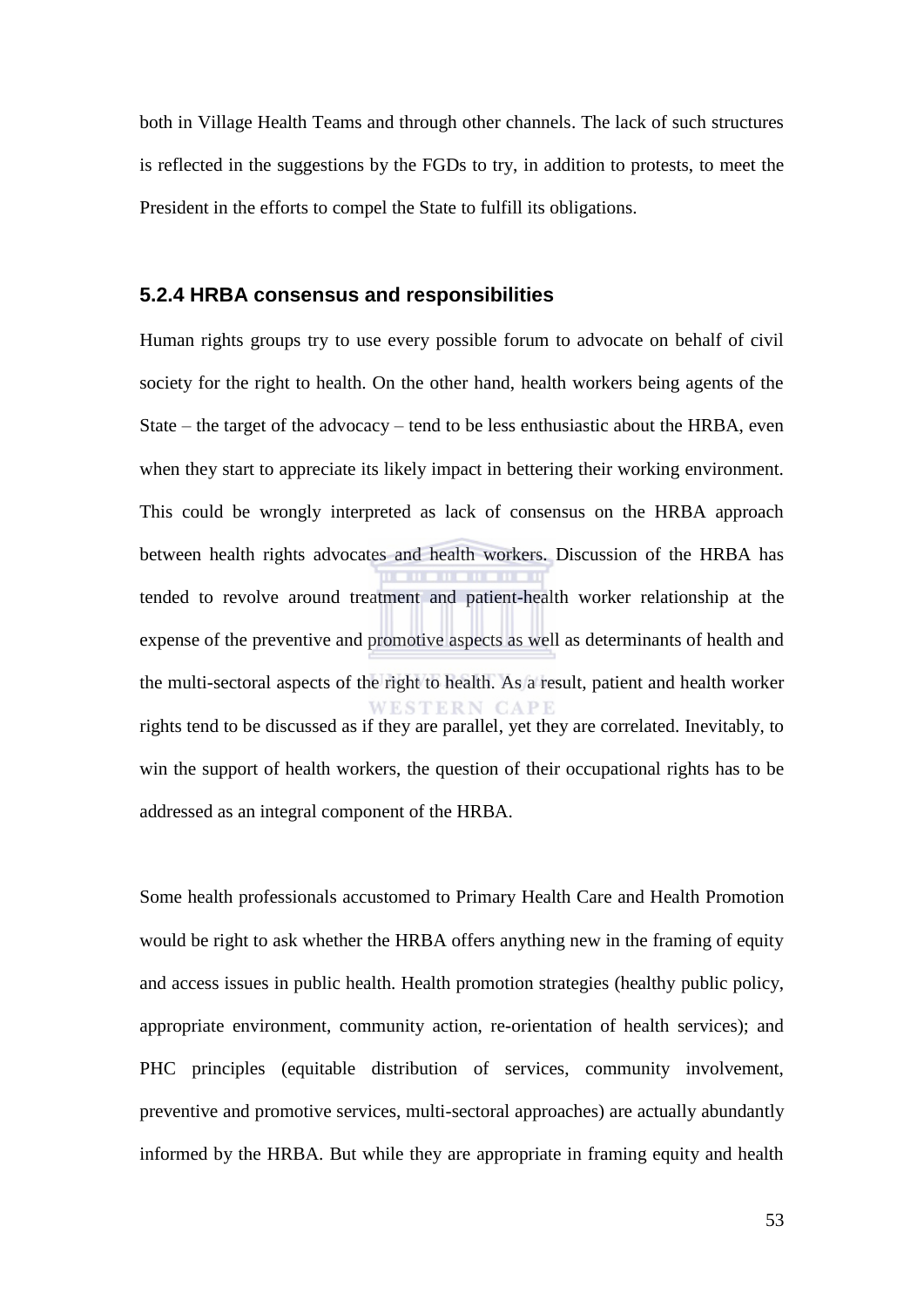access issues among others, they are not sufficient as vehicles of the HRBA. The health sector as a technical arm is politically weak to lead the advocacy for progressive realization of the right to health even when it is pronounced in the national health policy and HSSIP. In fact, the Second Health Policy and HSSIP do provide for both PHC and health promotion the same way they make pronouncements on the right to health. However, while they are limited to statements on paper, they are nothing but abstract declarations of principle that are not, in the State's words, "self executing". They require parallel language in the Constitution, strong and consistent claims by rights bearers, and advocacy, negotiation and even litigation by civil society to compel the State machinery into progressively implementing them and realise the right to health.

The potential added value of HRBA to PHC and health promotion is, however, dependent on overcoming the following challenges: closing the loopholes in the legal framework on the right to health to make it justiciable; turning the increasing knowledge about the right to health within communities into effective claims for the right to health; creating platforms for technical and often politically weak health sector and its workers to use acquired knowledge on the right to health aid advocacy for improved health services; stakeholder consensus between a purely technocratic health service approach on the one hand, and one complemented by an advocacy and legally oriented HRBA.

TO

**THE RIFLERY** 

In addition, to make a difference on the ground, the HRBA to health will have to broaden its scope of the health agenda beyond diseases and treatment and start framing it into a social goal that addresses the underlying social determinants to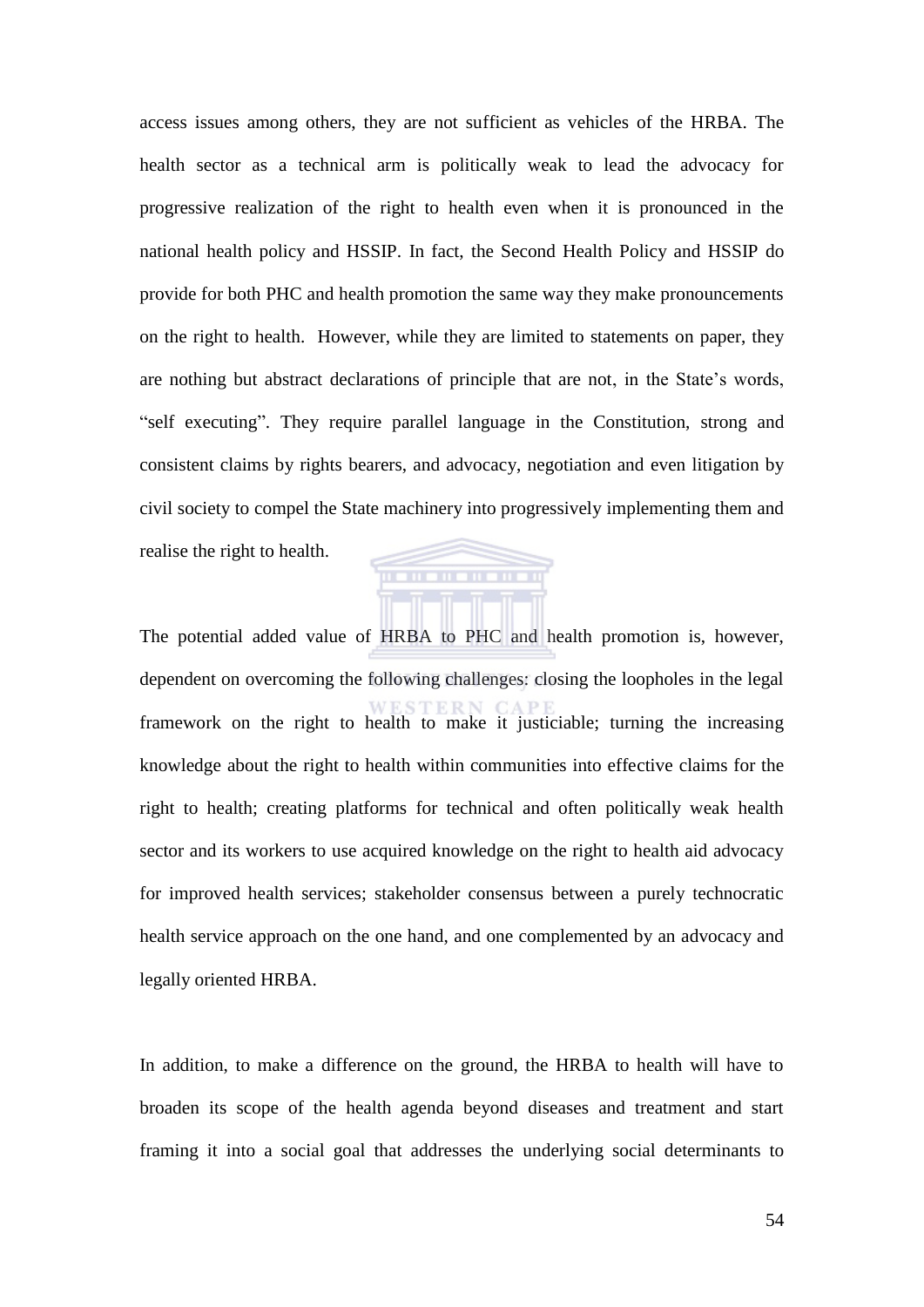health such as education, poverty eradication, information, shelter, food security, safe and clean water, which as rights, are interdependent and interrelated to the right to health. This way, the right to health would transform public health as the cohesive factor to join-up government service delivery. Tackling these challenges would enable the HRBA create power balance among stakeholders and ultimately the strengthening of human rights and public health in Uganda.



**UNIVERSITY** of the **WESTERN CAPE**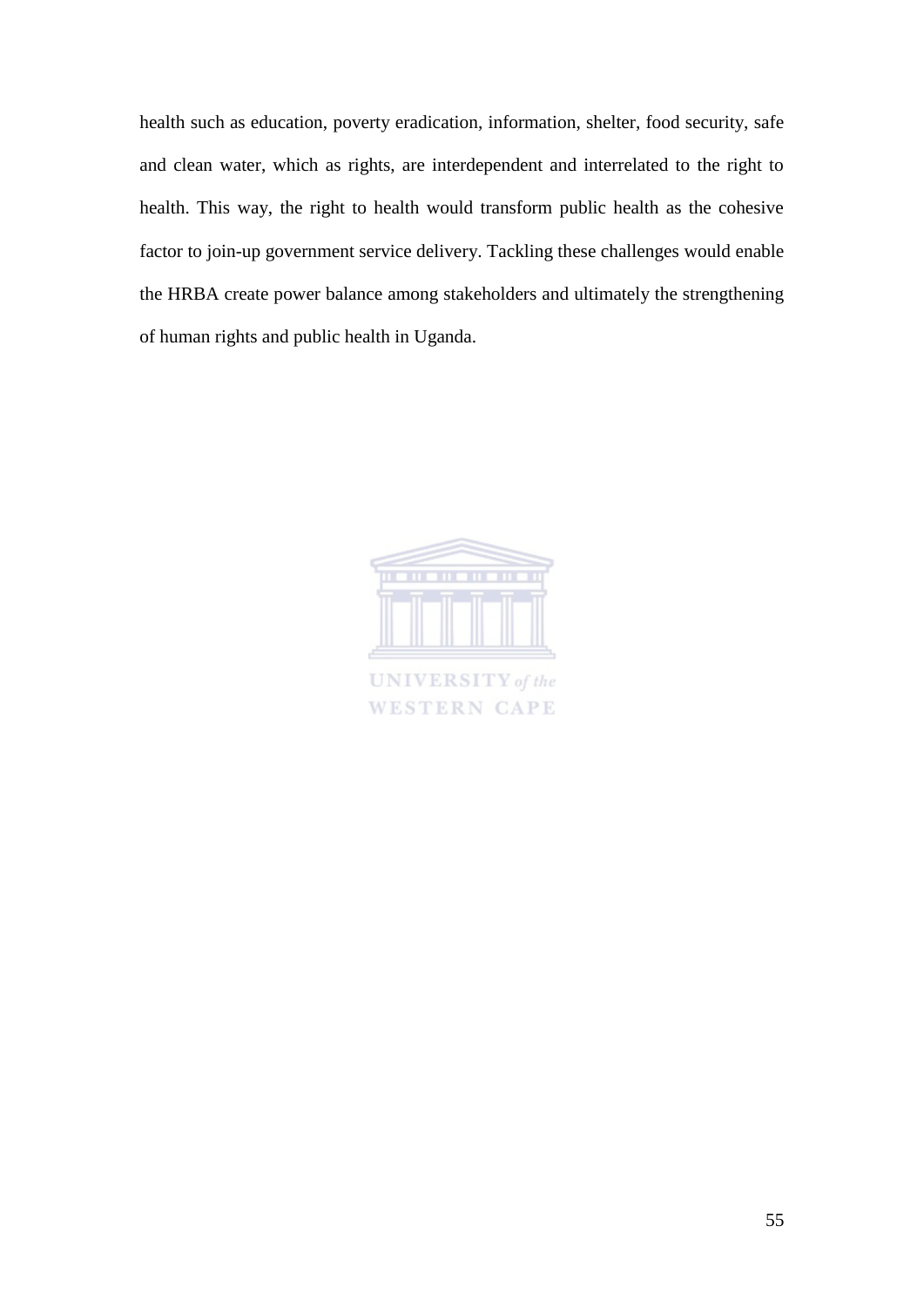### **6. CHAPTER 6: CONCLUSION AND RECOMMENDATIONS**

The major finding of this study is that the declaration of principle to adopt the HRBA to public health in Uganda is yet to be matched by significant moves at both the structural (legislation and policy) and process (implementation) levels. There is a strong perception among human rights advocates and to an extent the health workers that the claim by bearers of the right to health against the State which is the obligation and duty bearer is ideally supposed to be law-governed. However this prospect is made untenable by structural impediments to the implementation of the HRBA to public health. The major challenge the study identified is the lack of coherence between State commitments under ICESCR, National Health Policy, HSSIP and the Constitution with the aim of removing.

The health sector readily pronounces human rights principles in the national health policies and strategic plans. However, both human rights advocates and health workers agree that the sector remains politically weak to be able to negotiate for increased spending and progressive realisation of the right to health. The situation is compounded by the uncertainty surrounding the justiciability of the right to health which the study also found to be a challenge to the implementation of the HRBA.

Over and above dealing with the structural challenges, the process or implementation emerged in the study as a major challenge The HSSIP still requires sustained campaigns to ensure that adequate resources are progressively allocated to the health sector and efficiently utilised. This includes the other challenge which emerged in the findings of how to harness and channel the increasing knowledge of both communities and health workers about the right to health as well as erecting effective mechanisms to ensure their involvement in realising the right to health and enhance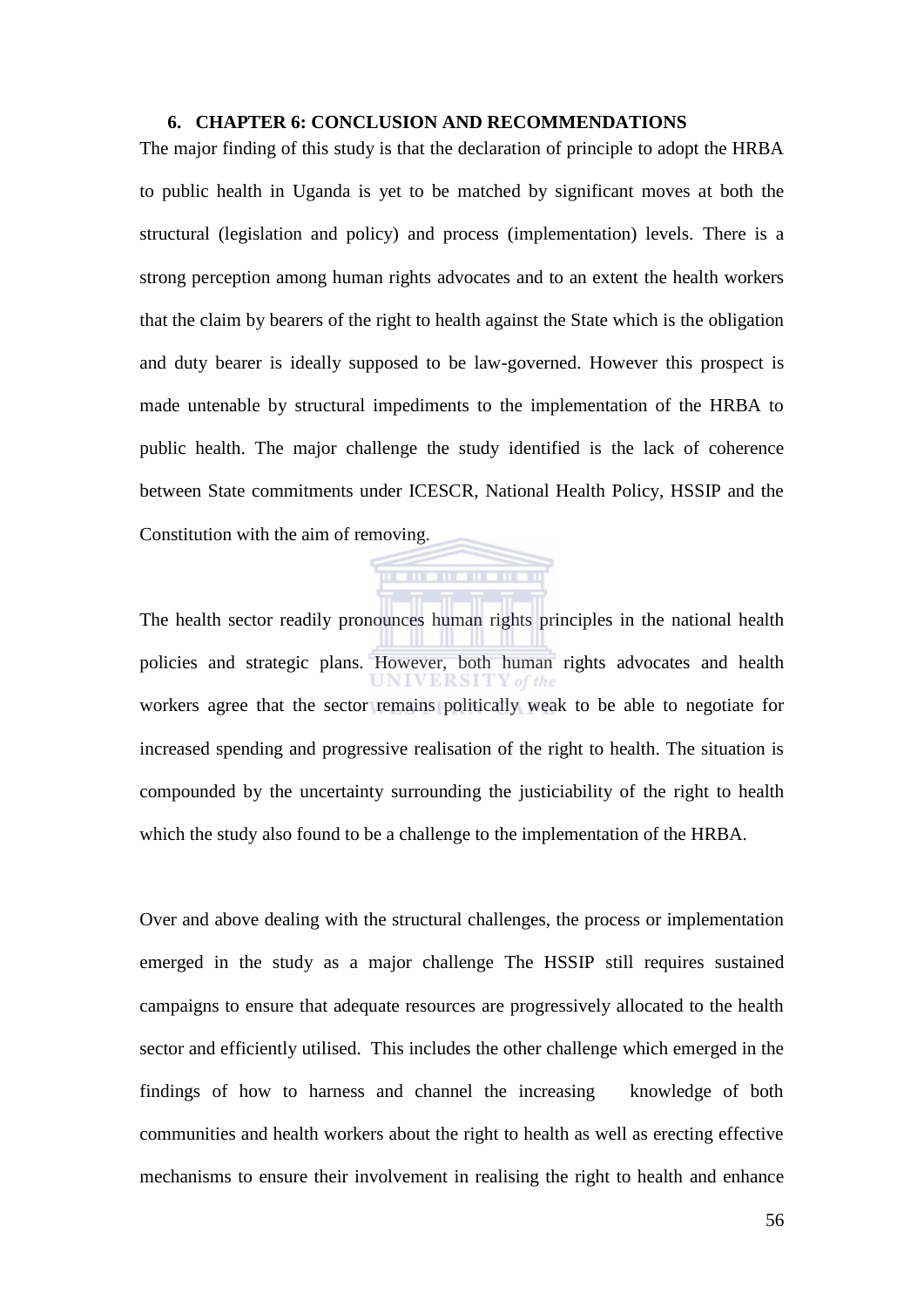understanding and a common agreement among shareholders about the potential of the HRBA to health. To increase a common understanding among stakeholders on the application of the HRBA, the study suggests that the right to health should not be treated and promoted as if it were parallel and not cognizant of the occupational rights of health workers. The two are integral and correlated, a fact that should be emphasized in knowledge building on the right to health and the HRBA.

Finally, the finding that universal awareness by rights holders of the State's obligation on health is becoming increasingly possible; plus their broad take on health problems to include social determinants, necessitate the broadening of the focus and application of the HRBA beyond the medical and treatment perspective and tackle the social determinants to health. Broadening the health agenda, the study found, would help to make it a social goal instead of placing unrealistic expectations on a purely technical and politically weak health sector. Health as a right is interdependent and interrelated to the other determinants such as food, water, a healthy environment, poverty and education.

### *6.1 Recommendations*

This is a critical inquiry, so the recommendations emerge from but go beyond the specific data. The study has found fertile ground to move ahead and increase understanding on this subject. It therefore makes the following recommendations:

1. A negotiated consensus should be sought to enhance coherence between State commitments under ICESCR, National Health Policy, HSSIP and the Constitution with the aim of removing structural impediments to the implementation of the HRBA to public health.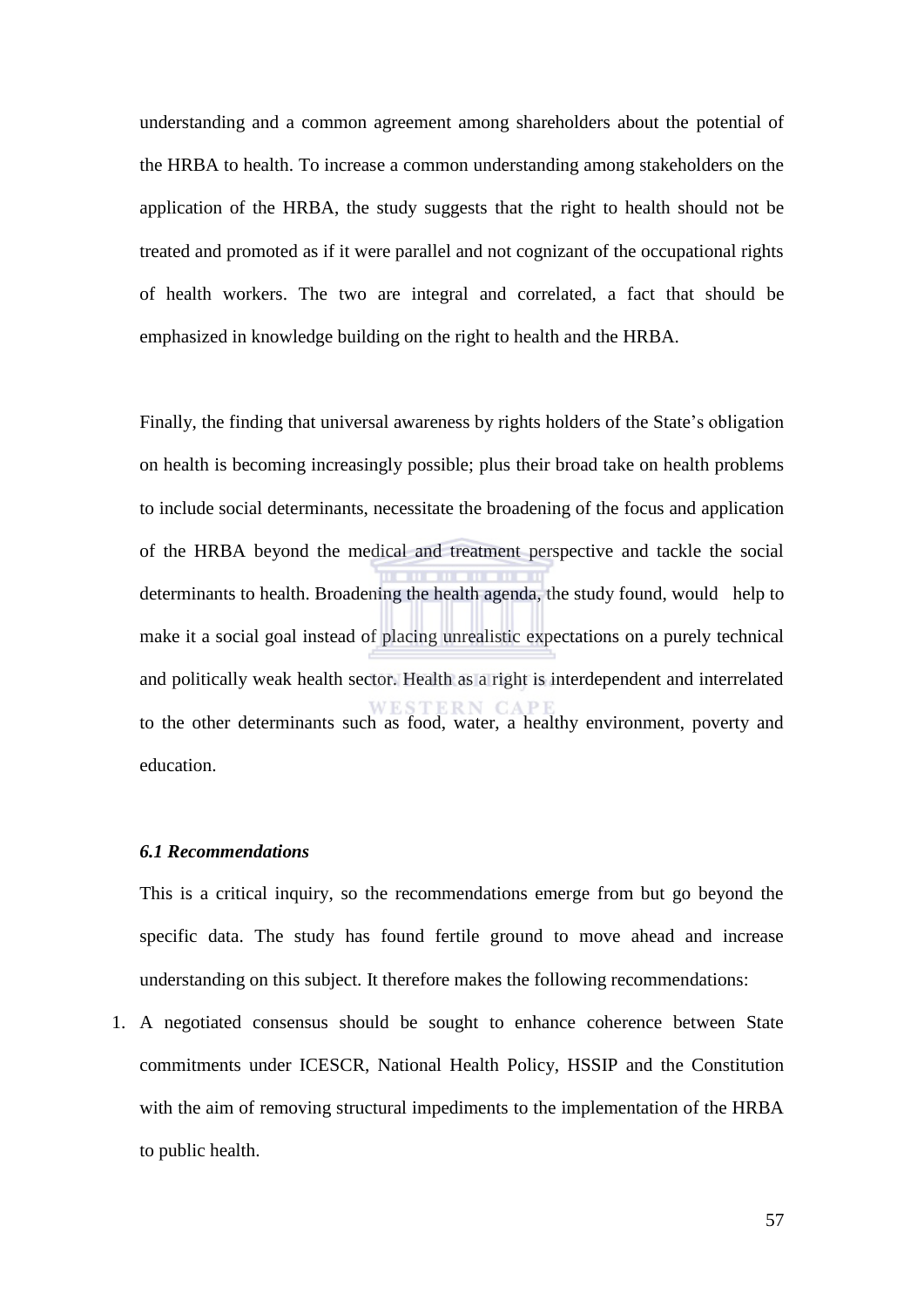- 2. Advocates of the right to health should use international human rights commitments to which Uganda is a Party to pressure government to remove the structural impediments to realizing the right to health
- 3. Advocacy should be stepped up to ensure that the health budget progressively matches increases in national earnings well knowing that the health sector is politically weak to negotiate by itself for prioritization of the sector.
- 4. Knowledge building activities on the right to health and the HRBA by the various stakeholders should be harmonized to clarify and highlight the occupational rights of health worker as an integral and not parallel component of the right to health and HRBA.
- 5. Negotiations, lobbying and petitions for the right to health should widen the scope to include social determinants of health over and above patient treatment rights.
- 6. Lessons should be sought from other African contexts on the best strategies to harness the HRBA **UNIVERSITY** of the
- 7. More studies should be carried out to explore improved mechanisms of community involvement in healthcare so as to realistically benefit the HRBA.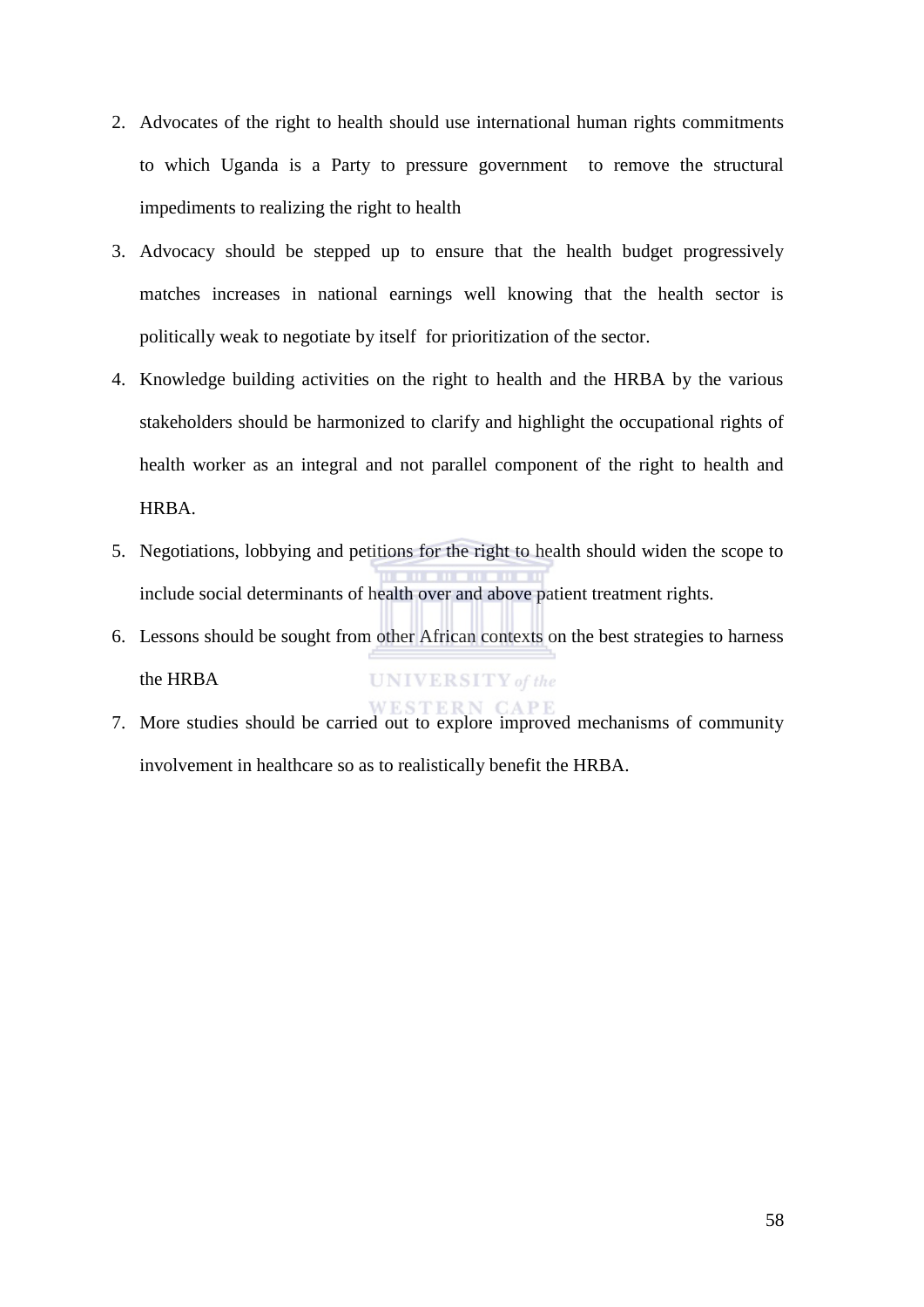# **7. REFERENCES**

Asher, J. (2004). *The Right to Health: A Resource Manual for NGO* <http://www.huridocs.org/resource/the-right-to-health-a-resource-manual-for-ngos/>

Balasubramaniam, K. (2009). Right to health: Case study of Health action international Asia-Pacific*.* In *Swiss Human Rights Book Vol. 3 Realizing the Right to Health* (Editors: Clapham, A & Robison, M)

Baum, F(1998). Ch .6 - Research for a New Public Health. In *The New Public Health: An Australian Perspectiv*e. Melbourne: Oxford University Press: 103 – 112.

Beetham,.D. (1995). What future for economic and social rights? 43 *Political Studies* 41.

Beaglehole, R. & Bonnita, R. (1997). Ch 10 – *Public Health at Crossroads. In Public Health at the Crossroads.* Unted Kingdom: Cambridge University Press: 211 – 233.

Chopra, M. & Coveney, J. (2008). *Health Systems Research II: Module Guide.* Bellville. Cape Town: School of Public Health, UWC.

. . . . . . . . . . . .

Civil Society Organisations statement,1st April 2011. *Government spending and budget allocations violate human rights and cause preventable deaths.* <http://www.aghauganda.org/Media/AGHA%20press%20release%201st%20April.pdf>

Constitution of the Republic of Uganda, (1995). You the

Constitution of the Republic of South Africa, No. 108 0f 1996.

Frenk, J & Gommez-Dantes, O. (2009). *The Democratization of Health in Mexico* in *Health and Human Rights: an International Journal, Vol. II, No 1* 

Gifford, S. (1996). Qualitative Research: The Soft Option? In Health *Promotion Journal of Australia*, 6:58 – 61

(Gloppen, S. (2008). Litigation as a strategy to hold governments accountable for implementing the right to health, in *Health and Human Rights: And International Journal Vol. 10. N0. 2 (2008)* 

Gruskin, S & Ferguson, L. (2009). Using indicators to determine the contribution of human rights to public health efforts, *Bull World Health Organ* 2009;87:714–719 | doi:10.2471/BLT.08.058321.<http://pubget.com/paper/19784452>

Haigh, F. (2002). Human Rights Approach to Health. In *Public Health and Peace, Croatian Medical Journal 43(2): 166-169-2002* 

Hunt, P. (2006). *Economic, Social and Cultural Rights: A Report of the Special Rapporteur on the right of everyone to the enjoyment of the highest attainable*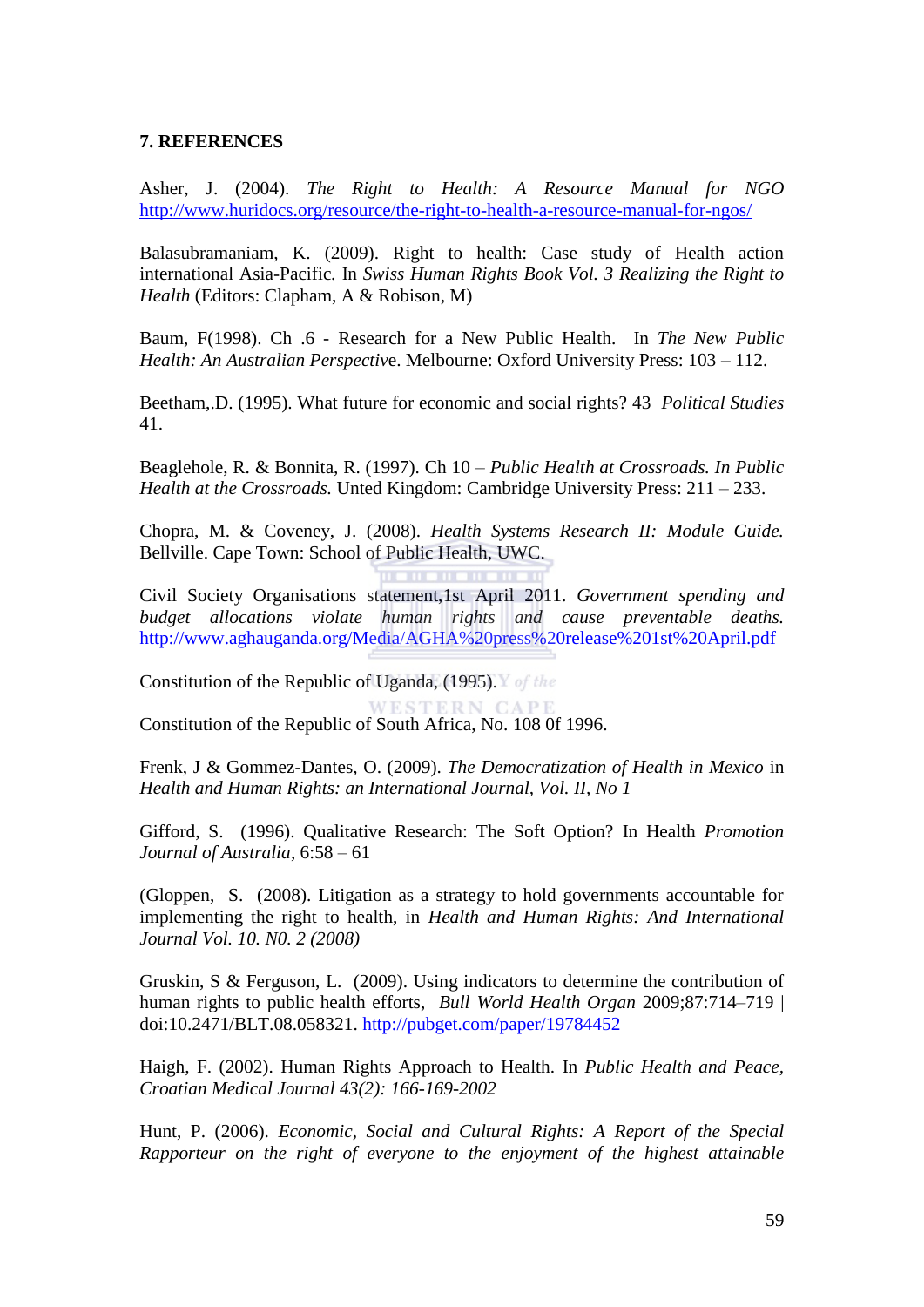*standard of physical and mental health.* Economic and Social Council, E/CN.4/2006/48/Add.2

Holmes, S. (1999). *The cost of rights: Why liberty depends on taxes,* at 1

Kelley, D. (1988). *A life of one"s own: Individual rights and the welfare state*, at 1

Kitzinger, J. (1995). Qualitative Research: Introducing Focus Groups. *British Medical Journal*, 311:299-302.

Kiapi, S. (2010) *Status of the right to health in Uganda in 2010*. AGHA-U

London, L. (2008). What is human rights approach to health and does it matter? In *Health and Human Rights* Vol 10 no 1

London, L. 2007). 'Issues of equity are also issues of rights': Lessons from experiences in Southern Africa in *BMC Public Health*

*Minister of Health v .Treatment Action Campaign (2002)* South Africa

Ministry of Health, (2005). Health Sector Strategic Plan II.Vol 1

Ministry of Health, (2009). *Patient"s Charter.*

Ministry of Health, STD/AIDS Control Programme (2010). *The Status of the HIV/AIDS Epidemic in Uganda: HIV/AIDS Control Epidemiological Surveillance Report 2010.* **UNIVERSITY** of the

WESTERN CAPE

Ministry of Health (July 2010). Health Sector Strategic Investment Plan: Promoting People's Health to Enhance Socio-economic Development 2010/11-2011/15.

Ministry of Health; (July 2010). The Second National Health Policy: Promoting People's Health to Enhance Socio-economic Development

Ministry of Information, Communication and Technology *Performance of ICT Sector FNY 2010-2011* 

Musoba, N. & Kalloch, S. 2009).The *Voice of health professionals in achieving the right to health: Action group for health, human rights and HIV/AIDS (AGHA) Uganda* in *Swiss Human Rights Book Vol. 3 Realizing the Right to Health* (Editors: Clapham, A & Robison, M)

Office of the High Commissioner for Human Rights. (2006). Report on indicators for monitoring compliance with international human rights instruments (HRI/MC/2006/7 [http://www.ohchr.org](http://www.ohchr.org/)

Pope, C., Ziebland, S. & May, N. (2007). Qualitative Research in Health Care: Analyzing Qualitative Data. *British Medical Journal*. 2000(320): 114-116.

Public Health Act, Cap, 281,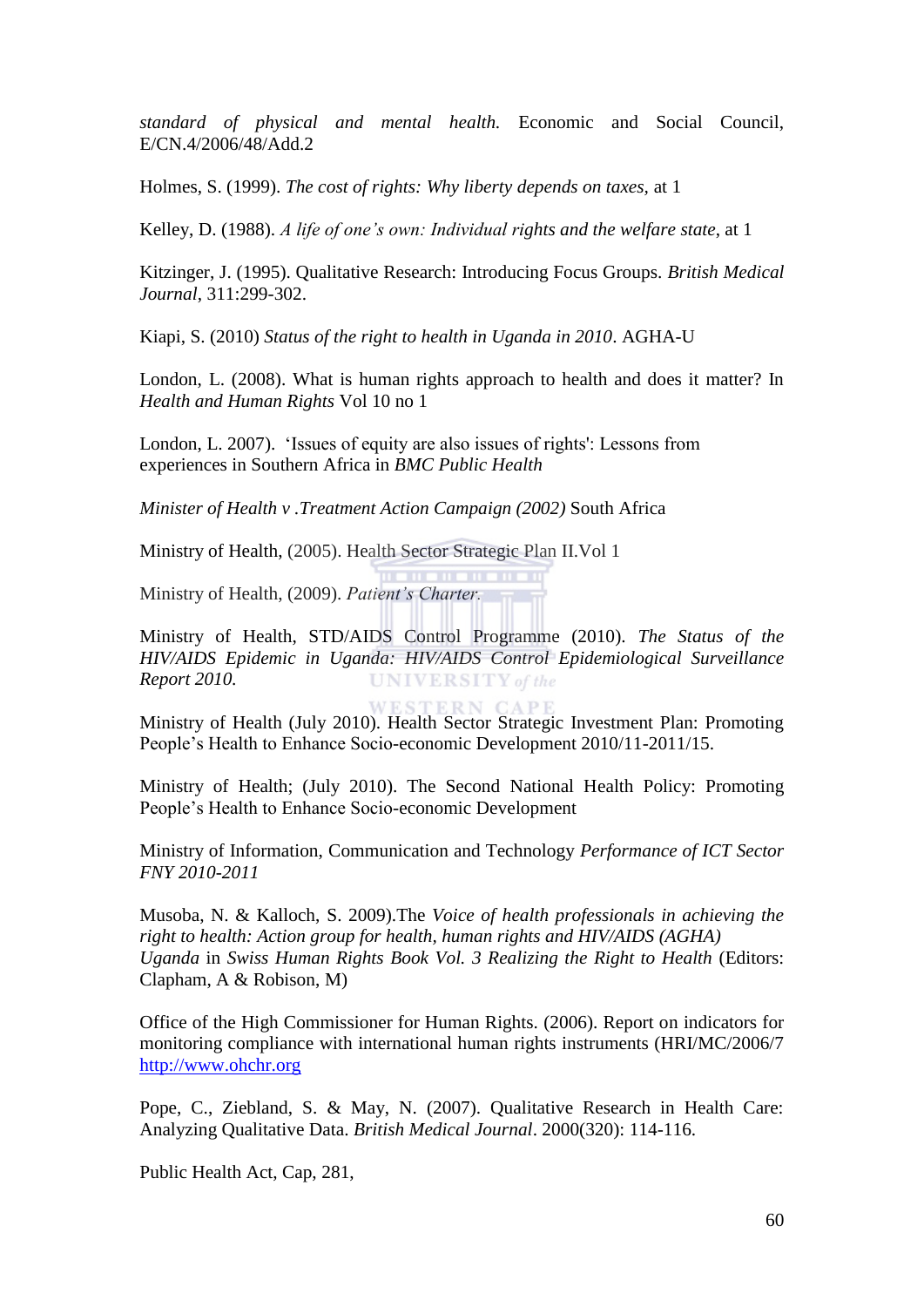*Residents of Bon Vista Mansions v Southern Metropolitan Local Council*,2002 (6) BCLR 625 (W).

Rice, P. & Ezzy, D. (1999). Sampling Strategies for Qualitative Research. In *Qualitative Research Methods – A Health Focus*. Sydney: Oxford University Press:

Schuftan, C. (2010) *The Human Right to Health*. <http://www.globalresearch.ca/index.php?context=va&aid=22372>

Soplommon, R. (2009). *Global goes local: Integrating human rights principles into a County health reform project* in *Health and Human Rights: an International Journal, Vol. II, No 1* 

Steiner, J. & Alston, P. (2000). *International Human Rights Text: Law, Politics and Morals.* Oxford University Press

Strauss, A. & Corbin, J. (1994) Grounded Theory Methodology: An Overview. In N. Denzin and Y. Lincoln (eds). Handbook of Qualitative Research, California: Sage: 273-285

The Government *of the Republic of South Africa v Grootboom*, 2000 (11) BCLR 1169

 $(CC)$ .

Tomasevski, K. (January 2005). *Human Rights and Poverty Reduction*: *Strengthening pro-poor law: Legal enforcement of economic and social rights Human Rights in Action,* [www.odi.org.uk/rights](http://www.odi.org.uk/rights) or CAPE <http://www.odi.org.uk/resources/download/3328.pdf>

Uganda Bureau of Statistics, & Macro International Inc.,(2007).*Uganda Demographic and Health Survey 2006.* Calverton, Maryland, USA: UBOS and Macro International Inc

Uganda Bureau of Statistics, (2007). *2002 Uganda Population and Housing Census: Analytical Report* 

United Nations Committee on Economic, Social and Cultural Rights (CESCR), General Comment No. 14, The Right to the Highest Attainable Standard of Health, UN Doc. No. E/C.12/2000/4 (2000). Available at [http://www.unhchr.ch/tbs/doc.nsf/\(symbol\)/E.C.12.2000.4.En.](http://www.unhchr.ch/tbs/doc.nsf/(symbol)/E.C.12.2000.4.En)

United Nations Committee on Economic, Social and Cultural Rights General Comment 14 (2000) E/C.12/2000/4. (General Comments)

United Nations Development Programme, (1990). Human Development Report at 4

United Nations Development Groups. (2003).<http://www.undg.org/> United Nations. (2007), Common Country Assessments and United Nations Development Assistance Framework. Guidelines for UN country Teams on Preparing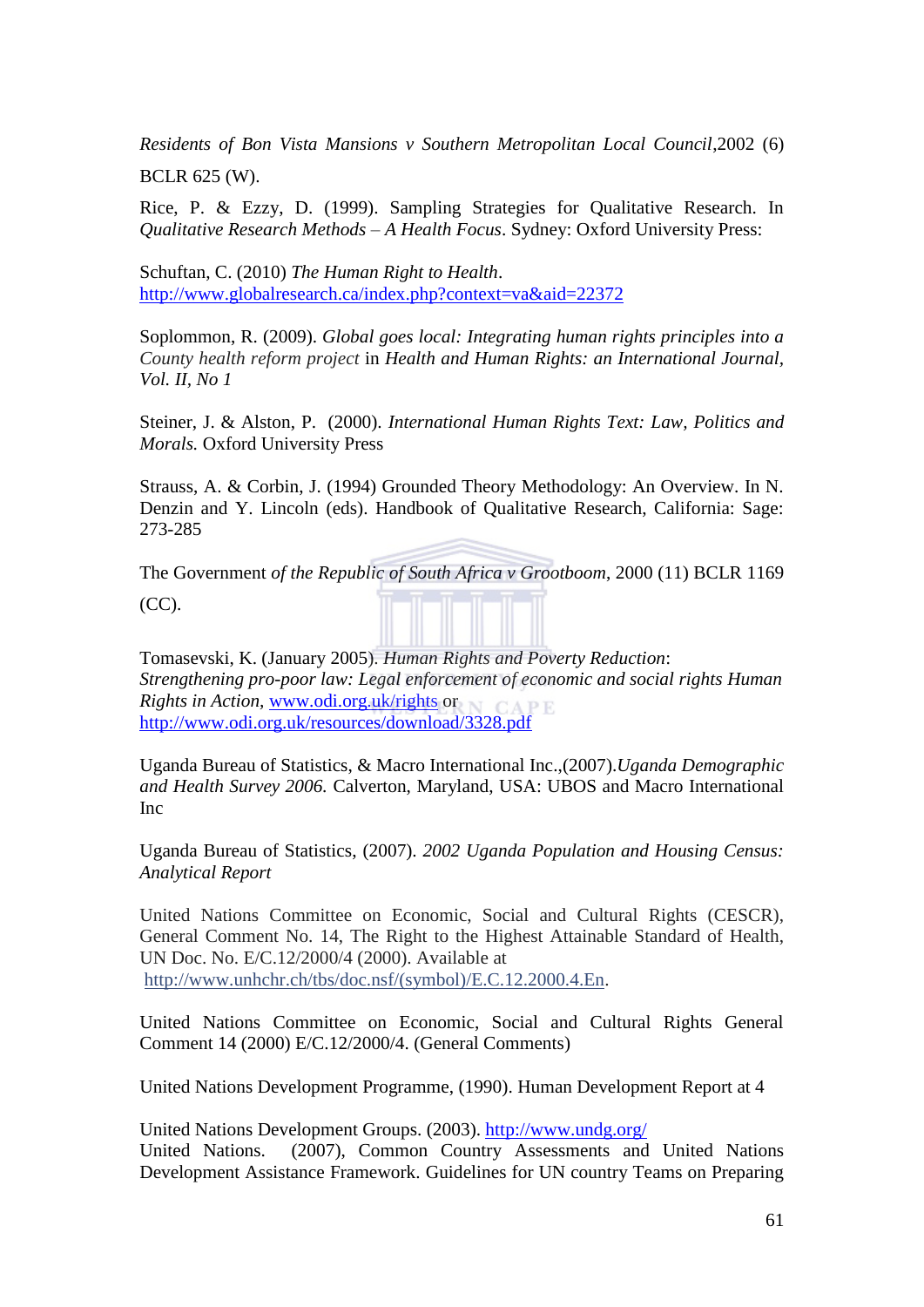for a CCA and UNDAF). http://portal.unesco.org/fr/files/40040/119209197612007 CCA and UNDAF Guidel [ines\\_FINAL.pdf/2007+CCA+and+UNDAF+Guidelines+FINAL.pdf](http://portal.unesco.org/fr/files/40040/119209197612007_CCA_and_UNDAF_Guidelines_FINAL.pdf/2007+CCA+and+UNDAF+Guidelines+FINAL.pdf)

United Nations. (2005).World Summit outcome document <http://www.un.org/summit2005/documents.html>

United Nations (1948). Universal Declaration of Human Rights; UN General Assembly Resolution 217A (III).

United Nations High Commissioner for Human Rights (OUNHCHR)/World Health Organization, (2008), *The Right to Health.* Fact Sheet 31

United nations Country Team, Tunisia. (2007). Using HRBA to define UNDAF outcomes in a middle income country. Interview: Aida Robbana, Coordination Officer, UNCT, Tunesia.

<http://hrbaportal.org/wp-content/files/1278695062unsschrbaexperiences2010final.pdf>

### *Van Biljon v Minister of Correctional Services,* 1997 (6) BCLR 789 (C)

World Health Organization, (1948) Preamble to the Constitution of the World Health Organization as adopted by the International Health Conference, New York, 19-22 June, 1946; signed on 22 July 1946 by the representatives of 61 States (Official Records of the World Health Organization, no. 2, p. 100) and entered into force on 7 April 1948.

Wasserstron, R. (1979). In Rachels, J. *Moral Problem*

World Health Organization,WHO (undated) *Human Rights-Based Approach to Neglected Tropical Diseases* [http://www.who.int/neglected\\_diseases/Human\\_rights\\_approach\\_to\\_NTD\\_Eng\\_ok.pf](http://www.who.int/neglected_diseases/Human_rights_approach_to_NTD_Eng_ok.pf)

World Health Organization & United Nations High Commissioner for Human Rights. (2007). Human rights and poverty reduction strategies

World Health Organization. (1978). Report of the International Conference on Primary Health Care; 1978 Sep 6-12; Alma Ata, USSR. Health for All Series No. 1. Geneva, New York (NY): WHO;

World Health Organization (1986). Ottawa Charter for Health Promotion. First International Conference on Health Promotion. 1986 Nov 21;Ottawa, Canada. WHO/HPR/HEP/95.1.

World Health Organisation. (2005).Closing the gap in a generation: Health equity through action on social determinants of health

World Health Organization. (2003). The Abuja Declaration and The Plan of Action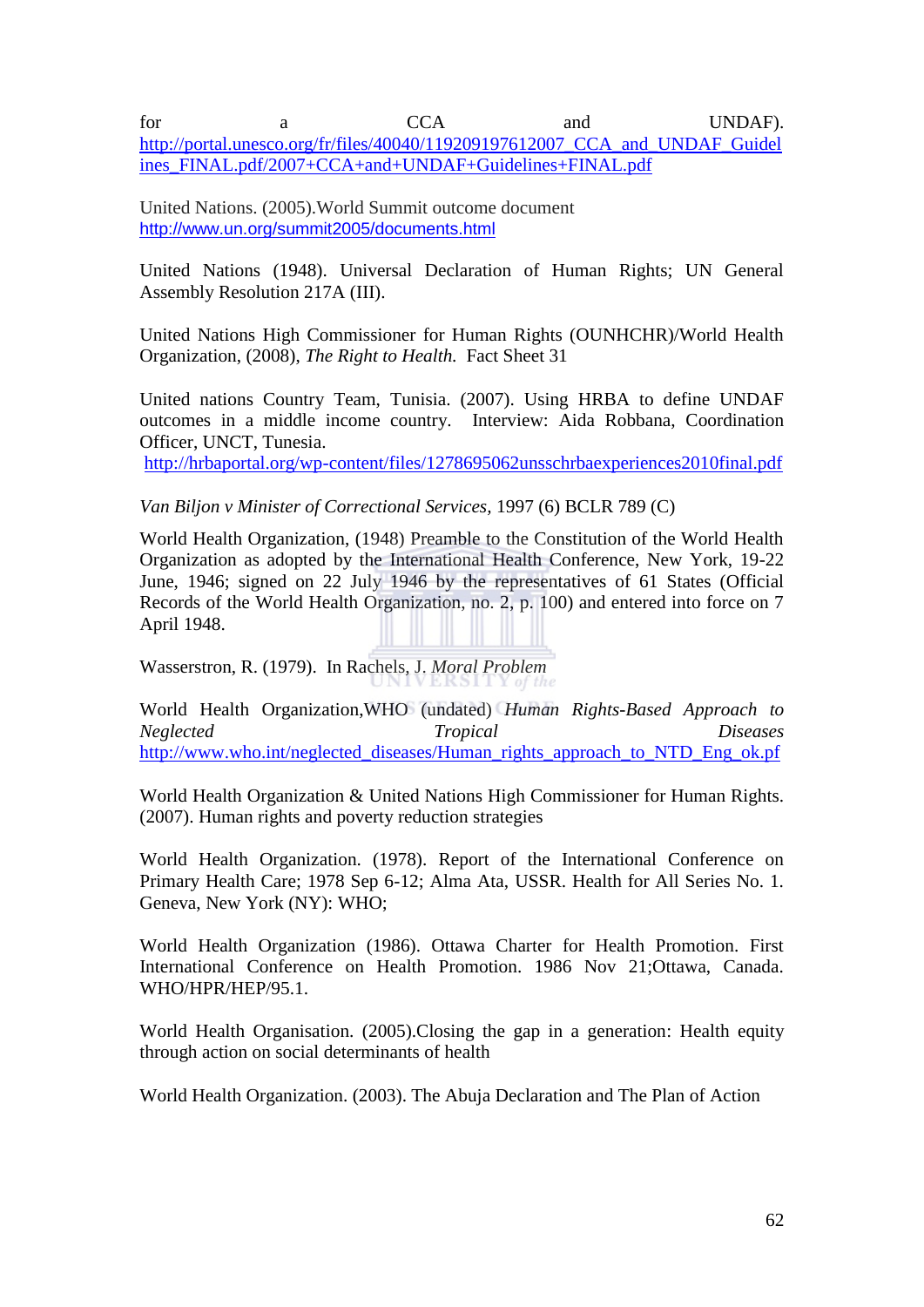#### *8.* **APPENDEXES**

#### *8.1 0 Research Instruments*

### **8.1.1 In-depth interview guide**

**Note:** HRBA is the abbreviation for Human Rights Based Approach. Skip questions you do not have immediate answers to.

- 1. What gaps if any in laws, policies and health sector strategic plan are you aware of that might affect the implication of the HRBA to health?
- 2. Tell us what you think about taking the State to court to seek remedies to health problems such as lack of access to affordable health care (e.g. treatment, immunization, health education)?
- 3. What about the determinants of health such as provision of clean water, food, shelter or healthy environment?
- 4. Is it the lack of funds OR prioritization of heath that is constraining the delivery of health services by the state? Explain your answer?
- 5. Do you think health workers understand and appreciate the importance of the Human Rights Based Approach to public health? (Give reasons why you think so) **WESTERN CAPE**
- 6. Do you think there is a difference between health professionals and human rights advocates in the way they understand the HRBA to health? (Give reasons for your answer).
- 7. Could this (if there is a difference) be a problem to the implementation of the HRBA to health?
- 8. Based on what you know about Comprehensive Primary Health Care and Health Promotion, would you say the two add anything or have anything in common with the HRBA?
- 9. In your view is the average person in Uganda aware of their right to health and the obligation of the state to respect, protect and fulfill this right? Give reasons for your answer.
- 10. To what extent do you think communities are getting involved in the planning, implementation and monitoring of health service?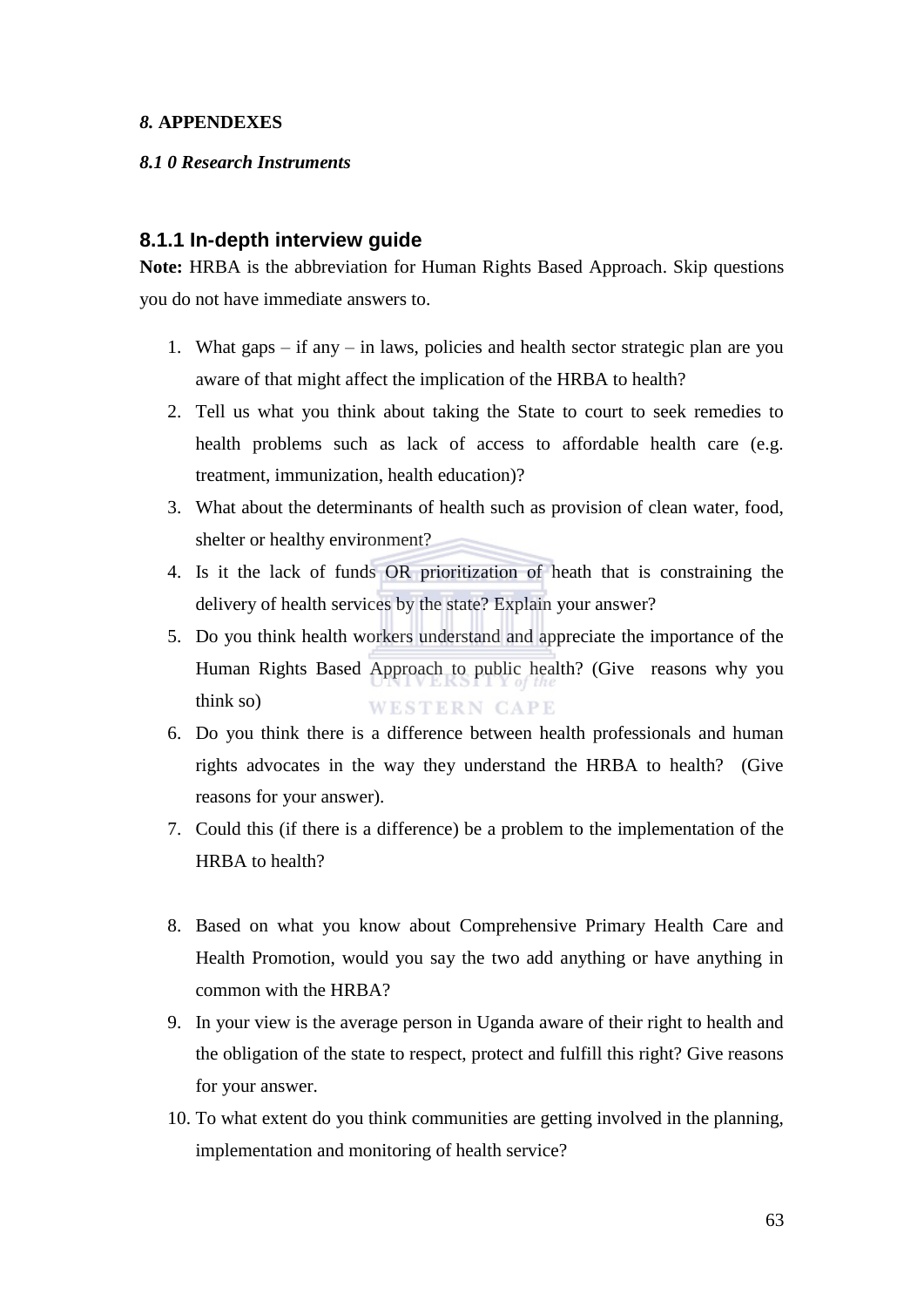11. Are there some other challenges to the adoption of the HRBA that you are aware of besides those you have mentioned above?

### **8.1.2 FGDs guide**

- 1. Whose responsibility it is to provide us health care? (prompt and probe to see if they recognize state obligation)
- 2. What can government do for us when we fall sick or to protect us from catching avoidable diseases, accidents etc?
- 3. What about provision of clean water, sanitation and food?
- 4. Is government fulfilling its obligations named above? If yes, how and if no, why?
- 5. What do you think you can do as a community to compel the State to provide you with better health services?
- 6. Has any of us (or anyone we know) in the recent past been involved in any activity aimed at improving health services in our community? (Attending meeting on health in community, serving on health centre committee, monitoring health centre services?)
- 7. What do you think about the idea that if government involved us in planning, implementation and monitoring of health services at the health centres, the services would improve?
- 8. What kind of information do you get about how to safeguard and improve your health? From who? Is it adequate?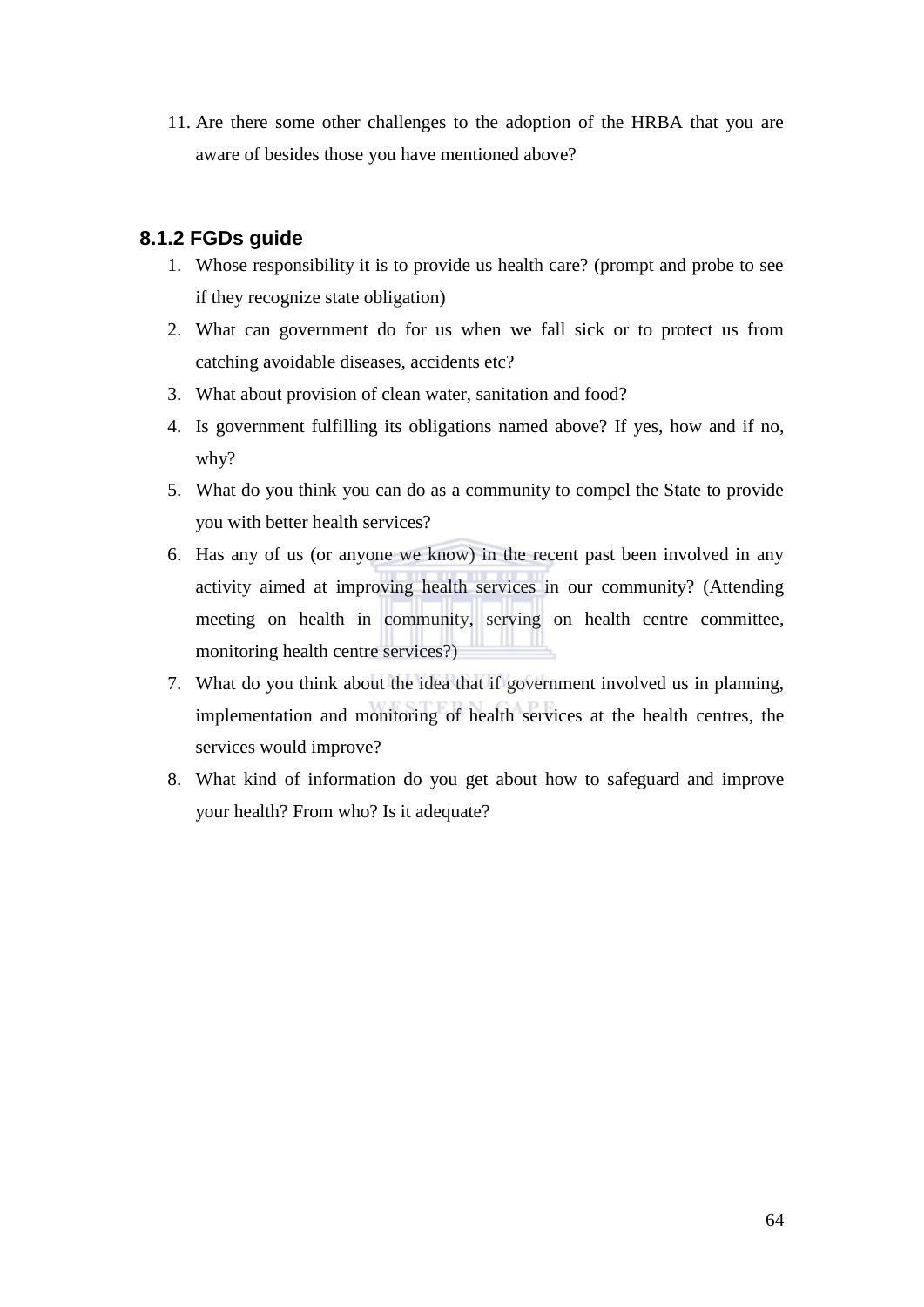



# **UNIVERSITY OF THE WESTERN CAPE School of Public Health**

Private Bag X17 ● **BELLVILLE** ● 7535 ● South Africa Tel: 021-959 2809, Fax: 021 -959-2872

May 2011

Dear Participant

**UNIVERSITY** of the

Thank you for agreeing to be a respondent in the study I am undertaking in partial fulfilment for the award of a Masters Degree in Public Health at the University of the Western Cape, Republic of South Africa.

The study is looking at challenges to the adoption of the Human Rights Based Approach to public health in Uganda. This is an exploratory study is aimed at gathering information to contribute to strengthening the implementation of the Human Rights Based Approach to public health in Uganda

Your confidentiality is guaranteed and under no circumstances will your identity or recorded responses be disclosed or put to any other purpose other than that to which it is sought as stated above. In this respect, there are no adverse consequences to your person or reputation.

Your participation is voluntary and you have every right to withdraw from the study without any adverse effect to your person. You are also at liberty not to disclose any information while responding to the questions put to you.

Kindly consent to this interview or discussion by signing the consent form provided. Feel free to contact any of the under-mentioned in case of any questions.

Researcher: David O. Balikowa Timeline Communication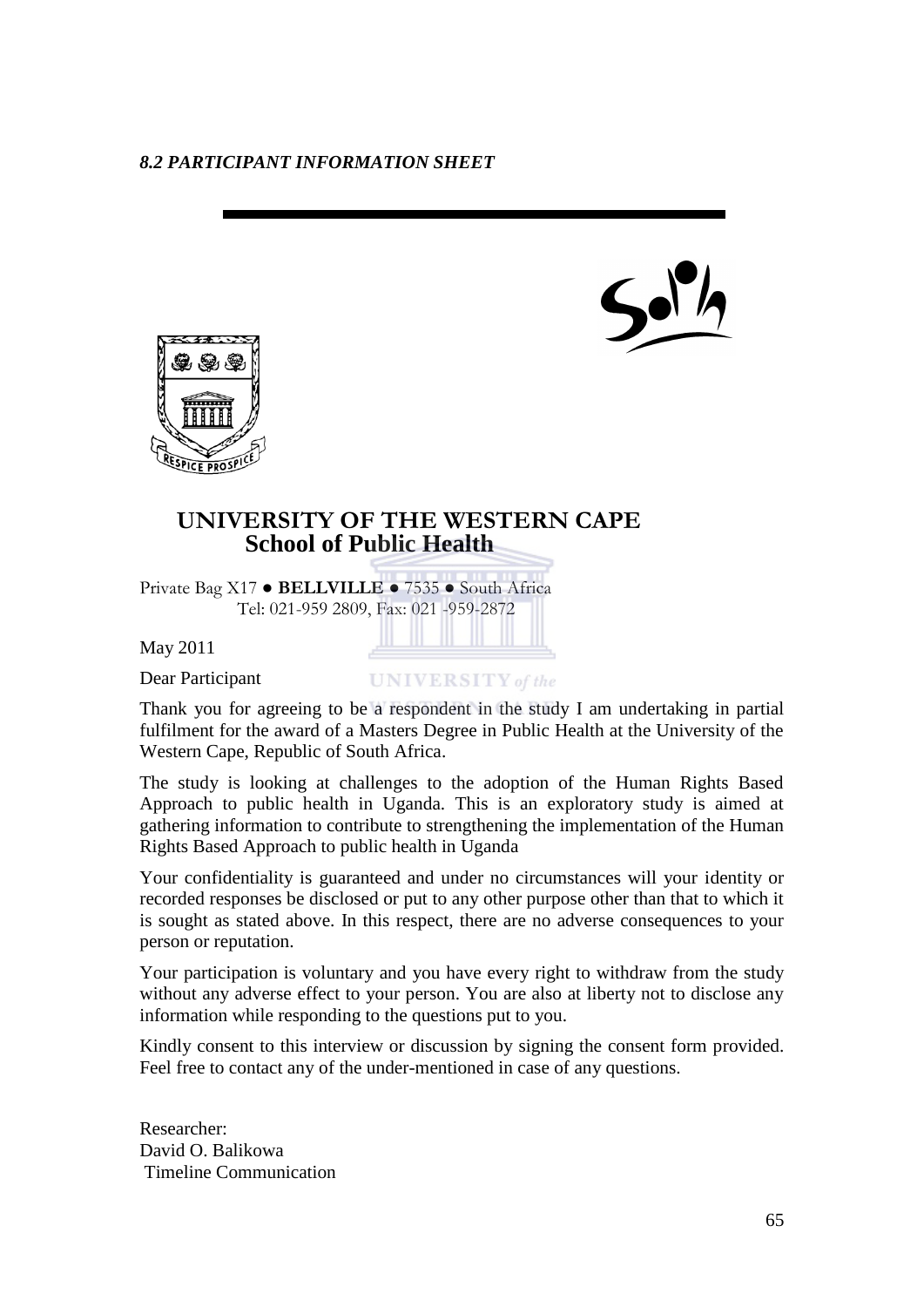P.O Box 70624 Kampala, UGANDA Tel. 256 77 2200572 e-mail: [dbalikowa@yahoo.com](mailto:dbalikowa@yahoo.com)

Supervisor: Christina Zarowsky School of Public Health University of the Western Cape E-mail: [czarowsky@uwc.ac.za](mailto:czarowsky@uwc.ac.za) Website[:http://www.uwc.ac.za/](http://www.uwc.ac.za/)



**UNIVERSITY** of the **WESTERN CAPE**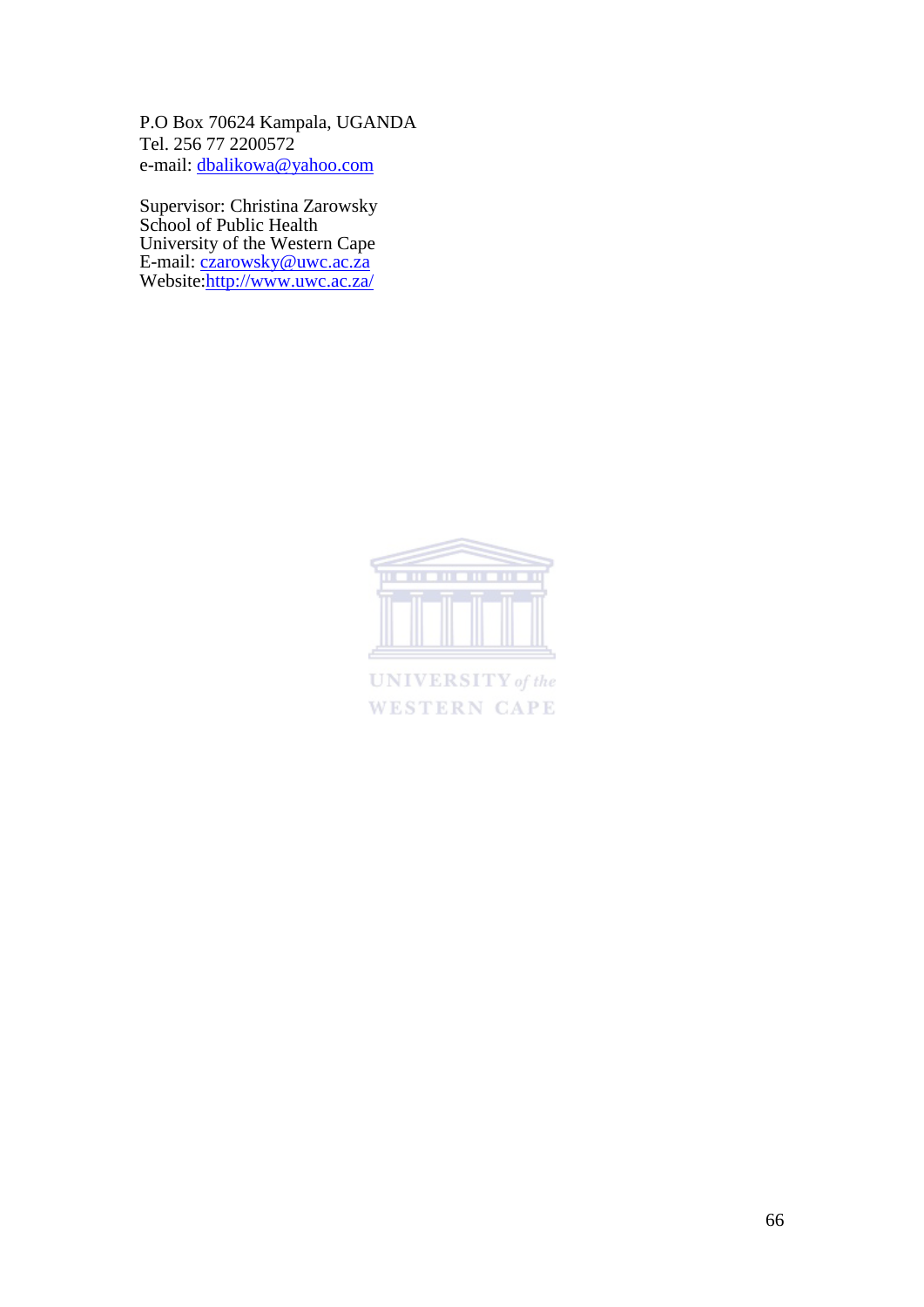### *8.3 INFORMED CONSENT FORM*





# **UNIVERSITY OF THE WESTERN CA**

School of Public Health Private Bag X17 ● **BELLVILLE** ● 7535 ● South Africa Tel: 021-959 2809, Fax: 021 -959-2872  **INFORMED CONSENT FORM** 

Date: May 2011 Interviewer: David Balikowa UWC Student no: 2831831

Tel: 256 77 2200572 E-mail: [dbalikowa@yahoo.com](mailto:dbalikowa@yahoo.com)

Institution:

Interviewee's pseudonym: **UNIVERSIT** Y of the Place at which the interview was conducted:

Thank you for accepting to be a respondent in this study. Kindly give your consent after reading the brief about the study below to participate and being recorded on tape.

**\_\_\_\_\_\_\_\_\_\_\_\_\_\_\_\_\_\_\_\_\_\_\_\_\_\_\_\_\_\_\_\_\_\_\_\_\_\_\_\_\_\_\_\_\_\_\_\_\_\_\_\_\_\_\_\_\_\_\_\_\_\_\_\_\_\_\_\_\_\_**

## **1. Information about the interviewer**

I am David Balikowa a student at the School of Public Health (SOPH), University of the Western Cape. As part of my Masters in Public Health, I am required to submit a mini-thesis on an area of Public Health interest. I will be focusing on the challenges to the adoption of the Human Rights based Approach to Public Health in Uganda. I am accountable to Christina Zarowsky who is contactable at c/o SOPH Fax: 021 959 2872 or by e-mail: [czarowsky@uwc.ac.za](mailto:czarowsky@uwc.ac.za)

Here is some information to explain the purpose and usage of my interview.

### **2. Purpose and contents of interview**

The purposee of this study is to contribute to strengthening the implementation of the Human Rights Based Approach to public health in Uganda

### **3. The interview process**

The study will employ key informant interviews and Focus Group Discussions (FGDs). The Key informant in-depth interviews will be conducted with purposively selected respondents in the health and human rights sectors. They will include human rights advocates and public health personnel at national and district levels. The FGDs will be conducted in the capital city and two rural districts.

### **4. Anonymity of contributors**